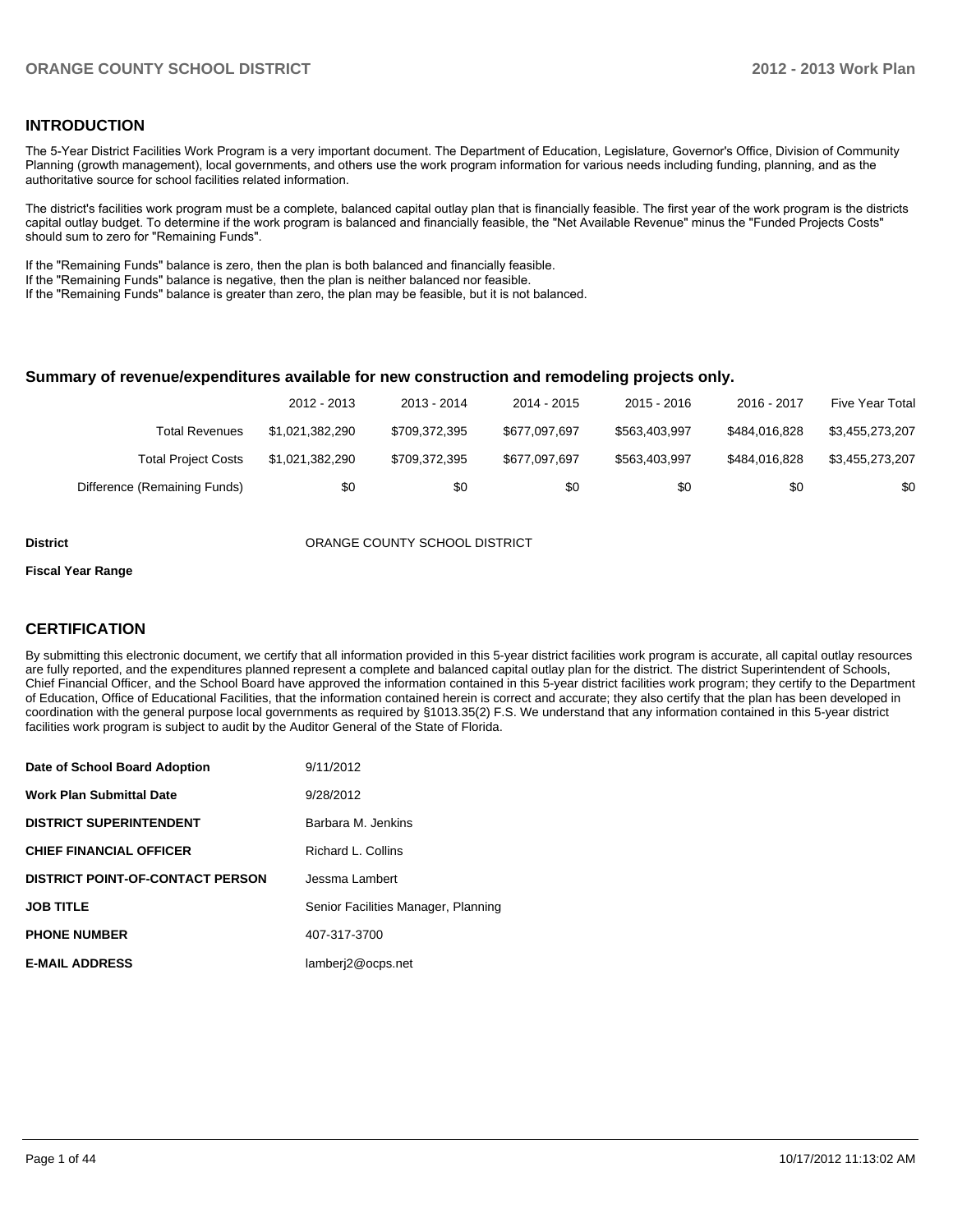## **Expenditures**

#### **Expenditure for Maintenance, Repair and Renovation from 1.50-Mills and PECO**

Annually, prior to the adoption of the district school budget, each school board must prepare a tentative district facilities work program that includes a schedule of major repair and renovation projects necessary to maintain the educational and ancillary facilities of the district.

|                | Item                                          | $2012 - 2013$<br><b>Actual Budget</b> | $2013 - 2014$<br>Projected | $2014 - 2015$<br>Projected | $2015 - 2016$<br>Projected | 2016 - 2017<br>Projected | <b>Total</b>     |
|----------------|-----------------------------------------------|---------------------------------------|----------------------------|----------------------------|----------------------------|--------------------------|------------------|
| <b>IHVAC</b>   |                                               | \$0 <sub>1</sub>                      | \$0                        | \$0                        | \$0                        | \$0                      | \$0 <sub>1</sub> |
|                | Locations: No Locations for this expenditure. |                                       |                            |                            |                            |                          |                  |
| Flooring       |                                               | \$0                                   | \$0                        | \$0                        | \$0                        | \$0                      | \$0 <sub>1</sub> |
|                | Locations: No Locations for this expenditure. |                                       |                            |                            |                            |                          |                  |
| Roofing        |                                               | \$0                                   | \$0                        | \$0                        | \$0                        | \$0                      | \$0 <sub>1</sub> |
|                | Locations: No Locations for this expenditure. |                                       |                            |                            |                            |                          |                  |
| Safety to Life |                                               | \$25,398,490                          | \$4,000,000                | \$4,000,000                | \$4,000,000                | \$4,000,000              | \$41,398,490     |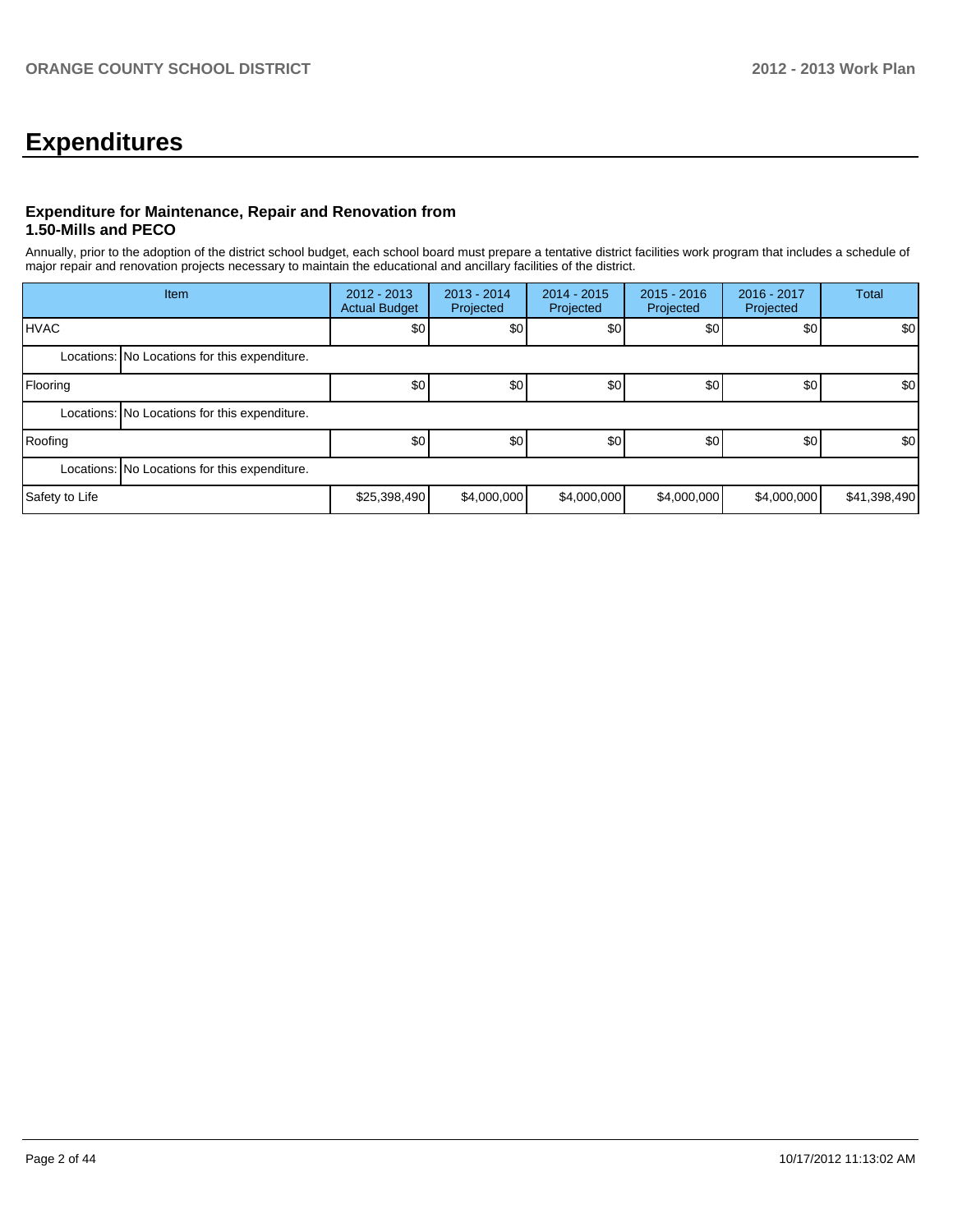|                           | Locations: ACCELERATION ACADEMY WEST, ALOMA ELEMENTARY, ANDOVER ELEMENTARY SCHOOL, APOPKA 9TH GRADE CENTER,<br>APOPKA ELEMENTARY, APOPKA MIDDLE, APOPKA SENIOR HIGH, ARBOR RIDGE SCHOOL, AUDUBON PARK ELEMENTARY (OLD),<br>AUDUBON PARK ELEMENTARY SCHOOL RELIEF, Avalon Center for Technical Excellence, AVALON ELEMENTARY, AVALON MIDDLE<br>SCHOOL, AZALEA PARK ELEMENTARY, BAYMEADOWS ELEMENTARY, BLANKNER K-8 SCHOOL, BONNEVILLE ELEMENTARY,<br>BOONE SENIOR HIGH, BRIDGEWATER MIDDLE SCHOOL, BROOKSHIRE ELEMENTARY, CAMELOT ELEMENTARY, CARVER MIDDLE,<br>CASTLE CREEK ELEMENTARY, CATALINA ELEMENTARY OLD), CATALINA ELEMENTARY SCHOOL (NEW), CHAIN OF LAKES MIDDLE,<br>CHENEY ELEMENTARY, CHEROKEE SCHOOL, CHICKASAW ELEMENTARY, CITRUS ELEMENTARY, CLARCONA ELEMENTARY, CLAY<br>SPRINGS ELEMENTARY, COLONIAL 9TH GRADE CENTER, COLONIAL SENIOR HIGH, COLUMBIA ELEMENTARY SCHOOL (NEW),<br>COMMUNITY EDUCATION PARTNERS-EAST (SEMORAN), COMMUNITY EDUCATION PARTNERS-WEST(OBT), CONWAY<br>ELEMENTARY, CONWAY MIDDLE, CORNER LAKE MIDDLE, CYPRESS CREEK SENIOR HIGH, CYPRESS PARK ELEMENTARY,<br>CYPRESS SPRINGS ELEMENTARY, DEERWOOD ELEMENTARY, DILLARD STREET ELEMENTARY, DISCOVERY MIDDLE, DOMMERICH<br>ELEMENTARY, DOVER SHORES ELEMENTARY, DR PHILLIPS ELEMENTARY, DR PHILLIPS SENIOR HIGH, DREAM LAKE<br>ELEMENTARY, DURRANCE ELEMENTARY, EAGLE'S NEST ELEMENTARY, EAST LAKE ELEMENTARY SCHOOL, EAST RIVER HIGH<br>SCHOOL, ECCLESTON ELEMENTARY, EDGEWATER SENIOR HIGH, ENDEAVOR ELEMENTARY, ENGELWOOD ELEMENTARY, EVANS<br>SENIOR HIGH, FACILITIES SERVICE, FERN CREEK ELEMENTARY, FORSYTH WOODS ELEMENTARY, FORT GATLIN ADMINISTRATIVE<br>CENTER, FREEDOM MIDDLE SCHOOL, FREEDOM SENIOR HIGH, GATEWAY SCHOOL, GLENRIDGE MIDDLE, GOTHA MIDDLE, GRAND<br>AVENUE PRIMARY LEARNING CENTER, HANGING MOSS TRANSPORTATION FACILITY, HERNDON WAREHOUSE, HIAWASSEE<br>ELEMENTARY, HIDDEN OAKS ELEMENTARY, HILLCREST ELEMENTARY, HOWARD MIDDLE, HUNGERFORD ELEMENTARY,<br>HUNTERS CREEK ELEMENTARY, HUNTERS CREEK MIDDLE, IVEY LANE ELEMENTARY, JACKSON MIDDLE, JOHN YOUNG<br>ELEMENTARY, JONES SENIOR HIGH, KALEY ELEMENTARY, KEENE'S CROSSING ELEMENTARY SCHOOL, KILLARNEY<br>ELEMENTARY, LAKE COMO ELEMENTARY, LAKE GEM ELEMENTARY, LAKE GEORGE ELEMENTARY, LAKE NONA BUS COMPOUND,<br>LAKE NONA HIGH SCHOOL, LAKE NONA MIDDLE SCHOOL, LAKE SILVER ELEMENTARY, LAKE SYBELIA ELEMENTARY, LAKE<br>WESTON ELEMENTARY, LAKE WHITNEY ELEMENTARY, LAKEMONT ELEMENTARY, LAKEVIEW MIDDLE, LAKEVILLE ELEMENTARY,<br>LANCASTER ELEMENTARY, LAWTON CHILES ELEMENTARY, LEADERSHIP CENTER, LEE MIDDLE, LEGACY MIDDLE, LIBERTY<br>MIDDLE, LITTLE RIVER ELEMENTARY, LOCKHART ELEMENTARY, LOCKHART MIDDLE, LOVELL ELEMENTARY, MAGNOLIA<br>EXCEPTIONAL STUDENT EDUCATION CENTER, MAITLAND MIDDLE, MAXEY ELEMENTARY, MCCOY ADULT EDUCATION CENTER,<br>MCCOY ELEMENTARY, MEADOW WOODS ELEMENTARY, MEADOW WOODS MIDDLE, MEADOWBROOK MIDDLE SCHOOL,<br>MEMORIAL MIDDLE SCHOOL, METRO WEST ELEMENTARY, MID-FLORIDA TECHNICAL INSTITUTE, MILLENNIA ELEMENTARY,<br>MOLLIE RAY ELEMENTARY, MOSS PARK ELEMENTARY SCHOOL, NORTHLAKE PARK ELEMENTARY, OAK HILL ELEMENTARY, OAK<br>RIDGE SENIOR HIGH, OAKSHIRE ELEMENTARY, OCOEE ELEMENTARY, OCOEE HIGH SCHOOL, OCOEE MIDDLE, ODYSSEY MIDDLE,<br>OLYMPIA SENIOR HIGH, ORANGE CENTER ELEMENTARY, ORLANDO VOCATIONAL-TECHNICAL CENTER, ORLO VISTA<br>ELEMENTARY, PALM LAKE ELEMENTARY, PALMETTO ELEMENTARY, PERSHING ELEMENTARY, PIEDMONT LAKES MIDDLE, PINAR<br>ELEMENTARY, PINE CASTLE ELEMENTARY, PINE HILLS ELEMENTARY, PINE HILLS TRANSPORTATION, PINELOCH ELEMENTARY,<br>PINEWOOD ELEMENTARY, PRINCETON ELEMENTARY, RICHMOND HEIGHTS ELEMENTARY, RIDGEWOOD PARK ELEMENTARY,<br>RIVERDALE ELEMENTARY, RIVERSIDE ELEMENTARY, ROBERT F HUNGERFORD PREPARATORY HIGH SCHOOL, ROBINSWOOD<br>MIDDLE, ROCK LAKE ELEMENTARY, ROCK SPRINGS ELEMENTARY, ROLLING HILLS ELEMENTARY, ROSEMONT ELEMENTARY,<br>SADLER ELEMENTARY, SAND LAKE ELEMENTARY, SHENANDOAH ELEMENTARY, SHINGLE CREEK ELEMENTARY, SILVER STAR<br>CENTER, SOUTH CREEK MIDDLE, SOUTHWEST MIDDLE, SOUTHWOOD ELEMENTARY, SPRING LAKE ELEMENTARY, STONE LAKES<br>ELEMENTARY, SUNRIDGE ELEMENTARY, SUNRIDGE MIDDLE, SUNRISE ELEMENTARY, SUNSET PARK ELEMENTARY SCHOOL,<br>TAMPA AVENUE CENTER. TANGELO PARK ELEMENTARY. THORNEBROOKE ELEMENTARY. THREE POINTS ELEMENTARY.<br>TILDENVILLE ELEMENTARY, TIMBER CREEK SENIOR HIGH, TIMBER LAKES ELEMENTARY, UNION PARK ELEMENTARY, UNION<br>PARK MIDDLE, UNIVERSITY SENIOR HIGH, VENTURA ELEMENTARY, VISTA LAKES ELEMENTARY, WALKER MIDDLE, WASHINGTON<br>SHORES ELEMENTARY, WATERBRIDGE ELEMENTARY, WATERFORD ELEMENTARY, WEKIVA HIGH SCHOOL, WEST CREEK<br>ELEMENTARY, WEST OAKS ELEMENTARY, WEST ORANGE 9TH GRADE CENTER, WEST ORANGE SENIOR HIGH, WESTBROOKE<br>ELEMENTARY SCHOOL, WESTRIDGE MIDDLE, WESTSIDE VOCATIONAL-TECHNICAL CENTER, WETHERBEE ELEMENTARY SCHOOL,<br>WHEATLEY ELEMENTARY, WHISPERING OAK ELEMENTARY SCHOOL, WILLIAM FRANGUS ELEMENTARY, WINDERMERE<br>ELEMENTARY, WINDY RIDGE SCHOOL, WINEGARD ELEMENTARY, WINTER PARK 9TH GRADE CENTER, WINTER PARK ADULT<br>VOCATIONAL CENTER, WINTER PARK SENIOR HIGH, WOLF LAKE ELEMENTARY, WOLF LAKE MIDDLE, WYNDHAM LAKES<br>ELEMENTARY, ZELLWOOD ELEMENTARY |     |     |     |     |     |     |
|---------------------------|----------------------------------------------------------------------------------------------------------------------------------------------------------------------------------------------------------------------------------------------------------------------------------------------------------------------------------------------------------------------------------------------------------------------------------------------------------------------------------------------------------------------------------------------------------------------------------------------------------------------------------------------------------------------------------------------------------------------------------------------------------------------------------------------------------------------------------------------------------------------------------------------------------------------------------------------------------------------------------------------------------------------------------------------------------------------------------------------------------------------------------------------------------------------------------------------------------------------------------------------------------------------------------------------------------------------------------------------------------------------------------------------------------------------------------------------------------------------------------------------------------------------------------------------------------------------------------------------------------------------------------------------------------------------------------------------------------------------------------------------------------------------------------------------------------------------------------------------------------------------------------------------------------------------------------------------------------------------------------------------------------------------------------------------------------------------------------------------------------------------------------------------------------------------------------------------------------------------------------------------------------------------------------------------------------------------------------------------------------------------------------------------------------------------------------------------------------------------------------------------------------------------------------------------------------------------------------------------------------------------------------------------------------------------------------------------------------------------------------------------------------------------------------------------------------------------------------------------------------------------------------------------------------------------------------------------------------------------------------------------------------------------------------------------------------------------------------------------------------------------------------------------------------------------------------------------------------------------------------------------------------------------------------------------------------------------------------------------------------------------------------------------------------------------------------------------------------------------------------------------------------------------------------------------------------------------------------------------------------------------------------------------------------------------------------------------------------------------------------------------------------------------------------------------------------------------------------------------------------------------------------------------------------------------------------------------------------------------------------------------------------------------------------------------------------------------------------------------------------------------------------------------------------------------------------------------------------------------------------------------------------------------------------------------------------------------------------------------------------------------------------------------------------------------------------------------------------------------------------------------------------------------------------------------------------------------------------------------------------------------------------------------------------------------------------------------------------------------------------------------------------------------------------------------------------------------------------------------------------------------------------------------------------------------------------------------------------------------------------------------------------------------------------------------------------------------------------------------------------------------------------------------------------------------------------------------------------------------------------------------------------|-----|-----|-----|-----|-----|-----|
| Fencing                   |                                                                                                                                                                                                                                                                                                                                                                                                                                                                                                                                                                                                                                                                                                                                                                                                                                                                                                                                                                                                                                                                                                                                                                                                                                                                                                                                                                                                                                                                                                                                                                                                                                                                                                                                                                                                                                                                                                                                                                                                                                                                                                                                                                                                                                                                                                                                                                                                                                                                                                                                                                                                                                                                                                                                                                                                                                                                                                                                                                                                                                                                                                                                                                                                                                                                                                                                                                                                                                                                                                                                                                                                                                                                                                                                                                                                                                                                                                                                                                                                                                                                                                                                                                                                                                                                                                                                                                                                                                                                                                                                                                                                                                                                                                                                                                                                                                                                                                                                                                                                                                                                                                                                                                                                                                                          | \$0 | \$0 | \$0 | \$0 | \$0 | \$0 |
|                           | Locations: No Locations for this expenditure.                                                                                                                                                                                                                                                                                                                                                                                                                                                                                                                                                                                                                                                                                                                                                                                                                                                                                                                                                                                                                                                                                                                                                                                                                                                                                                                                                                                                                                                                                                                                                                                                                                                                                                                                                                                                                                                                                                                                                                                                                                                                                                                                                                                                                                                                                                                                                                                                                                                                                                                                                                                                                                                                                                                                                                                                                                                                                                                                                                                                                                                                                                                                                                                                                                                                                                                                                                                                                                                                                                                                                                                                                                                                                                                                                                                                                                                                                                                                                                                                                                                                                                                                                                                                                                                                                                                                                                                                                                                                                                                                                                                                                                                                                                                                                                                                                                                                                                                                                                                                                                                                                                                                                                                                            |     |     |     |     |     |     |
| Parking                   |                                                                                                                                                                                                                                                                                                                                                                                                                                                                                                                                                                                                                                                                                                                                                                                                                                                                                                                                                                                                                                                                                                                                                                                                                                                                                                                                                                                                                                                                                                                                                                                                                                                                                                                                                                                                                                                                                                                                                                                                                                                                                                                                                                                                                                                                                                                                                                                                                                                                                                                                                                                                                                                                                                                                                                                                                                                                                                                                                                                                                                                                                                                                                                                                                                                                                                                                                                                                                                                                                                                                                                                                                                                                                                                                                                                                                                                                                                                                                                                                                                                                                                                                                                                                                                                                                                                                                                                                                                                                                                                                                                                                                                                                                                                                                                                                                                                                                                                                                                                                                                                                                                                                                                                                                                                          | \$0 | \$0 | \$0 | \$0 | \$0 | \$0 |
|                           | Locations: No Locations for this expenditure.                                                                                                                                                                                                                                                                                                                                                                                                                                                                                                                                                                                                                                                                                                                                                                                                                                                                                                                                                                                                                                                                                                                                                                                                                                                                                                                                                                                                                                                                                                                                                                                                                                                                                                                                                                                                                                                                                                                                                                                                                                                                                                                                                                                                                                                                                                                                                                                                                                                                                                                                                                                                                                                                                                                                                                                                                                                                                                                                                                                                                                                                                                                                                                                                                                                                                                                                                                                                                                                                                                                                                                                                                                                                                                                                                                                                                                                                                                                                                                                                                                                                                                                                                                                                                                                                                                                                                                                                                                                                                                                                                                                                                                                                                                                                                                                                                                                                                                                                                                                                                                                                                                                                                                                                            |     |     |     |     |     |     |
| Electrical                |                                                                                                                                                                                                                                                                                                                                                                                                                                                                                                                                                                                                                                                                                                                                                                                                                                                                                                                                                                                                                                                                                                                                                                                                                                                                                                                                                                                                                                                                                                                                                                                                                                                                                                                                                                                                                                                                                                                                                                                                                                                                                                                                                                                                                                                                                                                                                                                                                                                                                                                                                                                                                                                                                                                                                                                                                                                                                                                                                                                                                                                                                                                                                                                                                                                                                                                                                                                                                                                                                                                                                                                                                                                                                                                                                                                                                                                                                                                                                                                                                                                                                                                                                                                                                                                                                                                                                                                                                                                                                                                                                                                                                                                                                                                                                                                                                                                                                                                                                                                                                                                                                                                                                                                                                                                          | \$0 | \$0 | \$0 | \$0 | \$0 | \$0 |
|                           | Locations: No Locations for this expenditure.                                                                                                                                                                                                                                                                                                                                                                                                                                                                                                                                                                                                                                                                                                                                                                                                                                                                                                                                                                                                                                                                                                                                                                                                                                                                                                                                                                                                                                                                                                                                                                                                                                                                                                                                                                                                                                                                                                                                                                                                                                                                                                                                                                                                                                                                                                                                                                                                                                                                                                                                                                                                                                                                                                                                                                                                                                                                                                                                                                                                                                                                                                                                                                                                                                                                                                                                                                                                                                                                                                                                                                                                                                                                                                                                                                                                                                                                                                                                                                                                                                                                                                                                                                                                                                                                                                                                                                                                                                                                                                                                                                                                                                                                                                                                                                                                                                                                                                                                                                                                                                                                                                                                                                                                            |     |     |     |     |     |     |
| Fire Alarm                |                                                                                                                                                                                                                                                                                                                                                                                                                                                                                                                                                                                                                                                                                                                                                                                                                                                                                                                                                                                                                                                                                                                                                                                                                                                                                                                                                                                                                                                                                                                                                                                                                                                                                                                                                                                                                                                                                                                                                                                                                                                                                                                                                                                                                                                                                                                                                                                                                                                                                                                                                                                                                                                                                                                                                                                                                                                                                                                                                                                                                                                                                                                                                                                                                                                                                                                                                                                                                                                                                                                                                                                                                                                                                                                                                                                                                                                                                                                                                                                                                                                                                                                                                                                                                                                                                                                                                                                                                                                                                                                                                                                                                                                                                                                                                                                                                                                                                                                                                                                                                                                                                                                                                                                                                                                          | \$0 | \$0 | \$0 | \$0 | \$0 | \$0 |
|                           | Locations: No Locations for this expenditure.                                                                                                                                                                                                                                                                                                                                                                                                                                                                                                                                                                                                                                                                                                                                                                                                                                                                                                                                                                                                                                                                                                                                                                                                                                                                                                                                                                                                                                                                                                                                                                                                                                                                                                                                                                                                                                                                                                                                                                                                                                                                                                                                                                                                                                                                                                                                                                                                                                                                                                                                                                                                                                                                                                                                                                                                                                                                                                                                                                                                                                                                                                                                                                                                                                                                                                                                                                                                                                                                                                                                                                                                                                                                                                                                                                                                                                                                                                                                                                                                                                                                                                                                                                                                                                                                                                                                                                                                                                                                                                                                                                                                                                                                                                                                                                                                                                                                                                                                                                                                                                                                                                                                                                                                            |     |     |     |     |     |     |
| Telephone/Intercom System |                                                                                                                                                                                                                                                                                                                                                                                                                                                                                                                                                                                                                                                                                                                                                                                                                                                                                                                                                                                                                                                                                                                                                                                                                                                                                                                                                                                                                                                                                                                                                                                                                                                                                                                                                                                                                                                                                                                                                                                                                                                                                                                                                                                                                                                                                                                                                                                                                                                                                                                                                                                                                                                                                                                                                                                                                                                                                                                                                                                                                                                                                                                                                                                                                                                                                                                                                                                                                                                                                                                                                                                                                                                                                                                                                                                                                                                                                                                                                                                                                                                                                                                                                                                                                                                                                                                                                                                                                                                                                                                                                                                                                                                                                                                                                                                                                                                                                                                                                                                                                                                                                                                                                                                                                                                          | \$0 | \$0 | \$0 | \$0 | \$0 | \$0 |
|                           | Locations: No Locations for this expenditure.                                                                                                                                                                                                                                                                                                                                                                                                                                                                                                                                                                                                                                                                                                                                                                                                                                                                                                                                                                                                                                                                                                                                                                                                                                                                                                                                                                                                                                                                                                                                                                                                                                                                                                                                                                                                                                                                                                                                                                                                                                                                                                                                                                                                                                                                                                                                                                                                                                                                                                                                                                                                                                                                                                                                                                                                                                                                                                                                                                                                                                                                                                                                                                                                                                                                                                                                                                                                                                                                                                                                                                                                                                                                                                                                                                                                                                                                                                                                                                                                                                                                                                                                                                                                                                                                                                                                                                                                                                                                                                                                                                                                                                                                                                                                                                                                                                                                                                                                                                                                                                                                                                                                                                                                            |     |     |     |     |     |     |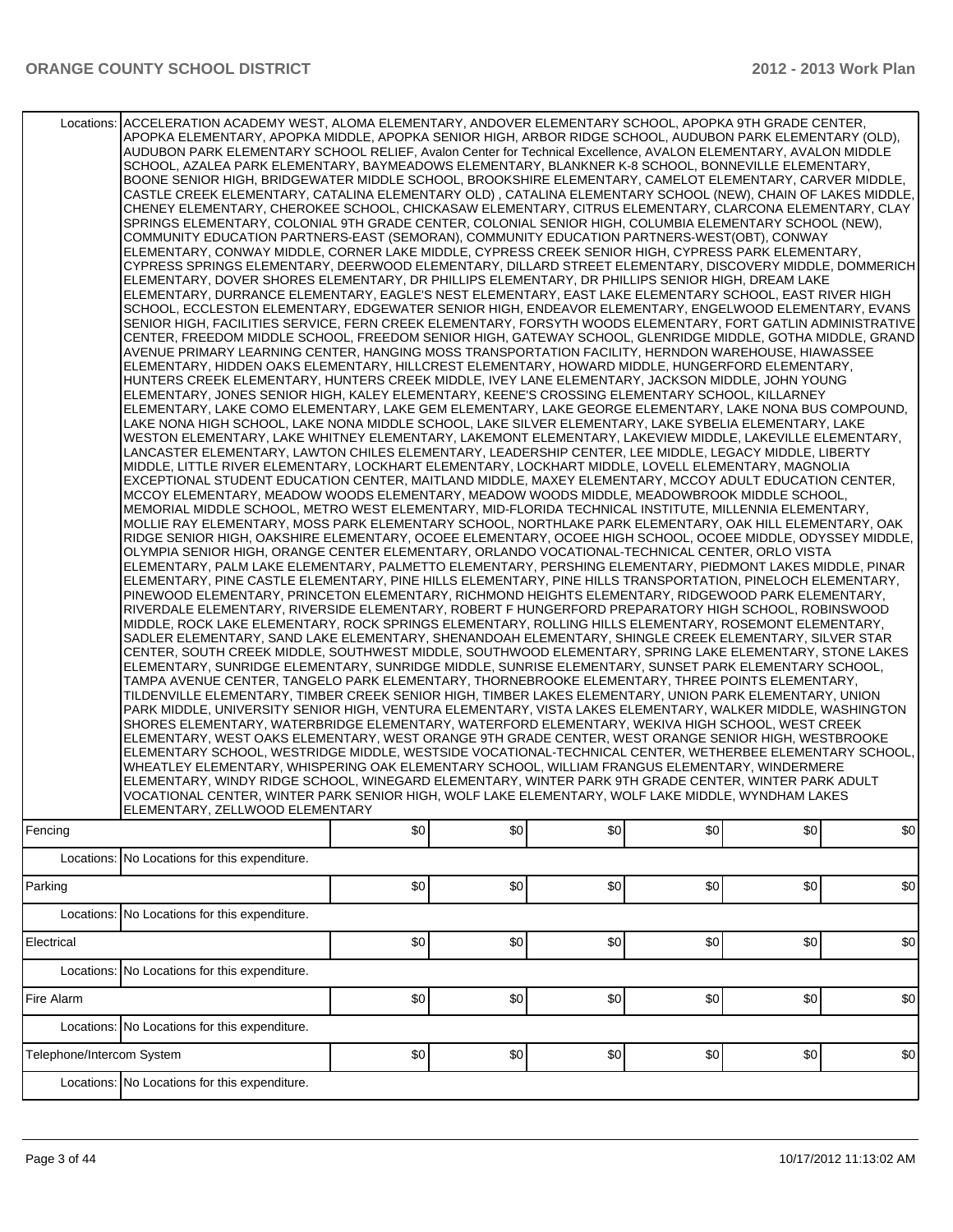| <b>Closed Circuit Television</b> |                                               | \$0          | \$0         | \$0         | \$0         | \$0         | \$0 <sub>1</sub> |
|----------------------------------|-----------------------------------------------|--------------|-------------|-------------|-------------|-------------|------------------|
|                                  | Locations: No Locations for this expenditure. |              |             |             |             |             |                  |
| Paint                            |                                               | \$0          | \$0         | \$0         | \$0         | \$0         | \$0 <sub>1</sub> |
|                                  | Locations: No Locations for this expenditure. |              |             |             |             |             |                  |
| Maintenance/Repair               |                                               | \$0          | \$0         | \$0         | \$0         | \$0         | \$0 <sub>1</sub> |
|                                  | Locations: No Locations for this expenditure. |              |             |             |             |             |                  |
|                                  | Sub Total:                                    | \$25,398,490 | \$4,000,000 | \$4,000,000 | \$4,000,000 | \$4,000,000 | \$41,398,490     |

| <b>IPECO</b><br>) Maintenance Expenditures | \$0 <sub>1</sub> | ΦΩ<br>Φ∪     | \$0          | ሶስ<br>υU     | \$0          | ¢Λ<br>ΦU      |
|--------------------------------------------|------------------|--------------|--------------|--------------|--------------|---------------|
| 1.50 Mill Sub Total:                       | \$109,719,168    | \$87.209.513 | \$91.362.517 | \$54,386,514 | \$14,000,001 | \$356,677,713 |

| Other Items              | $2012 - 2013$<br><b>Actual Budget</b> | $2013 - 2014$<br>Projected | $2014 - 2015$<br>Projected | $2015 - 2016$<br>Projected | 2016 - 2017<br>Projected | Total       |
|--------------------------|---------------------------------------|----------------------------|----------------------------|----------------------------|--------------------------|-------------|
| Security Systems Project | \$1,995,110                           | \$1,000,000                | \$1,000,000                | \$1,000,000                | \$1,000,000              | \$5,995,110 |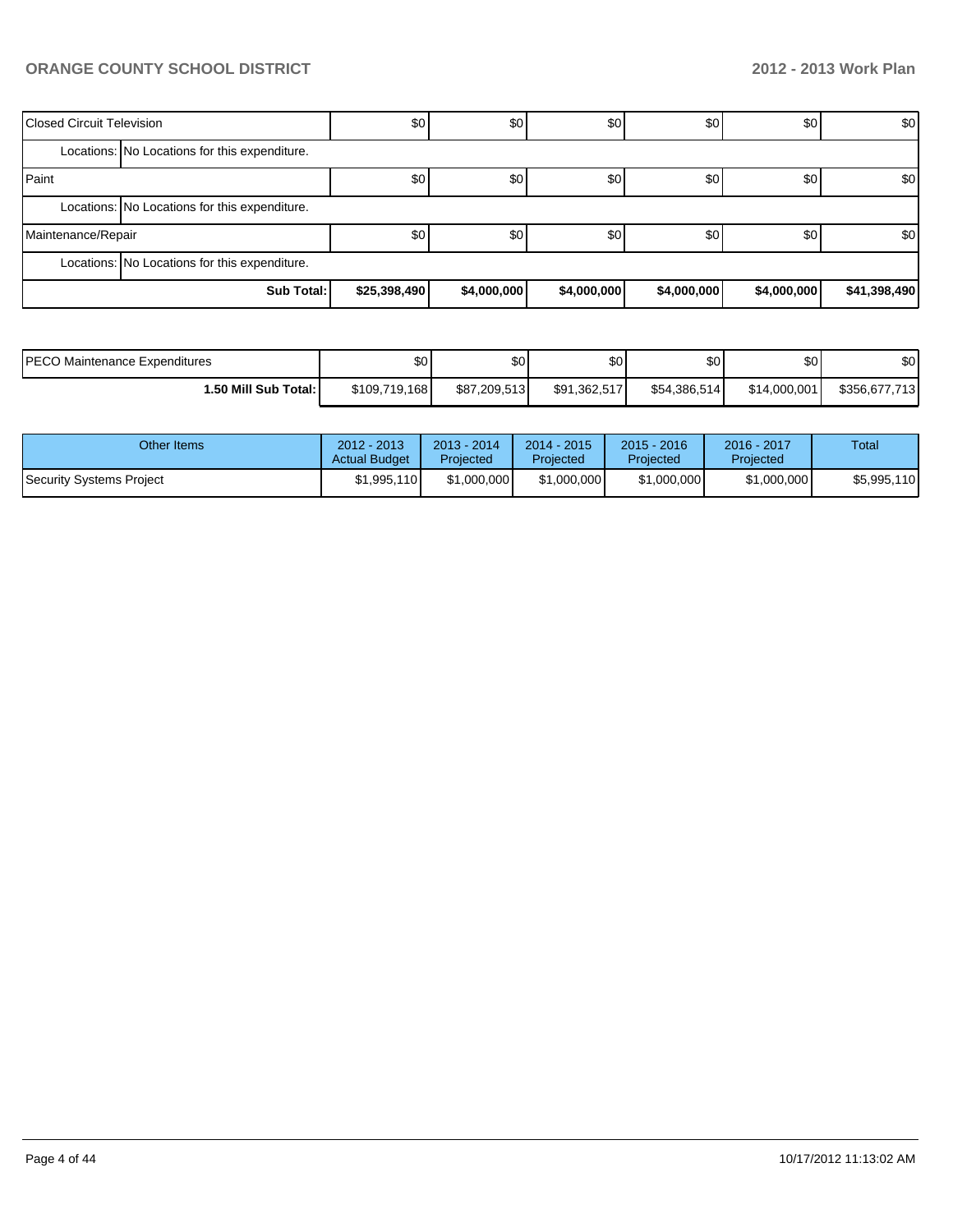|                                 | Locations ACCELERATION ACADEMY WEST, ALOMA ELEMENTARY, ANDOVER ELEMENTARY SCHOOL, APOPKA 9TH GRADE CENTER,<br>APOPKA ELEMENTARY, APOPKA MIDDLE, APOPKA SENIOR HIGH, ARBOR RIDGE SCHOOL, AUDUBON PARK ELEMENTARY<br>(OLD), AUDUBON PARK ELEMENTARY SCHOOL RELIEF, Avalon Center for Technical Excellence, AVALON ELEMENTARY, AVALON<br>MIDDLE SCHOOL, AZALEA PARK ELEMENTARY, BAYMEADOWS ELEMENTARY, BLANKNER K-8 SCHOOL, BONNEVILLE<br>ELEMENTARY, BOONE SENIOR HIGH, BRIDGEWATER MIDDLE SCHOOL, BROOKSHIRE ELEMENTARY, CAMELOT ELEMENTARY,<br>CARVER MIDDLE, CASTLE CREEK ELEMENTARY, CATALINA ELEMENTARY OLD), CATALINA ELEMENTARY SCHOOL (NEW),<br>CHAIN OF LAKES MIDDLE, CHENEY ELEMENTARY, CHEROKEE SCHOOL, CHICKASAW ELEMENTARY, CITRUS ELEMENTARY,<br>CLARCONA ELEMENTARY, CLAY SPRINGS ELEMENTARY, COLONIAL 9TH GRADE CENTER, COLONIAL SENIOR HIGH, COLUMBIA<br>ELEMENTARY SCHOOL (NEW), COMMUNITY EDUCATION PARTNERS-EAST (SEMORAN), COMMUNITY EDUCATION PARTNERS-<br>WEST(OBT), CONWAY ELEMENTARY, CONWAY MIDDLE, CORNER LAKE MIDDLE, CYPRESS CREEK SENIOR HIGH, CYPRESS<br>PARK ELEMENTARY, CYPRESS SPRINGS ELEMENTARY, DEERWOOD ELEMENTARY, DILLARD STREET ELEMENTARY,<br>DISCOVERY MIDDLE, DOMMERICH ELEMENTARY, DOVER SHORES ELEMENTARY, DR PHILLIPS ELEMENTARY, DR PHILLIPS<br>SENIOR HIGH, DREAM LAKE ELEMENTARY, DURRANCE ELEMENTARY, EAGLE'S NEST ELEMENTARY, EAST LAKE ELEMENTARY<br>SCHOOL, EAST RIVER HIGH SCHOOL, ECCLESTON ELEMENTARY, EDGEWATER SENIOR HIGH, ENDEAVOR ELEMENTARY,<br>ENGELWOOD ELEMENTARY, EVANS SENIOR HIGH, FACILITIES SERVICE, FERN CREEK ELEMENTARY, FORSYTH WOODS<br>ELEMENTARY, FORT GATLIN ADMINISTRATIVE CENTER, FREEDOM MIDDLE SCHOOL, FREEDOM SENIOR HIGH, GATEWAY<br>SCHOOL, GLENRIDGE MIDDLE, GOTHA MIDDLE, GRAND AVENUE PRIMARY LEARNING CENTER, HANGING MOSS<br>TRANSPORTATION FACILITY, HERNDON WAREHOUSE, HIAWASSEE ELEMENTARY, HIDDEN OAKS ELEMENTARY, HILLCREST<br>ELEMENTARY, HOWARD MIDDLE, HUNGERFORD ELEMENTARY, HUNTERS CREEK ELEMENTARY, HUNTERS CREEK MIDDLE,<br>IVEY LANE ELEMENTARY, JACKSON MIDDLE, JOHN YOUNG ELEMENTARY, JONES SENIOR HIGH, KALEY ELEMENTARY, KEENE'S<br>CROSSING ELEMENTARY SCHOOL, KILLARNEY ELEMENTARY, LAKE COMO ELEMENTARY, LAKE GEM ELEMENTARY, LAKE<br>GEORGE ELEMENTARY, LAKE NONA BUS COMPOUND, LAKE NONA HIGH SCHOOL, LAKE NONA MIDDLE SCHOOL, LAKE SILVER<br>ELEMENTARY, LAKE SYBELIA ELEMENTARY, LAKE WESTON ELEMENTARY, LAKE WHITNEY ELEMENTARY, LAKEMONT<br>ELEMENTARY, LAKEVIEW MIDDLE, LAKEVILLE ELEMENTARY, LANCASTER ELEMENTARY, LAWTON CHILES ELEMENTARY,<br>LEADERSHIP CENTER, LEE MIDDLE, LEGACY MIDDLE, LIBERTY MIDDLE, LITTLE RIVER ELEMENTARY, LOCKHART ELEMENTARY,<br>LOCKHART MIDDLE, LOVELL ELEMENTARY, MAGNOLIA EXCEPTIONAL STUDENT EDUCATION CENTER, MAITLAND MIDDLE,<br>MAXEY ELEMENTARY, MCCOY ADULT EDUCATION CENTER, MCCOY ELEMENTARY, MEADOW WOODS ELEMENTARY, MEADOW <br>WOODS MIDDLE, MEADOWBROOK MIDDLE SCHOOL, MEMORIAL MIDDLE SCHOOL, METRO WEST ELEMENTARY, MID-FLORIDA<br>TECHNICAL INSTITUTE, MILLENNIA ELEMENTARY, MOLLIE RAY ELEMENTARY, MOSS PARK ELEMENTARY SCHOOL, NORTHLAKE<br>PARK ELEMENTARY, OAK HILL ELEMENTARY, OAK RIDGE SENIOR HIGH, OAKSHIRE ELEMENTARY, OCOEE ELEMENTARY,<br>OCOEE HIGH SCHOOL, OCOEE MIDDLE, ODYSSEY MIDDLE, OLYMPIA SENIOR HIGH, ORANGE CENTER ELEMENTARY, ORLANDO<br>VOCATIONAL-TECHNICAL CENTER, ORLO VISTA ELEMENTARY, PALM LAKE ELEMENTARY, PALMETTO ELEMENTARY,<br>PERSHING ELEMENTARY, PIEDMONT LAKES MIDDLE, PINAR ELEMENTARY, PINE CASTLE ELEMENTARY, PINE HILLS<br>ELEMENTARY, PINE HILLS TRANSPORTATION, PINELOCH ELEMENTARY, PINEWOOD ELEMENTARY, PRINCETON ELEMENTARY,<br>RICHMOND HEIGHTS ELEMENTARY, RIDGEWOOD PARK ELEMENTARY, RIVERDALE ELEMENTARY, RIVERSIDE ELEMENTARY,<br>ROBERT F HUNGERFORD PREPARATORY HIGH SCHOOL, ROBINSWOOD MIDDLE, ROCK LAKE ELEMENTARY, ROCK SPRINGS<br>ELEMENTARY, ROLLING HILLS ELEMENTARY, ROSEMONT ELEMENTARY, SADLER ELEMENTARY, SAND LAKE ELEMENTARY,<br>SHENANDOAH ELEMENTARY, SHINGLE CREEK ELEMENTARY, SILVER STAR CENTER, SOUTH CREEK MIDDLE, SOUTHWEST<br>MIDDLE, SOUTHWOOD ELEMENTARY, SPRING LAKE ELEMENTARY, STONE LAKES ELEMENTARY, SUNRIDGE ELEMENTARY,<br>SUNRIDGE MIDDLE, SUNRISE ELEMENTARY, SUNSET PARK ELEMENTARY SCHOOL, TAMPA AVENUE CENTER, TANGELO PARK<br>ELEMENTARY, THORNEBROOKE ELEMENTARY, THREE POINTS ELEMENTARY, TILDENVILLE ELEMENTARY, TIMBER CREEK<br>SENIOR HIGH, TIMBER LAKES ELEMENTARY, UNION PARK ELEMENTARY, UNION PARK MIDDLE, UNIVERSITY SENIOR HIGH,<br>VENTURA ELEMENTARY, VISTA LAKES ELEMENTARY, WALKER MIDDLE, WASHINGTON SHORES ELEMENTARY, WATERBRIDGE<br>ELEMENTARY, WATERFORD ELEMENTARY, WEKIVA HIGH SCHOOL, WEST CREEK ELEMENTARY, WEST OAKS ELEMENTARY,<br>WEST ORANGE 9TH GRADE CENTER, WEST ORANGE SENIOR HIGH, WESTBROOKE ELEMENTARY SCHOOL, WESTRIDGE<br>MIDDLE, WESTSIDE VOCATIONAL-TECHNICAL CENTER, WETHERBEE ELEMENTARY SCHOOL, WHEATLEY ELEMENTARY,<br>WHISPERING OAK ELEMENTARY SCHOOL, WILLIAM FRANGUS ELEMENTARY, WINDERMERE ELEMENTARY, WINDY RIDGE<br>SCHOOL, WINEGARD ELEMENTARY, WINTER PARK 9TH GRADE CENTER, WINTER PARK ADULT VOCATIONAL CENTER, WINTER<br>PARK SENIOR HIGH, WOLF LAKE ELEMENTARY, WOLF LAKE MIDDLE, WYNDHAM LAKES ELEMENTARY, ZELLWOOD |             |             |             |             |             |              |
|---------------------------------|------------------------------------------------------------------------------------------------------------------------------------------------------------------------------------------------------------------------------------------------------------------------------------------------------------------------------------------------------------------------------------------------------------------------------------------------------------------------------------------------------------------------------------------------------------------------------------------------------------------------------------------------------------------------------------------------------------------------------------------------------------------------------------------------------------------------------------------------------------------------------------------------------------------------------------------------------------------------------------------------------------------------------------------------------------------------------------------------------------------------------------------------------------------------------------------------------------------------------------------------------------------------------------------------------------------------------------------------------------------------------------------------------------------------------------------------------------------------------------------------------------------------------------------------------------------------------------------------------------------------------------------------------------------------------------------------------------------------------------------------------------------------------------------------------------------------------------------------------------------------------------------------------------------------------------------------------------------------------------------------------------------------------------------------------------------------------------------------------------------------------------------------------------------------------------------------------------------------------------------------------------------------------------------------------------------------------------------------------------------------------------------------------------------------------------------------------------------------------------------------------------------------------------------------------------------------------------------------------------------------------------------------------------------------------------------------------------------------------------------------------------------------------------------------------------------------------------------------------------------------------------------------------------------------------------------------------------------------------------------------------------------------------------------------------------------------------------------------------------------------------------------------------------------------------------------------------------------------------------------------------------------------------------------------------------------------------------------------------------------------------------------------------------------------------------------------------------------------------------------------------------------------------------------------------------------------------------------------------------------------------------------------------------------------------------------------------------------------------------------------------------------------------------------------------------------------------------------------------------------------------------------------------------------------------------------------------------------------------------------------------------------------------------------------------------------------------------------------------------------------------------------------------------------------------------------------------------------------------------------------------------------------------------------------------------------------------------------------------------------------------------------------------------------------------------------------------------------------------------------------------------------------------------------------------------------------------------------------------------------------------------------------------------------------------------------------------------------------------------------------------------------------------------------------------------------------------------------------------------------------------------------------------------------------------------------------------------------------------------------------------------------------------------------------------------------------------------------------------------------------------------------------------------------------------------------------------------------------------------------------|-------------|-------------|-------------|-------------|-------------|--------------|
|                                 |                                                                                                                                                                                                                                                                                                                                                                                                                                                                                                                                                                                                                                                                                                                                                                                                                                                                                                                                                                                                                                                                                                                                                                                                                                                                                                                                                                                                                                                                                                                                                                                                                                                                                                                                                                                                                                                                                                                                                                                                                                                                                                                                                                                                                                                                                                                                                                                                                                                                                                                                                                                                                                                                                                                                                                                                                                                                                                                                                                                                                                                                                                                                                                                                                                                                                                                                                                                                                                                                                                                                                                                                                                                                                                                                                                                                                                                                                                                                                                                                                                                                                                                                                                                                                                                                                                                                                                                                                                                                                                                                                                                                                                                                                                                                                                                                                                                                                                                                                                                                                                                                                                                                                                                                                                                |             |             |             |             |             |              |
| Educational Technology Retrofit | <b>ELEMENTARY</b>                                                                                                                                                                                                                                                                                                                                                                                                                                                                                                                                                                                                                                                                                                                                                                                                                                                                                                                                                                                                                                                                                                                                                                                                                                                                                                                                                                                                                                                                                                                                                                                                                                                                                                                                                                                                                                                                                                                                                                                                                                                                                                                                                                                                                                                                                                                                                                                                                                                                                                                                                                                                                                                                                                                                                                                                                                                                                                                                                                                                                                                                                                                                                                                                                                                                                                                                                                                                                                                                                                                                                                                                                                                                                                                                                                                                                                                                                                                                                                                                                                                                                                                                                                                                                                                                                                                                                                                                                                                                                                                                                                                                                                                                                                                                                                                                                                                                                                                                                                                                                                                                                                                                                                                                                              | \$3,213,965 | \$2,000,000 | \$2,000,000 | \$2,000,000 | \$2,000,000 | \$11,213,965 |
|                                 |                                                                                                                                                                                                                                                                                                                                                                                                                                                                                                                                                                                                                                                                                                                                                                                                                                                                                                                                                                                                                                                                                                                                                                                                                                                                                                                                                                                                                                                                                                                                                                                                                                                                                                                                                                                                                                                                                                                                                                                                                                                                                                                                                                                                                                                                                                                                                                                                                                                                                                                                                                                                                                                                                                                                                                                                                                                                                                                                                                                                                                                                                                                                                                                                                                                                                                                                                                                                                                                                                                                                                                                                                                                                                                                                                                                                                                                                                                                                                                                                                                                                                                                                                                                                                                                                                                                                                                                                                                                                                                                                                                                                                                                                                                                                                                                                                                                                                                                                                                                                                                                                                                                                                                                                                                                |             |             |             |             |             |              |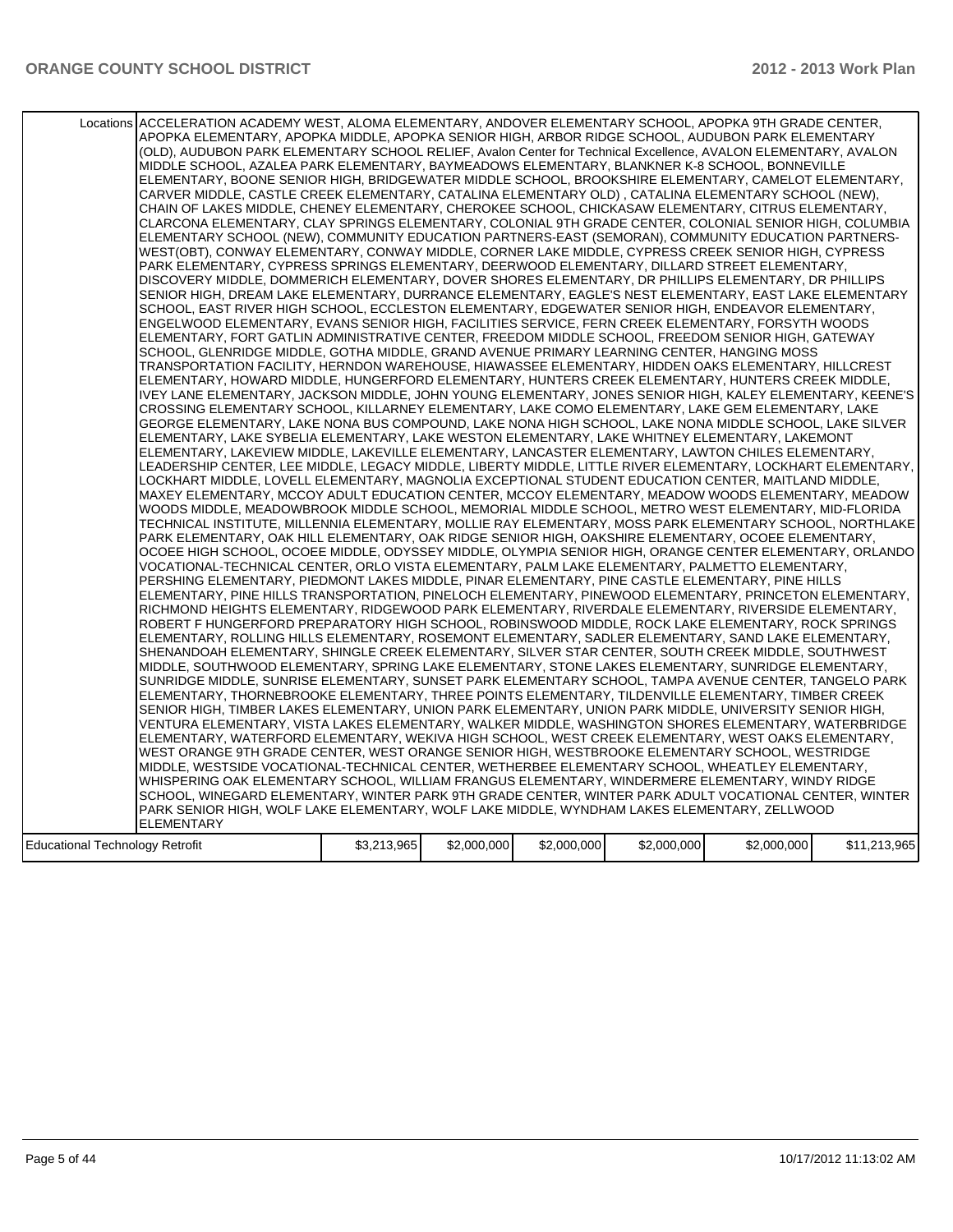|                         | Locations ACCELERATION ACADEMY WEST, ALOMA ELEMENTARY, ANDOVER ELEMENTARY SCHOOL, APOPKA 9TH GRADE CENTER,<br>APOPKA ELEMENTARY, APOPKA MIDDLE, APOPKA SENIOR HIGH, ARBOR RIDGE SCHOOL, AUDUBON PARK ELEMENTARY<br>(OLD), AUDUBON PARK ELEMENTARY SCHOOL RELIEF, Avalon Center for Technical Excellence, AVALON ELEMENTARY, AVALON<br>MIDDLE SCHOOL, AZALEA PARK ELEMENTARY, BAYMEADOWS ELEMENTARY, BLANKNER K-8 SCHOOL, BONNEVILLE<br>ELEMENTARY, BOONE SENIOR HIGH, BRIDGEWATER MIDDLE SCHOOL, BROOKSHIRE ELEMENTARY, CAMELOT ELEMENTARY,<br>CARVER MIDDLE, CASTLE CREEK ELEMENTARY, CATALINA ELEMENTARY OLD), CATALINA ELEMENTARY SCHOOL (NEW),<br>CHAIN OF LAKES MIDDLE, CHENEY ELEMENTARY, CHEROKEE SCHOOL, CHICKASAW ELEMENTARY, CITRUS ELEMENTARY,<br>CLARCONA ELEMENTARY. CLAY SPRINGS ELEMENTARY. COLONIAL 9TH GRADE CENTER. COLONIAL SENIOR HIGH. COLUMBIA<br>ELEMENTARY SCHOOL (NEW), COMMUNITY EDUCATION PARTNERS-EAST (SEMORAN), COMMUNITY EDUCATION PARTNERS-<br>WEST(OBT), CONWAY ELEMENTARY, CONWAY MIDDLE, CORNER LAKE MIDDLE, CYPRESS CREEK SENIOR HIGH, CYPRESS<br>PARK ELEMENTARY, CYPRESS SPRINGS ELEMENTARY, DEERWOOD ELEMENTARY, DILLARD STREET ELEMENTARY,<br>DISCOVERY MIDDLE, DOMMERICH ELEMENTARY, DOVER SHORES ELEMENTARY, DR PHILLIPS ELEMENTARY, DR PHILLIPS<br>SENIOR HIGH, DREAM LAKE ELEMENTARY, DURRANCE ELEMENTARY, EAGLE'S NEST ELEMENTARY, EAST LAKE ELEMENTARY<br>SCHOOL, EAST RIVER HIGH SCHOOL, ECCLESTON ELEMENTARY, EDGEWATER SENIOR HIGH, ENDEAVOR ELEMENTARY,<br>ENGELWOOD ELEMENTARY, EVANS SENIOR HIGH, FACILITIES SERVICE, FERN CREEK ELEMENTARY, FORSYTH WOODS<br>ELEMENTARY, FORT GATLIN ADMINISTRATIVE CENTER, FREEDOM MIDDLE SCHOOL, FREEDOM SENIOR HIGH, GATEWAY<br>SCHOOL, GLENRIDGE MIDDLE, GOTHA MIDDLE, GRAND AVENUE PRIMARY LEARNING CENTER, HANGING MOSS<br>TRANSPORTATION FACILITY, HERNDON WAREHOUSE, HIAWASSEE ELEMENTARY, HIDDEN OAKS ELEMENTARY, HILLCREST<br>ELEMENTARY, HOWARD MIDDLE, HUNGERFORD ELEMENTARY, HUNTERS CREEK ELEMENTARY, HUNTERS CREEK MIDDLE,<br>IVEY LANE ELEMENTARY, JACKSON MIDDLE, JOHN YOUNG ELEMENTARY, JONES SENIOR HIGH, KALEY ELEMENTARY, KEENE'S<br>CROSSING ELEMENTARY SCHOOL, KILLARNEY ELEMENTARY, LAKE COMO ELEMENTARY, LAKE GEM ELEMENTARY, LAKE<br>GEORGE ELEMENTARY, LAKE NONA BUS COMPOUND, LAKE NONA HIGH SCHOOL, LAKE NONA MIDDLE SCHOOL, LAKE SILVER<br>ELEMENTARY, LAKE SYBELIA ELEMENTARY, LAKE WESTON ELEMENTARY, LAKE WHITNEY ELEMENTARY, LAKEMONT<br>ELEMENTARY, LAKEVIEW MIDDLE, LAKEVILLE ELEMENTARY, LANCASTER ELEMENTARY, LAWTON CHILES ELEMENTARY,<br>LEADERSHIP CENTER, LEE MIDDLE, LEGACY MIDDLE, LIBERTY MIDDLE, LITTLE RIVER ELEMENTARY, LOCKHART ELEMENTARY,<br>LOCKHART MIDDLE, LOVELL ELEMENTARY, MAGNOLIA EXCEPTIONAL STUDENT EDUCATION CENTER, MAITLAND MIDDLE,<br>MAXEY ELEMENTARY, MCCOY ADULT EDUCATION CENTER, MCCOY ELEMENTARY, MEADOW WOODS ELEMENTARY, MEADOW<br>WOODS MIDDLE, MEADOWBROOK MIDDLE SCHOOL, MEMORIAL MIDDLE SCHOOL, METRO WEST ELEMENTARY, MID-FLORIDA<br>TECHNICAL INSTITUTE, MILLENNIA ELEMENTARY, MOLLIE RAY ELEMENTARY, MOSS PARK ELEMENTARY SCHOOL, NORTHLAKE<br>PARK ELEMENTARY, OAK HILL ELEMENTARY, OAK RIDGE SENIOR HIGH, OAKSHIRE ELEMENTARY, OCOEE ELEMENTARY,<br>OCOEE HIGH SCHOOL, OCOEE MIDDLE, ODYSSEY MIDDLE, OLYMPIA SENIOR HIGH, ORANGE CENTER ELEMENTARY, ORLANDO<br>VOCATIONAL-TECHNICAL CENTER, ORLO VISTA ELEMENTARY, PALM LAKE ELEMENTARY, PALMETTO ELEMENTARY,<br>PERSHING ELEMENTARY, PIEDMONT LAKES MIDDLE, PINAR ELEMENTARY, PINE CASTLE ELEMENTARY, PINE HILLS<br>ELEMENTARY, PINE HILLS TRANSPORTATION, PINELOCH ELEMENTARY, PINEWOOD ELEMENTARY, PRINCETON ELEMENTARY,<br>RICHMOND HEIGHTS ELEMENTARY, RIDGEWOOD PARK ELEMENTARY, RIVERDALE ELEMENTARY, RIVERSIDE ELEMENTARY,<br>ROBERT F HUNGERFORD PREPARATORY HIGH SCHOOL, ROBINSWOOD MIDDLE, ROCK LAKE ELEMENTARY, ROCK SPRINGS<br>ELEMENTARY, ROLLING HILLS ELEMENTARY, ROSEMONT ELEMENTARY, SADLER ELEMENTARY, SAND LAKE ELEMENTARY,<br>SHENANDOAH ELEMENTARY, SHINGLE CREEK ELEMENTARY, SILVER STAR CENTER, SOUTH CREEK MIDDLE, SOUTHWEST<br>MIDDLE, SOUTHWOOD ELEMENTARY, SPRING LAKE ELEMENTARY, STONE LAKES ELEMENTARY, SUNRIDGE ELEMENTARY,<br>SUNRIDGE MIDDLE, SUNRISE ELEMENTARY, SUNSET PARK ELEMENTARY SCHOOL, TAMPA AVENUE CENTER, TANGELO PARK<br>ELEMENTARY, THORNEBROOKE ELEMENTARY, THREE POINTS ELEMENTARY, TILDENVILLE ELEMENTARY, TIMBER CREEK<br>SENIOR HIGH, TIMBER LAKES ELEMENTARY, UNION PARK ELEMENTARY, UNION PARK MIDDLE, UNIVERSITY SENIOR HIGH,<br>VENTURA ELEMENTARY, VISTA LAKES ELEMENTARY, WALKER MIDDLE, WASHINGTON SHORES ELEMENTARY, WATERBRIDGE<br>ELEMENTARY, WATERFORD ELEMENTARY, WEKIVA HIGH SCHOOL, WEST CREEK ELEMENTARY, WEST OAKS ELEMENTARY,<br>WEST ORANGE 9TH GRADE CENTER, WEST ORANGE SENIOR HIGH, WESTBROOKE ELEMENTARY SCHOOL, WESTRIDGE<br>MIDDLE, WESTSIDE VOCATIONAL-TECHNICAL CENTER, WETHERBEE ELEMENTARY SCHOOL, WHEATLEY ELEMENTARY,<br>WHISPERING OAK ELEMENTARY SCHOOL, WILLIAM FRANGUS ELEMENTARY, WINDERMERE ELEMENTARY, WINDY RIDGE<br>SCHOOL, WINEGARD ELEMENTARY, WINTER PARK 9TH GRADE CENTER, WINTER PARK ADULT VOCATIONAL CENTER, WINTER<br>PARK SENIOR HIGH, WOLF LAKE ELEMENTARY, WOLF LAKE MIDDLE, WYNDHAM LAKES ELEMENTARY, ZELLWOOD |              |              |              |              |     |               |
|-------------------------|-----------------------------------------------------------------------------------------------------------------------------------------------------------------------------------------------------------------------------------------------------------------------------------------------------------------------------------------------------------------------------------------------------------------------------------------------------------------------------------------------------------------------------------------------------------------------------------------------------------------------------------------------------------------------------------------------------------------------------------------------------------------------------------------------------------------------------------------------------------------------------------------------------------------------------------------------------------------------------------------------------------------------------------------------------------------------------------------------------------------------------------------------------------------------------------------------------------------------------------------------------------------------------------------------------------------------------------------------------------------------------------------------------------------------------------------------------------------------------------------------------------------------------------------------------------------------------------------------------------------------------------------------------------------------------------------------------------------------------------------------------------------------------------------------------------------------------------------------------------------------------------------------------------------------------------------------------------------------------------------------------------------------------------------------------------------------------------------------------------------------------------------------------------------------------------------------------------------------------------------------------------------------------------------------------------------------------------------------------------------------------------------------------------------------------------------------------------------------------------------------------------------------------------------------------------------------------------------------------------------------------------------------------------------------------------------------------------------------------------------------------------------------------------------------------------------------------------------------------------------------------------------------------------------------------------------------------------------------------------------------------------------------------------------------------------------------------------------------------------------------------------------------------------------------------------------------------------------------------------------------------------------------------------------------------------------------------------------------------------------------------------------------------------------------------------------------------------------------------------------------------------------------------------------------------------------------------------------------------------------------------------------------------------------------------------------------------------------------------------------------------------------------------------------------------------------------------------------------------------------------------------------------------------------------------------------------------------------------------------------------------------------------------------------------------------------------------------------------------------------------------------------------------------------------------------------------------------------------------------------------------------------------------------------------------------------------------------------------------------------------------------------------------------------------------------------------------------------------------------------------------------------------------------------------------------------------------------------------------------------------------------------------------------------------------------------------------------------------------------------------------------------------------------------------------------------------------------------------------------------------------------------------------------------------------------------------------------------------------------------------------------------------------------------------------------------------------------------------------------------------------------------------------------------------------------------------------------------------------------------------|--------------|--------------|--------------|--------------|-----|---------------|
|                         |                                                                                                                                                                                                                                                                                                                                                                                                                                                                                                                                                                                                                                                                                                                                                                                                                                                                                                                                                                                                                                                                                                                                                                                                                                                                                                                                                                                                                                                                                                                                                                                                                                                                                                                                                                                                                                                                                                                                                                                                                                                                                                                                                                                                                                                                                                                                                                                                                                                                                                                                                                                                                                                                                                                                                                                                                                                                                                                                                                                                                                                                                                                                                                                                                                                                                                                                                                                                                                                                                                                                                                                                                                                                                                                                                                                                                                                                                                                                                                                                                                                                                                                                                                                                                                                                                                                                                                                                                                                                                                                                                                                                                                                                                                                                                                                                                                                                                                                                                                                                                                                                                                                                                                                                                                               |              |              |              |              |     |               |
|                         | <b>ELEMENTARY</b>                                                                                                                                                                                                                                                                                                                                                                                                                                                                                                                                                                                                                                                                                                                                                                                                                                                                                                                                                                                                                                                                                                                                                                                                                                                                                                                                                                                                                                                                                                                                                                                                                                                                                                                                                                                                                                                                                                                                                                                                                                                                                                                                                                                                                                                                                                                                                                                                                                                                                                                                                                                                                                                                                                                                                                                                                                                                                                                                                                                                                                                                                                                                                                                                                                                                                                                                                                                                                                                                                                                                                                                                                                                                                                                                                                                                                                                                                                                                                                                                                                                                                                                                                                                                                                                                                                                                                                                                                                                                                                                                                                                                                                                                                                                                                                                                                                                                                                                                                                                                                                                                                                                                                                                                                             |              |              |              |              |     |               |
| Capital Renewal Reserve |                                                                                                                                                                                                                                                                                                                                                                                                                                                                                                                                                                                                                                                                                                                                                                                                                                                                                                                                                                                                                                                                                                                                                                                                                                                                                                                                                                                                                                                                                                                                                                                                                                                                                                                                                                                                                                                                                                                                                                                                                                                                                                                                                                                                                                                                                                                                                                                                                                                                                                                                                                                                                                                                                                                                                                                                                                                                                                                                                                                                                                                                                                                                                                                                                                                                                                                                                                                                                                                                                                                                                                                                                                                                                                                                                                                                                                                                                                                                                                                                                                                                                                                                                                                                                                                                                                                                                                                                                                                                                                                                                                                                                                                                                                                                                                                                                                                                                                                                                                                                                                                                                                                                                                                                                                               | \$68,849,068 | \$72,209,513 | \$76,362,517 | \$39,386,514 | \$0 | \$256,807,612 |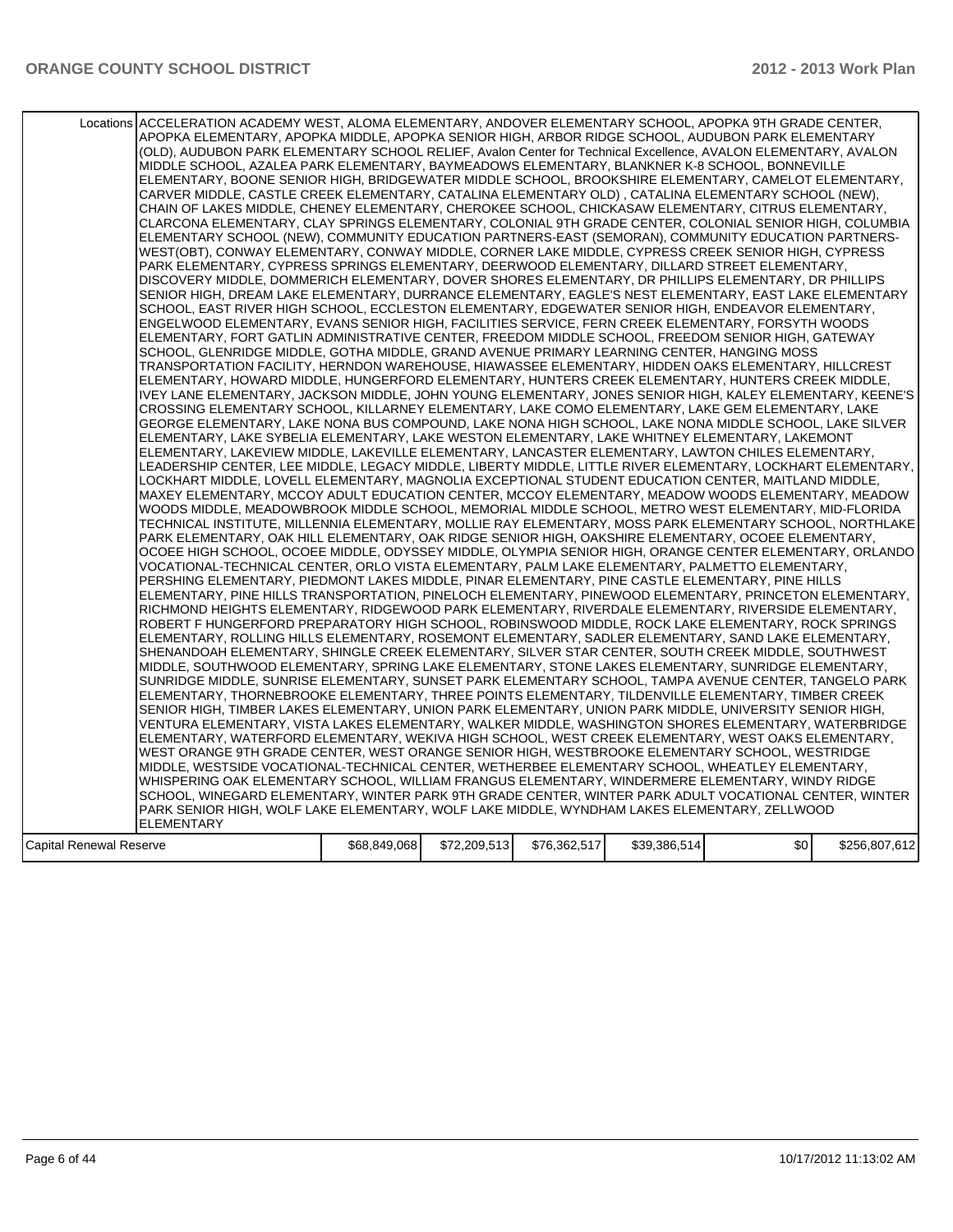|                    | Locations ACCELERATION ACADEMY WEST, ALOMA ELEMENTARY, ANDOVER ELEMENTARY SCHOOL, APOPKA 9TH GRADE CENTER,<br>APOPKA ELEMENTARY, APOPKA MIDDLE, APOPKA SENIOR HIGH, ARBOR RIDGE SCHOOL, AUDUBON PARK ELEMENTARY<br>(OLD), AUDUBON PARK ELEMENTARY SCHOOL RELIEF, Avalon Center for Technical Excellence, AVALON ELEMENTARY, AVALON<br>MIDDLE SCHOOL, AZALEA PARK ELEMENTARY, BAYMEADOWS ELEMENTARY, BLANKNER K-8 SCHOOL, BONNEVILLE<br>ELEMENTARY, BOONE SENIOR HIGH, BRIDGEWATER MIDDLE SCHOOL, BROOKSHIRE ELEMENTARY, CAMELOT ELEMENTARY,<br>CARVER MIDDLE, CASTLE CREEK ELEMENTARY, CATALINA ELEMENTARY OLD), CATALINA ELEMENTARY SCHOOL (NEW),<br>CHAIN OF LAKES MIDDLE, CHENEY ELEMENTARY, CHEROKEE SCHOOL, CHICKASAW ELEMENTARY, CITRUS ELEMENTARY,<br>CLARCONA ELEMENTARY, CLAY SPRINGS ELEMENTARY, COLONIAL 9TH GRADE CENTER, COLONIAL SENIOR HIGH, COLUMBIA<br>ELEMENTARY SCHOOL (NEW), COMMUNITY EDUCATION PARTNERS-EAST (SEMORAN), COMMUNITY EDUCATION PARTNERS-<br>WEST(OBT), CONWAY ELEMENTARY, CONWAY MIDDLE, CORNER LAKE MIDDLE, CYPRESS CREEK SENIOR HIGH, CYPRESS<br>PARK ELEMENTARY, CYPRESS SPRINGS ELEMENTARY, DEERWOOD ELEMENTARY, DILLARD STREET ELEMENTARY,<br>DISCOVERY MIDDLE, DOMMERICH ELEMENTARY, DOVER SHORES ELEMENTARY, DR PHILLIPS ELEMENTARY, DR PHILLIPS<br>SENIOR HIGH, DREAM LAKE ELEMENTARY, DURRANCE ELEMENTARY, EAGLE'S NEST ELEMENTARY, EAST LAKE ELEMENTARY<br>SCHOOL, EAST RIVER HIGH SCHOOL, ECCLESTON ELEMENTARY, EDGEWATER SENIOR HIGH, ENDEAVOR ELEMENTARY,<br>ENGELWOOD ELEMENTARY, EVANS SENIOR HIGH, FACILITIES SERVICE, FERN CREEK ELEMENTARY, FORSYTH WOODS<br>ELEMENTARY, FORT GATLIN ADMINISTRATIVE CENTER, FREEDOM MIDDLE SCHOOL, FREEDOM SENIOR HIGH, GATEWAY<br>SCHOOL, GLENRIDGE MIDDLE, GOTHA MIDDLE, GRAND AVENUE PRIMARY LEARNING CENTER, HANGING MOSS<br>TRANSPORTATION FACILITY, HERNDON WAREHOUSE, HIAWASSEE ELEMENTARY, HIDDEN OAKS ELEMENTARY, HILLCREST<br>ELEMENTARY, HOWARD MIDDLE, HUNGERFORD ELEMENTARY, HUNTERS CREEK ELEMENTARY, HUNTERS CREEK MIDDLE,<br>IVEY LANE ELEMENTARY, JACKSON MIDDLE, JOHN YOUNG ELEMENTARY, JONES SENIOR HIGH, KALEY ELEMENTARY, KEENE'S<br>CROSSING ELEMENTARY SCHOOL. KILLARNEY ELEMENTARY. LAKE COMO ELEMENTARY. LAKE GEM ELEMENTARY. LAKE<br>GEORGE ELEMENTARY, LAKE NONA BUS COMPOUND, LAKE NONA HIGH SCHOOL, LAKE NONA MIDDLE SCHOOL, LAKE SILVER<br>ELEMENTARY, LAKE SYBELIA ELEMENTARY, LAKE WESTON ELEMENTARY, LAKE WHITNEY ELEMENTARY, LAKEMONT<br>ELEMENTARY, LAKEVIEW MIDDLE, LAKEVILLE ELEMENTARY, LANCASTER ELEMENTARY, LAWTON CHILES ELEMENTARY,<br>ILEADERSHIP CENTER. LEE MIDDLE. LEGACY MIDDLE. LIBERTY MIDDLE. LITTLE RIVER ELEMENTARY. LOCKHART ELEMENTARY. I<br>LOCKHART MIDDLE, LOVELL ELEMENTARY, MAGNOLIA EXCEPTIONAL STUDENT EDUCATION CENTER, MAITLAND MIDDLE,<br>MAXEY ELEMENTARY, MCCOY ADULT EDUCATION CENTER, MCCOY ELEMENTARY, MEADOW WOODS ELEMENTARY, MEADOW<br>WOODS MIDDLE, MEADOWBROOK MIDDLE SCHOOL, MEMORIAL MIDDLE SCHOOL, METRO WEST ELEMENTARY, MID-FLORIDA<br>TECHNICAL INSTITUTE, MILLENNIA ELEMENTARY, MOLLIE RAY ELEMENTARY, MOSS PARK ELEMENTARY SCHOOL, NORTHLAKE<br>PARK ELEMENTARY, OAK HILL ELEMENTARY, OAK RIDGE SENIOR HIGH, OAKSHIRE ELEMENTARY, OCOEE ELEMENTARY,<br>OCOEE HIGH SCHOOL, OCOEE MIDDLE, ODYSSEY MIDDLE, OLYMPIA SENIOR HIGH, ORANGE CENTER ELEMENTARY, ORLANDO<br>VOCATIONAL-TECHNICAL CENTER, ORLO VISTA ELEMENTARY, PALM LAKE ELEMENTARY, PALMETTO ELEMENTARY,<br>PERSHING ELEMENTARY, PIEDMONT LAKES MIDDLE, PINAR ELEMENTARY, PINE CASTLE ELEMENTARY, PINE HILLS<br>ELEMENTARY, PINE HILLS TRANSPORTATION, PINELOCH ELEMENTARY, PINEWOOD ELEMENTARY, PRINCETON ELEMENTARY,<br>RICHMOND HEIGHTS ELEMENTARY, RIDGEWOOD PARK ELEMENTARY, RIVERDALE ELEMENTARY, RIVERSIDE ELEMENTARY,<br>ROBERT F HUNGERFORD PREPARATORY HIGH SCHOOL, ROBINSWOOD MIDDLE, ROCK LAKE ELEMENTARY, ROCK SPRINGS<br>ELEMENTARY, ROLLING HILLS ELEMENTARY, ROSEMONT ELEMENTARY, SADLER ELEMENTARY, SAND LAKE ELEMENTARY,<br>SHENANDOAH ELEMENTARY, SHINGLE CREEK ELEMENTARY, SILVER STAR CENTER, SOUTH CREEK MIDDLE, SOUTHWEST<br>MIDDLE, SOUTHWOOD ELEMENTARY, SPRING LAKE ELEMENTARY, STONE LAKES ELEMENTARY, SUNRIDGE ELEMENTARY,<br>SUNRIDGE MIDDLE, SUNRISE ELEMENTARY, SUNSET PARK ELEMENTARY SCHOOL, TAMPA AVENUE CENTER, TANGELO PARK<br>ELEMENTARY, THORNEBROOKE ELEMENTARY, THREE POINTS ELEMENTARY, TILDENVILLE ELEMENTARY, TIMBER CREEK<br>SENIOR HIGH, TIMBER LAKES ELEMENTARY, UNION PARK ELEMENTARY, UNION PARK MIDDLE, UNIVERSITY SENIOR HIGH,<br>VENTURA ELEMENTARY. VISTA LAKES ELEMENTARY. WALKER MIDDLE. WASHINGTON SHORES ELEMENTARY. WATERBRIDGE<br>ELEMENTARY, WATERFORD ELEMENTARY, WEKIVA HIGH SCHOOL, WEST CREEK ELEMENTARY, WEST OAKS ELEMENTARY,<br>WEST ORANGE 9TH GRADE CENTER, WEST ORANGE SENIOR HIGH, WESTBROOKE ELEMENTARY SCHOOL, WESTRIDGE<br>MIDDLE, WESTSIDE VOCATIONAL-TECHNICAL CENTER, WETHERBEE ELEMENTARY SCHOOL, WHEATLEY ELEMENTARY,<br>WHISPERING OAK ELEMENTARY SCHOOL, WILLIAM FRANGUS ELEMENTARY, WINDERMERE ELEMENTARY, WINDY RIDGE<br>SCHOOL, WINEGARD ELEMENTARY, WINTER PARK 9TH GRADE CENTER, WINTER PARK ADULT VOCATIONAL CENTER, WINTER<br>PARK SENIOR HIGH, WOLF LAKE ELEMENTARY, WOLF LAKE MIDDLE, WYNDHAM LAKES ELEMENTARY, ZELLWOOD |             |             |             |             |             |              |
|--------------------|--------------------------------------------------------------------------------------------------------------------------------------------------------------------------------------------------------------------------------------------------------------------------------------------------------------------------------------------------------------------------------------------------------------------------------------------------------------------------------------------------------------------------------------------------------------------------------------------------------------------------------------------------------------------------------------------------------------------------------------------------------------------------------------------------------------------------------------------------------------------------------------------------------------------------------------------------------------------------------------------------------------------------------------------------------------------------------------------------------------------------------------------------------------------------------------------------------------------------------------------------------------------------------------------------------------------------------------------------------------------------------------------------------------------------------------------------------------------------------------------------------------------------------------------------------------------------------------------------------------------------------------------------------------------------------------------------------------------------------------------------------------------------------------------------------------------------------------------------------------------------------------------------------------------------------------------------------------------------------------------------------------------------------------------------------------------------------------------------------------------------------------------------------------------------------------------------------------------------------------------------------------------------------------------------------------------------------------------------------------------------------------------------------------------------------------------------------------------------------------------------------------------------------------------------------------------------------------------------------------------------------------------------------------------------------------------------------------------------------------------------------------------------------------------------------------------------------------------------------------------------------------------------------------------------------------------------------------------------------------------------------------------------------------------------------------------------------------------------------------------------------------------------------------------------------------------------------------------------------------------------------------------------------------------------------------------------------------------------------------------------------------------------------------------------------------------------------------------------------------------------------------------------------------------------------------------------------------------------------------------------------------------------------------------------------------------------------------------------------------------------------------------------------------------------------------------------------------------------------------------------------------------------------------------------------------------------------------------------------------------------------------------------------------------------------------------------------------------------------------------------------------------------------------------------------------------------------------------------------------------------------------------------------------------------------------------------------------------------------------------------------------------------------------------------------------------------------------------------------------------------------------------------------------------------------------------------------------------------------------------------------------------------------------------------------------------------------------------------------------------------------------------------------------------------------------------------------------------------------------------------------------------------------------------------------------------------------------------------------------------------------------------------------------------------------------------------------------------------------------------------------------------------------------------------------------------------------------------------------------------------|-------------|-------------|-------------|-------------|-------------|--------------|
|                    | <b>ELEMENTARY</b>                                                                                                                                                                                                                                                                                                                                                                                                                                                                                                                                                                                                                                                                                                                                                                                                                                                                                                                                                                                                                                                                                                                                                                                                                                                                                                                                                                                                                                                                                                                                                                                                                                                                                                                                                                                                                                                                                                                                                                                                                                                                                                                                                                                                                                                                                                                                                                                                                                                                                                                                                                                                                                                                                                                                                                                                                                                                                                                                                                                                                                                                                                                                                                                                                                                                                                                                                                                                                                                                                                                                                                                                                                                                                                                                                                                                                                                                                                                                                                                                                                                                                                                                                                                                                                                                                                                                                                                                                                                                                                                                                                                                                                                                                                                                                                                                                                                                                                                                                                                                                                                                                                                                                                                                                                |             |             |             |             |             |              |
|                    |                                                                                                                                                                                                                                                                                                                                                                                                                                                                                                                                                                                                                                                                                                                                                                                                                                                                                                                                                                                                                                                                                                                                                                                                                                                                                                                                                                                                                                                                                                                                                                                                                                                                                                                                                                                                                                                                                                                                                                                                                                                                                                                                                                                                                                                                                                                                                                                                                                                                                                                                                                                                                                                                                                                                                                                                                                                                                                                                                                                                                                                                                                                                                                                                                                                                                                                                                                                                                                                                                                                                                                                                                                                                                                                                                                                                                                                                                                                                                                                                                                                                                                                                                                                                                                                                                                                                                                                                                                                                                                                                                                                                                                                                                                                                                                                                                                                                                                                                                                                                                                                                                                                                                                                                                                                  |             |             |             |             |             |              |
| Network Technology |                                                                                                                                                                                                                                                                                                                                                                                                                                                                                                                                                                                                                                                                                                                                                                                                                                                                                                                                                                                                                                                                                                                                                                                                                                                                                                                                                                                                                                                                                                                                                                                                                                                                                                                                                                                                                                                                                                                                                                                                                                                                                                                                                                                                                                                                                                                                                                                                                                                                                                                                                                                                                                                                                                                                                                                                                                                                                                                                                                                                                                                                                                                                                                                                                                                                                                                                                                                                                                                                                                                                                                                                                                                                                                                                                                                                                                                                                                                                                                                                                                                                                                                                                                                                                                                                                                                                                                                                                                                                                                                                                                                                                                                                                                                                                                                                                                                                                                                                                                                                                                                                                                                                                                                                                                                  | \$3,262,535 | \$2,000,000 | \$2,000,000 | \$2,000,000 | \$2,000,000 | \$11,262,535 |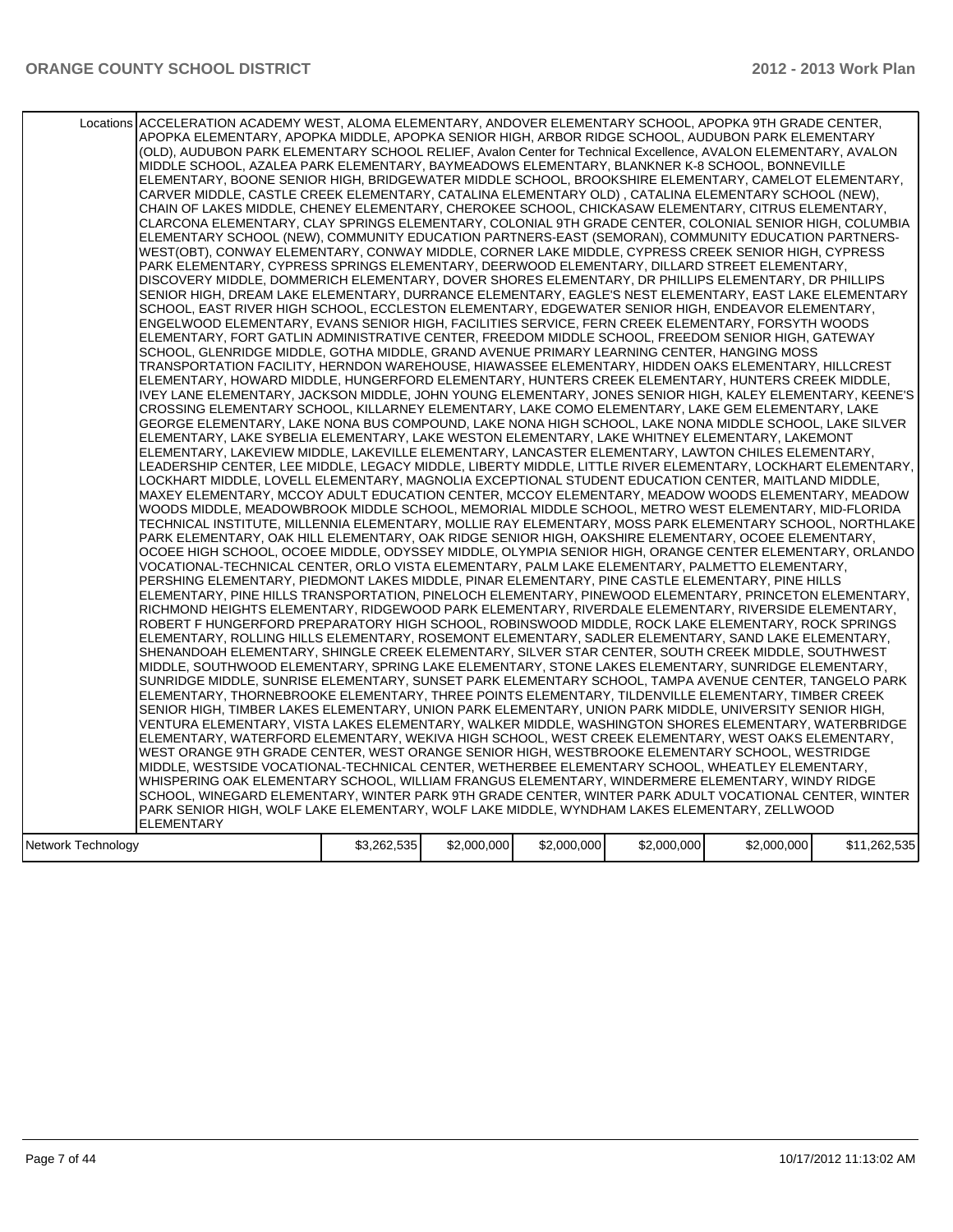|                                  | Locations ACCELERATION ACADEMY WEST, ALOMA ELEMENTARY, ANDOVER ELEMENTARY SCHOOL, APOPKA 9TH GRADE CENTER,<br>APOPKA ELEMENTARY, APOPKA MIDDLE, APOPKA SENIOR HIGH, ARBOR RIDGE SCHOOL, AUDUBON PARK ELEMENTARY<br>(OLD), AUDUBON PARK ELEMENTARY SCHOOL RELIEF, Avalon Center for Technical Excellence, AVALON ELEMENTARY, AVALON<br>MIDDLE SCHOOL, AZALEA PARK ELEMENTARY, BAYMEADOWS ELEMENTARY, BLANKNER K-8 SCHOOL, BONNEVILLE<br>ELEMENTARY, BOONE SENIOR HIGH, BRIDGEWATER MIDDLE SCHOOL, BROOKSHIRE ELEMENTARY, CAMELOT ELEMENTARY,<br>CARVER MIDDLE, CASTLE CREEK ELEMENTARY, CATALINA ELEMENTARY OLD), CATALINA ELEMENTARY SCHOOL (NEW),<br>CHAIN OF LAKES MIDDLE, CHENEY ELEMENTARY, CHEROKEE SCHOOL, CHICKASAW ELEMENTARY, CITRUS ELEMENTARY,<br>CLARCONA ELEMENTARY, CLAY SPRINGS ELEMENTARY, COLONIAL 9TH GRADE CENTER, COLONIAL SENIOR HIGH, COLUMBIA<br>ELEMENTARY SCHOOL (NEW), COMMUNITY EDUCATION PARTNERS-EAST (SEMORAN), COMMUNITY EDUCATION PARTNERS-<br>WEST(OBT), CONWAY ELEMENTARY, CONWAY MIDDLE, CORNER LAKE MIDDLE, CYPRESS CREEK SENIOR HIGH, CYPRESS<br>PARK ELEMENTARY, CYPRESS SPRINGS ELEMENTARY, DEERWOOD ELEMENTARY, DILLARD STREET ELEMENTARY,<br>DISCOVERY MIDDLE, DOMMERICH ELEMENTARY, DOVER SHORES ELEMENTARY, DR PHILLIPS ELEMENTARY, DR PHILLIPS<br>SENIOR HIGH, DREAM LAKE ELEMENTARY, DURRANCE ELEMENTARY, EAGLE'S NEST ELEMENTARY, EAST LAKE ELEMENTARY<br>SCHOOL, EAST RIVER HIGH SCHOOL, ECCLESTON ELEMENTARY, EDGEWATER SENIOR HIGH, ENDEAVOR ELEMENTARY,<br>ENGELWOOD ELEMENTARY, EVANS SENIOR HIGH, FACILITIES SERVICE, FERN CREEK ELEMENTARY, FORSYTH WOODS<br>ELEMENTARY, FORT GATLIN ADMINISTRATIVE CENTER, FREEDOM MIDDLE SCHOOL, FREEDOM SENIOR HIGH, GATEWAY<br>SCHOOL, GLENRIDGE MIDDLE, GOTHA MIDDLE, GRAND AVENUE PRIMARY LEARNING CENTER, HANGING MOSS<br>TRANSPORTATION FACILITY, HERNDON WAREHOUSE, HIAWASSEE ELEMENTARY, HIDDEN OAKS ELEMENTARY, HILLCREST<br>ELEMENTARY, HOWARD MIDDLE, HUNGERFORD ELEMENTARY, HUNTERS CREEK ELEMENTARY, HUNTERS CREEK MIDDLE,<br>IVEY LANE ELEMENTARY, JACKSON MIDDLE, JOHN YOUNG ELEMENTARY, JONES SENIOR HIGH, KALEY ELEMENTARY, KEENE'S<br>CROSSING ELEMENTARY SCHOOL, KILLARNEY ELEMENTARY, LAKE COMO ELEMENTARY, LAKE GEM ELEMENTARY, LAKE<br>GEORGE ELEMENTARY, LAKE NONA BUS COMPOUND, LAKE NONA HIGH SCHOOL, LAKE NONA MIDDLE SCHOOL, LAKE SILVER<br>ELEMENTARY, LAKE SYBELIA ELEMENTARY, LAKE WESTON ELEMENTARY, LAKE WHITNEY ELEMENTARY, LAKEMONT<br>ELEMENTARY, LAKEVIEW MIDDLE, LAKEVILLE ELEMENTARY, LANCASTER ELEMENTARY, LAWTON CHILES ELEMENTARY,<br>LEADERSHIP CENTER, LEE MIDDLE, LEGACY MIDDLE, LIBERTY MIDDLE, LITTLE RIVER ELEMENTARY, LOCKHART ELEMENTARY,<br>LOCKHART MIDDLE, LOVELL ELEMENTARY, MAGNOLIA EXCEPTIONAL STUDENT EDUCATION CENTER, MAITLAND MIDDLE,<br>MAXEY ELEMENTARY, MCCOY ADULT EDUCATION CENTER, MCCOY ELEMENTARY, MEADOW WOODS ELEMENTARY, MEADOW<br>WOODS MIDDLE, MEADOWBROOK MIDDLE SCHOOL, MEMORIAL MIDDLE SCHOOL, METRO WEST ELEMENTARY, MID-FLORIDA<br>TECHNICAL INSTITUTE, MILLENNIA ELEMENTARY, MOLLIE RAY ELEMENTARY, MOSS PARK ELEMENTARY SCHOOL, NORTHLAKE<br>PARK ELEMENTARY, OAK HILL ELEMENTARY, OAK RIDGE SENIOR HIGH, OAKSHIRE ELEMENTARY, OCOEE ELEMENTARY,<br>OCOEE HIGH SCHOOL, OCOEE MIDDLE, ODYSSEY MIDDLE, OLYMPIA SENIOR HIGH, ORANGE CENTER ELEMENTARY, ORLANDO<br>VOCATIONAL-TECHNICAL CENTER, ORLO VISTA ELEMENTARY, PALM LAKE ELEMENTARY, PALMETTO ELEMENTARY,<br>PERSHING ELEMENTARY, PIEDMONT LAKES MIDDLE, PINAR ELEMENTARY, PINE CASTLE ELEMENTARY, PINE HILLS<br>ELEMENTARY, PINE HILLS TRANSPORTATION, PINELOCH ELEMENTARY, PINEWOOD ELEMENTARY, PRINCETON ELEMENTARY,<br>RICHMOND HEIGHTS ELEMENTARY, RIDGEWOOD PARK ELEMENTARY, RIVERDALE ELEMENTARY, RIVERSIDE ELEMENTARY,<br>ROBERT F HUNGERFORD PREPARATORY HIGH SCHOOL, ROBINSWOOD MIDDLE, ROCK LAKE ELEMENTARY, ROCK SPRINGS<br>ELEMENTARY, ROLLING HILLS ELEMENTARY, ROSEMONT ELEMENTARY, SADLER ELEMENTARY, SAND LAKE ELEMENTARY,<br>SHENANDOAH ELEMENTARY, SHINGLE CREEK ELEMENTARY, SILVER STAR CENTER, SOUTH CREEK MIDDLE, SOUTHWEST<br>MIDDLE, SOUTHWOOD ELEMENTARY, SPRING LAKE ELEMENTARY, STONE LAKES ELEMENTARY, SUNRIDGE ELEMENTARY,<br>SUNRIDGE MIDDLE, SUNRISE ELEMENTARY, SUNSET PARK ELEMENTARY SCHOOL, TAMPA AVENUE CENTER, TANGELO PARK<br>ELEMENTARY, THORNEBROOKE ELEMENTARY, THREE POINTS ELEMENTARY, TILDENVILLE ELEMENTARY, TIMBER CREEK<br>SENIOR HIGH, TIMBER LAKES ELEMENTARY, UNION PARK ELEMENTARY, UNION PARK MIDDLE, UNIVERSITY SENIOR HIGH,<br>VENTURA ELEMENTARY, VISTA LAKES ELEMENTARY, WALKER MIDDLE, WASHINGTON SHORES ELEMENTARY, WATERBRIDGE<br>ELEMENTARY, WATERFORD ELEMENTARY, WEKIVA HIGH SCHOOL, WEST CREEK ELEMENTARY, WEST OAKS ELEMENTARY,<br>WEST ORANGE 9TH GRADE CENTER, WEST ORANGE SENIOR HIGH, WESTBROOKE ELEMENTARY SCHOOL, WESTRIDGE<br>MIDDLE, WESTSIDE VOCATIONAL-TECHNICAL CENTER, WETHERBEE ELEMENTARY SCHOOL, WHEATLEY ELEMENTARY,<br>WHISPERING OAK ELEMENTARY SCHOOL, WILLIAM FRANGUS ELEMENTARY, WINDERMERE ELEMENTARY, WINDY RIDGE<br>SCHOOL, WINEGARD ELEMENTARY, WINTER PARK 9TH GRADE CENTER, WINTER PARK ADULT VOCATIONAL CENTER, WINTER<br>PARK SENIOR HIGH, WOLF LAKE ELEMENTARY, WOLF LAKE MIDDLE, WYNDHAM LAKES ELEMENTARY, ZELLWOOD |             |             |             |             |             |              |
|----------------------------------|-----------------------------------------------------------------------------------------------------------------------------------------------------------------------------------------------------------------------------------------------------------------------------------------------------------------------------------------------------------------------------------------------------------------------------------------------------------------------------------------------------------------------------------------------------------------------------------------------------------------------------------------------------------------------------------------------------------------------------------------------------------------------------------------------------------------------------------------------------------------------------------------------------------------------------------------------------------------------------------------------------------------------------------------------------------------------------------------------------------------------------------------------------------------------------------------------------------------------------------------------------------------------------------------------------------------------------------------------------------------------------------------------------------------------------------------------------------------------------------------------------------------------------------------------------------------------------------------------------------------------------------------------------------------------------------------------------------------------------------------------------------------------------------------------------------------------------------------------------------------------------------------------------------------------------------------------------------------------------------------------------------------------------------------------------------------------------------------------------------------------------------------------------------------------------------------------------------------------------------------------------------------------------------------------------------------------------------------------------------------------------------------------------------------------------------------------------------------------------------------------------------------------------------------------------------------------------------------------------------------------------------------------------------------------------------------------------------------------------------------------------------------------------------------------------------------------------------------------------------------------------------------------------------------------------------------------------------------------------------------------------------------------------------------------------------------------------------------------------------------------------------------------------------------------------------------------------------------------------------------------------------------------------------------------------------------------------------------------------------------------------------------------------------------------------------------------------------------------------------------------------------------------------------------------------------------------------------------------------------------------------------------------------------------------------------------------------------------------------------------------------------------------------------------------------------------------------------------------------------------------------------------------------------------------------------------------------------------------------------------------------------------------------------------------------------------------------------------------------------------------------------------------------------------------------------------------------------------------------------------------------------------------------------------------------------------------------------------------------------------------------------------------------------------------------------------------------------------------------------------------------------------------------------------------------------------------------------------------------------------------------------------------------------------------------------------------------------------------------------------------------------------------------------------------------------------------------------------------------------------------------------------------------------------------------------------------------------------------------------------------------------------------------------------------------------------------------------------------------------------------------------------------------------------------------------------------------------------------------------------------|-------------|-------------|-------------|-------------|-------------|--------------|
|                                  |                                                                                                                                                                                                                                                                                                                                                                                                                                                                                                                                                                                                                                                                                                                                                                                                                                                                                                                                                                                                                                                                                                                                                                                                                                                                                                                                                                                                                                                                                                                                                                                                                                                                                                                                                                                                                                                                                                                                                                                                                                                                                                                                                                                                                                                                                                                                                                                                                                                                                                                                                                                                                                                                                                                                                                                                                                                                                                                                                                                                                                                                                                                                                                                                                                                                                                                                                                                                                                                                                                                                                                                                                                                                                                                                                                                                                                                                                                                                                                                                                                                                                                                                                                                                                                                                                                                                                                                                                                                                                                                                                                                                                                                                                                                                                                                                                                                                                                                                                                                                                                                                                                                                                                                                                                               |             |             |             |             |             |              |
|                                  |                                                                                                                                                                                                                                                                                                                                                                                                                                                                                                                                                                                                                                                                                                                                                                                                                                                                                                                                                                                                                                                                                                                                                                                                                                                                                                                                                                                                                                                                                                                                                                                                                                                                                                                                                                                                                                                                                                                                                                                                                                                                                                                                                                                                                                                                                                                                                                                                                                                                                                                                                                                                                                                                                                                                                                                                                                                                                                                                                                                                                                                                                                                                                                                                                                                                                                                                                                                                                                                                                                                                                                                                                                                                                                                                                                                                                                                                                                                                                                                                                                                                                                                                                                                                                                                                                                                                                                                                                                                                                                                                                                                                                                                                                                                                                                                                                                                                                                                                                                                                                                                                                                                                                                                                                                               |             |             |             |             |             |              |
|                                  |                                                                                                                                                                                                                                                                                                                                                                                                                                                                                                                                                                                                                                                                                                                                                                                                                                                                                                                                                                                                                                                                                                                                                                                                                                                                                                                                                                                                                                                                                                                                                                                                                                                                                                                                                                                                                                                                                                                                                                                                                                                                                                                                                                                                                                                                                                                                                                                                                                                                                                                                                                                                                                                                                                                                                                                                                                                                                                                                                                                                                                                                                                                                                                                                                                                                                                                                                                                                                                                                                                                                                                                                                                                                                                                                                                                                                                                                                                                                                                                                                                                                                                                                                                                                                                                                                                                                                                                                                                                                                                                                                                                                                                                                                                                                                                                                                                                                                                                                                                                                                                                                                                                                                                                                                                               |             |             |             |             |             |              |
|                                  | <b>ELEMENTARY</b>                                                                                                                                                                                                                                                                                                                                                                                                                                                                                                                                                                                                                                                                                                                                                                                                                                                                                                                                                                                                                                                                                                                                                                                                                                                                                                                                                                                                                                                                                                                                                                                                                                                                                                                                                                                                                                                                                                                                                                                                                                                                                                                                                                                                                                                                                                                                                                                                                                                                                                                                                                                                                                                                                                                                                                                                                                                                                                                                                                                                                                                                                                                                                                                                                                                                                                                                                                                                                                                                                                                                                                                                                                                                                                                                                                                                                                                                                                                                                                                                                                                                                                                                                                                                                                                                                                                                                                                                                                                                                                                                                                                                                                                                                                                                                                                                                                                                                                                                                                                                                                                                                                                                                                                                                             |             |             |             |             |             |              |
| Portable Moves and Installations |                                                                                                                                                                                                                                                                                                                                                                                                                                                                                                                                                                                                                                                                                                                                                                                                                                                                                                                                                                                                                                                                                                                                                                                                                                                                                                                                                                                                                                                                                                                                                                                                                                                                                                                                                                                                                                                                                                                                                                                                                                                                                                                                                                                                                                                                                                                                                                                                                                                                                                                                                                                                                                                                                                                                                                                                                                                                                                                                                                                                                                                                                                                                                                                                                                                                                                                                                                                                                                                                                                                                                                                                                                                                                                                                                                                                                                                                                                                                                                                                                                                                                                                                                                                                                                                                                                                                                                                                                                                                                                                                                                                                                                                                                                                                                                                                                                                                                                                                                                                                                                                                                                                                                                                                                                               | \$7,000,000 | \$6,000,000 | \$6,000,000 | \$6,000,000 | \$5,000,001 | \$30,000,001 |
|                                  |                                                                                                                                                                                                                                                                                                                                                                                                                                                                                                                                                                                                                                                                                                                                                                                                                                                                                                                                                                                                                                                                                                                                                                                                                                                                                                                                                                                                                                                                                                                                                                                                                                                                                                                                                                                                                                                                                                                                                                                                                                                                                                                                                                                                                                                                                                                                                                                                                                                                                                                                                                                                                                                                                                                                                                                                                                                                                                                                                                                                                                                                                                                                                                                                                                                                                                                                                                                                                                                                                                                                                                                                                                                                                                                                                                                                                                                                                                                                                                                                                                                                                                                                                                                                                                                                                                                                                                                                                                                                                                                                                                                                                                                                                                                                                                                                                                                                                                                                                                                                                                                                                                                                                                                                                                               |             |             |             |             |             |              |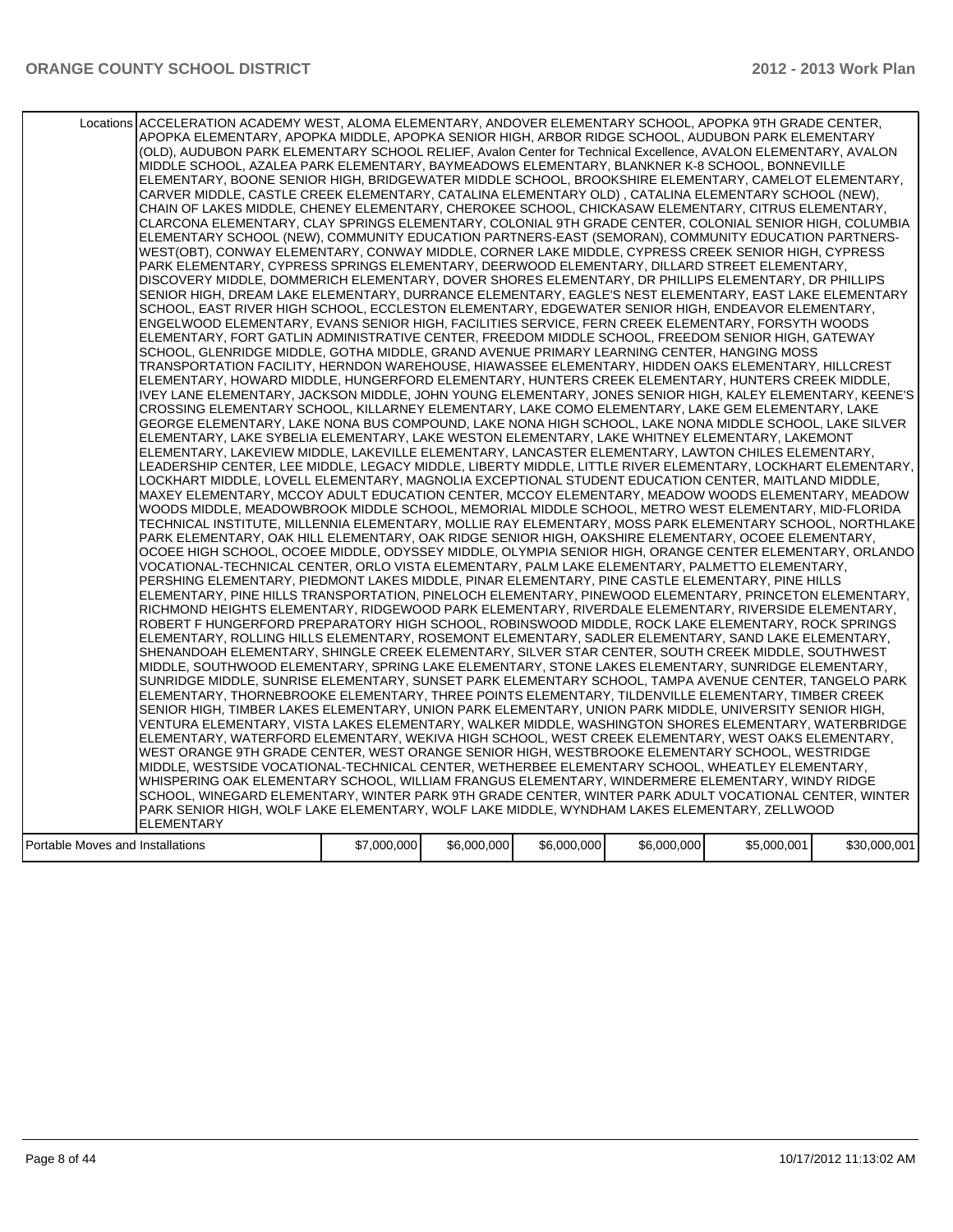#### **Local 1.50 Mill Expenditure For Maintenance, Repair and Renovation**

Anticipated expenditures expected from local funding sources over the years covered by the current work plan.

| Item                                      | $2012 - 2013$<br><b>Actual Budget</b> | $2013 - 2014$<br>Projected | $2014 - 2015$<br>Projected | $2015 - 2016$<br>Projected | 2016 - 2017<br>Projected | Total            |
|-------------------------------------------|---------------------------------------|----------------------------|----------------------------|----------------------------|--------------------------|------------------|
| Remaining Maint and Repair from 1.5 Mills | \$109,719,168                         | \$87,209,513               | \$91,362,517               | \$54,386,514               | \$14,000,001             | \$356,677,713    |
| Maintenance/Repair Salaries               | \$0                                   | \$0 I                      | \$0                        | \$0                        | \$0                      | \$0 <sub>1</sub> |
| School Bus Purchases                      | \$11,562,440                          | \$12,017,633               | \$12,378,162               | \$12,864,424               | \$14.728.301             | \$63,550,960     |
| <b>Other Vehicle Purchases</b>            | \$0 <sub>1</sub>                      | \$0                        | \$0                        | \$0                        | \$0 <sub>l</sub>         | \$0 <sub>1</sub> |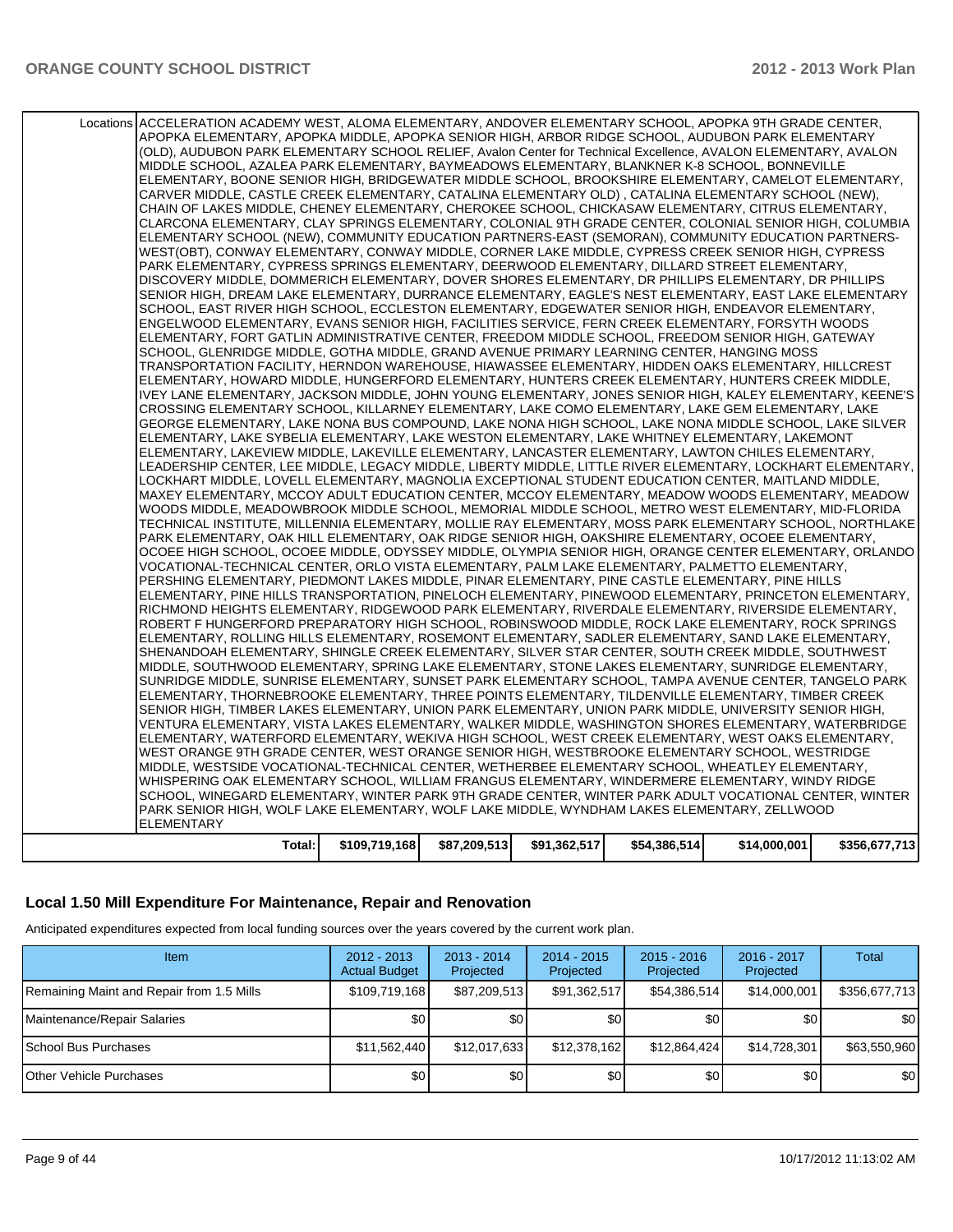| Capital Outlay Equipment                                     | \$0           | \$0           | \$0           | \$0           | \$0           | \$0           |
|--------------------------------------------------------------|---------------|---------------|---------------|---------------|---------------|---------------|
| <b>Rent/Lease Payments</b>                                   | \$9,269,056   | \$7,682,946   | \$6,105,577   | \$1,978,843   | \$1,978,843   | \$27,015,265  |
| ICOP Debt Service                                            | \$95,420,964  | \$95,514,399  | \$95,068,776  | \$95,823,871  | \$95,580,163  | \$477,408,173 |
| Rent/Lease Relocatables                                      | \$10,000,000  | \$10,000,000  | \$10,000,000  | \$10,000,000  | \$8,000,000   | \$48,000,000  |
| <b>Environmental Problems</b>                                | \$130,820     | \$0           | \$0           | \$0           | \$0           | \$130,820     |
| s.1011.14 Debt Service                                       | \$0           | \$0           | \$0           | \$0           | \$0           | \$0           |
| Special Facilities Construction Account                      | \$0           | \$0           | \$0           | \$0           | \$0           | \$0           |
| Premiums for Property Casualty Insurance - 1011.71<br>(4a,b) | \$0           | \$0           | \$0           | \$0           | \$0           | \$0           |
| Qualified School Construction Bonds (QSCB)                   | \$0           | \$0           | \$0           | \$0           | \$0           | \$0           |
| Qualified Zone Academy Bonds (QZAB)                          | \$0           | \$0           | \$0           | \$0           | \$0           | \$0           |
| Portable Replacement                                         | \$4,610,478   | \$0           | \$0           | \$0           | \$0           | \$4,610,478   |
| <b>Local Expenditure Totals:</b>                             | \$240,712,926 | \$212,424,491 | \$214,915,032 | \$175,053,652 | \$134,287,308 | \$977,393,409 |
|                                                              |               |               |               |               |               |               |

## **Revenue**

#### **1.50 Mill Revenue Source**

Schedule of Estimated Capital Outlay Revenue from each currently approved source which is estimated to be available for expenditures on the projects included in the tentative district facilities work program. All amounts are NET after considering carryover balances, interest earned, new COP's, 1011.14 and 1011.15 loans, etc. Districts cannot use 1.5-Mill funds for salaries except for those explicitly associated with maintenance/repair projects. (1011.71 (5), F.S.)

| Item                                                                              | Fund | $2012 - 2013$<br><b>Actual Value</b> | $2013 - 2014$<br>Projected | $2014 - 2015$<br>Projected | $2015 - 2016$<br>Projected | 2016 - 2017<br>Projected | Total             |
|-----------------------------------------------------------------------------------|------|--------------------------------------|----------------------------|----------------------------|----------------------------|--------------------------|-------------------|
| (1) Non-exempt property<br>assessed valuation                                     |      | \$86,371,425,332                     | \$84,079,000,323           | \$86,730,200,333           | \$90,191,100,347           | \$94,429,800,363         | \$441,801,526,698 |
| (2) The Millege projected for<br>discretionary capital outlay per<br>ls.1011.71   |      | 1.50                                 | 1.50                       | .50 <sub>1</sub>           | 1.50                       | 1.50                     |                   |
| (3) Full value of the 1.50-Mill<br>discretionary capital outlay per<br>ls.1011.71 |      | \$145.103.995                        | \$141,252,721              | \$145.706.737              | \$151.521.049              | \$158,642,065            | \$742.226.567     |
| $(4)$ Value of the portion of the 1.50<br>-Mill ACTUALLY levied                   | 370  | \$124,374,852                        | \$121,073,760              | \$124,891,488              | \$129,875,184              | \$135,978,913            | \$636,194,197     |
| $(5)$ Difference of lines $(3)$ and $(4)$                                         |      | \$20,729,143                         | \$20,178,961               | \$20,815,249               | \$21,645,865               | \$22,663,152             | \$106,032,370     |

#### **PECO Revenue Source**

The figure in the row designated "PECO Maintenance" will be subtracted from funds available for new construction because PECO maintenance dollars cannot be used for new construction.

| Item                                  | Fund | $2012 - 2013$<br><b>Actual Budget</b> | $2013 - 2014$<br>Projected | $2014 - 2015$<br>Projected | $2015 - 2016$<br>Projected | $2016 - 2017$<br>Projected | Total            |
|---------------------------------------|------|---------------------------------------|----------------------------|----------------------------|----------------------------|----------------------------|------------------|
| <b>PECO New Construction</b>          | 340  | \$0                                   | \$0                        | \$0                        | <b>\$01</b>                | \$0                        | \$0 <sub>1</sub> |
| <b>IPECO Maintenance Expenditures</b> |      | \$0                                   | \$0 <sub>1</sub>           | \$0                        | \$0 <sub>1</sub>           | \$0 <sub>1</sub>           | \$0 <sub>1</sub> |
|                                       |      | \$0                                   | \$0                        | \$0                        | \$0                        | \$0                        | \$0              |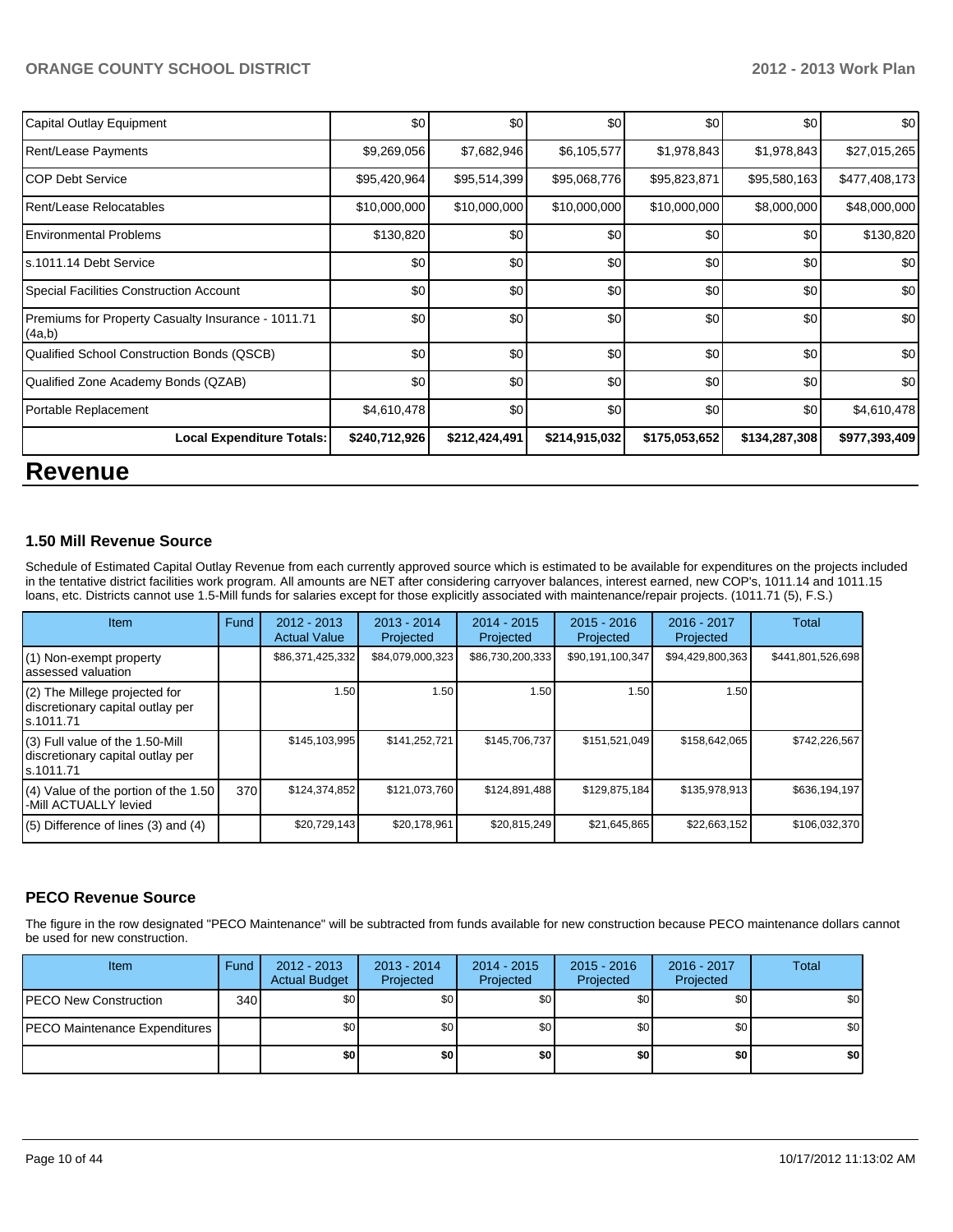#### **CO & DS Revenue Source**

Revenue from Capital Outlay and Debt Service funds.

| <b>Item</b>                                      | Fund | $2012 - 2013$<br><b>Actual Budget</b> | $2013 - 2014$<br>Projected | $2014 - 2015$<br>Projected | $2015 - 2016$<br>Projected | $2016 - 2017$<br>Projected | Total        |
|--------------------------------------------------|------|---------------------------------------|----------------------------|----------------------------|----------------------------|----------------------------|--------------|
| ICO & DS Cash Flow-through<br><b>Distributed</b> | 360  | \$2,109,983                           | \$2,109,983                | \$2,109,983                | \$2,109,983                | \$2,109,983                | \$10,549,915 |
| ICO & DS Interest on<br>Undistributed CO         | 360  | \$71.984                              | \$71,984                   | \$71.984                   | \$71.984                   | \$71,984                   | \$359,920    |
|                                                  |      | \$2,181,967                           | \$2,181,967                | \$2,181,967                | \$2,181,967                | \$2,181,967                | \$10,909,835 |

#### **Fair Share Revenue Source**

All legally binding commitments for proportionate fair-share mitigation for impacts on public school facilities must be included in the 5-year district work program.

Nothing reported for this section.

#### **Sales Surtax Referendum**

Specific information about any referendum for a 1-cent or ½-cent surtax referendum during the previous year.

**Did the school district hold a surtax referendum during the past fiscal year 2011 - 2012?**

No

#### **Additional Revenue Source**

Any additional revenue sources

| Item                                                                                                   | 2012 - 2013<br><b>Actual Value</b> | 2013 - 2014<br>Projected | 2014 - 2015<br>Projected | $2015 - 2016$<br>Projected | 2016 - 2017<br>Projected | Total         |
|--------------------------------------------------------------------------------------------------------|------------------------------------|--------------------------|--------------------------|----------------------------|--------------------------|---------------|
| Proceeds from a s.1011.14/15 F.S. Loans                                                                | \$0 <sub>1</sub>                   | \$0                      | \$0                      | \$0                        | \$0                      | \$0           |
| District Bonds - Voted local bond<br>referendum proceeds per s.9, Art VII<br><b>State Constitution</b> | \$0 <sub>1</sub>                   | \$0                      | \$0                      | \$0                        | \$0                      | \$0           |
| Proceeds from Special Act Bonds                                                                        | \$0                                | \$0                      | \$0                      | \$0                        | \$0                      | \$0           |
| Estimated Revenue from CO & DS Bond<br>Sale                                                            | (\$671,916)                        | (\$671,916)              | (\$671,916)              | (\$671,916)                | (\$671,916)              | (\$3,359,580) |
| Proceeds from Voted Capital<br>Improvements millage                                                    | \$0                                | \$0                      | \$0                      | \$0                        | \$0                      | \$0           |
| Other Revenue for Other Capital Projects                                                               | \$0                                | \$0                      | \$0                      | \$0                        | \$0                      | \$0           |
| Proceeds from 1/2 cent sales surtax<br>authorized by school board                                      | \$173,557,241                      | \$178,763,958            | \$184,126,877            | \$93,904,708               | \$0                      | \$630,352,784 |
| Proceeds from local governmental<br>infrastructure sales surtax                                        | \$0                                | \$0                      | \$0                      | \$0                        | \$0                      | \$0           |
| Proceeds from Certificates of<br>Participation (COP's) Sale                                            | \$0                                | \$0                      | \$0                      | \$0                        | \$0                      | \$0           |
| Classrooms First Bond proceeds amount<br>authorized in FY 1997-98                                      | \$0                                | \$0                      | \$0                      | \$0                        | \$0                      | \$0           |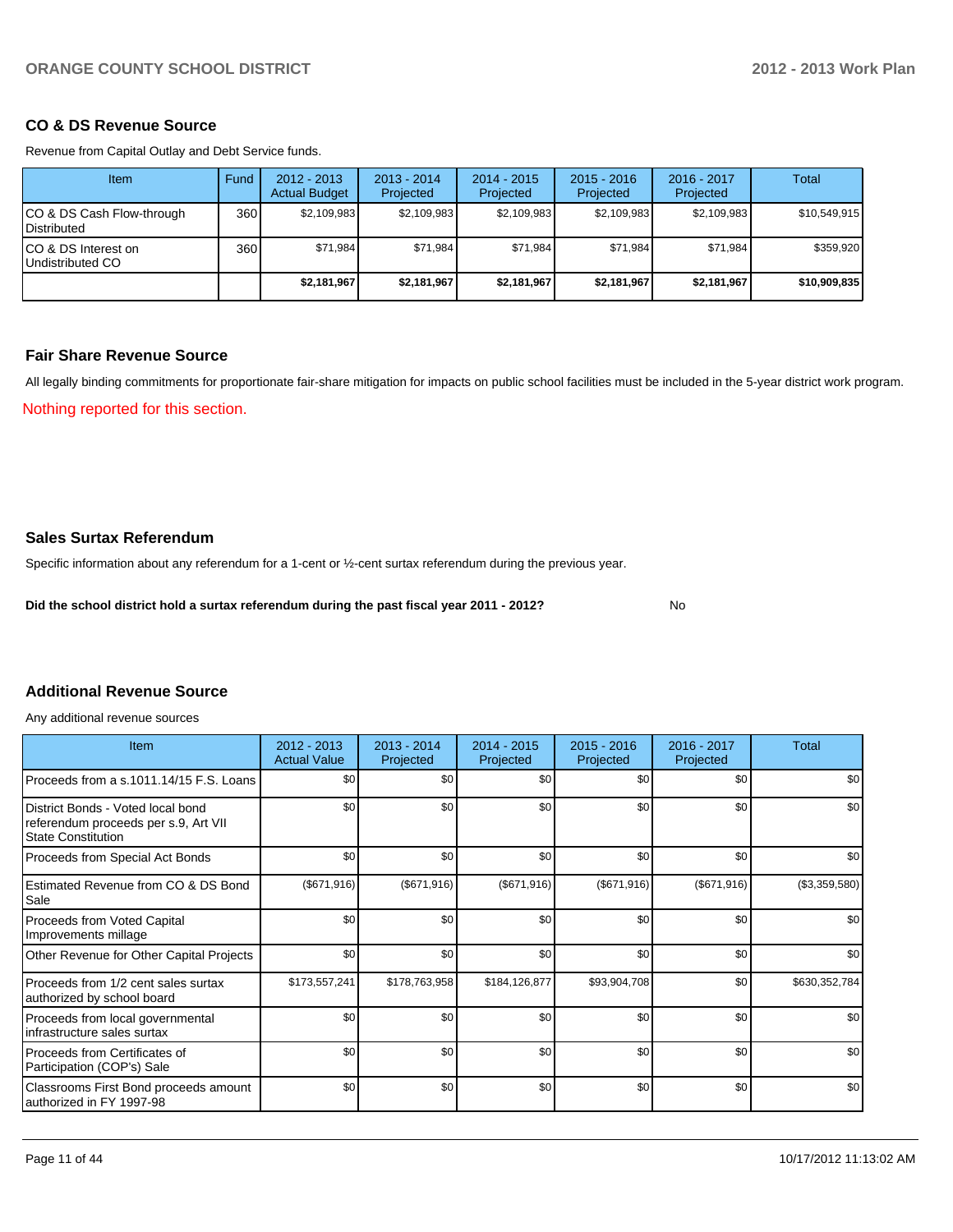| <b>Classrooms for Kids</b>                                                                                                | \$0             | \$0           | \$0           | \$0           | \$0           | \$0             |
|---------------------------------------------------------------------------------------------------------------------------|-----------------|---------------|---------------|---------------|---------------|-----------------|
| <b>District Equity Recognition</b>                                                                                        | \$0             | \$0           | \$0           | \$0           | \$0           | \$0             |
| <b>Federal Grants</b>                                                                                                     | \$0             | \$0           | \$0           | \$0           | \$0           | \$0             |
| Proportionate share mitigation (actual<br>cash revenue only, not in kind donations)                                       | \$0             | \$0           | \$0           | \$0           | \$0           | \$0             |
| Impact fees received                                                                                                      | \$13,346,510    | \$17,350,462  | \$21,688,078  | \$22,338,720  | \$23,008,882  | \$97,732,652    |
| <b>Private donations</b>                                                                                                  | \$0             | \$0           | \$0           | \$0           | \$0           | \$0             |
| Grants from local governments or not-for-<br>profit organizations                                                         | \$0             | \$0           | \$0           | \$0           | \$0           | \$0             |
| Interest, Including Profit On Investment                                                                                  | \$25,655        | \$0           | \$0           | \$0           | \$0           | \$25,655        |
| Revenue from Bonds pledging proceeds<br>from 1 cent or 1/2 cent Sales Surtax                                              | \$0             | \$0           | \$0           | \$0           | \$0           | \$0             |
| <b>Total Fund Balance Carried Forward</b>                                                                                 | \$949,280,907   | \$603,098,655 | \$559,796,235 | \$490,828,986 | \$457,806,290 | \$3,060,811,073 |
| General Capital Outlay Obligated Fund<br><b>Balance Carried Forward From Total</b><br><b>Fund Balance Carried Forward</b> | \$0             | \$0           | \$0           | \$0           | \$0           | \$0             |
| Special Facilities Construction Account                                                                                   | \$0             | \$0           | \$0           | \$0           | \$0           | \$0             |
| One Cent - 1/2 Cent Sales Surtax Debt<br>Service From Total Fund Balance Carried<br>Forward                               | \$0             | \$0           | \$0           | \$0           | \$0           | \$0             |
| Capital Outlay Projects Funds Balance<br><b>Carried Forward From Total Fund</b><br><b>Balance Carried Forward</b>         | \$0             | \$0           | \$0           | \$0           | \$0           | \$0             |
| <b>Subtotal</b>                                                                                                           | \$1,135,538,397 | \$798,541,159 | \$764,939,274 | \$606,400,498 | \$480,143,256 | \$3,785,562,584 |

## **Total Revenue Summary**

| <b>Item Name</b>                                                | 2012 - 2013<br><b>Budget</b> | $2013 - 2014$<br>Projected | $2014 - 2015$<br>Projected | $2015 - 2016$<br>Projected | $2016 - 2017$<br>Projected | <b>Five Year Total</b> |
|-----------------------------------------------------------------|------------------------------|----------------------------|----------------------------|----------------------------|----------------------------|------------------------|
| Local 1.5 Mill Discretionary Capital Outlay<br><b>I</b> Revenue | \$124,374,852                | \$121,073,760              | \$124,891,488              | \$129,875,184              | \$135,978,913              | \$636,194,197          |
| IPECO and 1.5 Mill Maint and Other 1.5<br>Mill Expenditures     | (\$240,712,926)              | (\$212, 424, 491)          | (\$214, 915, 032)          | (\$175,053,652)            | (\$134, 287, 308)          | $(\$977,393,409)$      |
| IPECO Maintenance Revenue                                       | \$0                          | \$0                        | \$0                        | \$0                        | \$0 <sub>1</sub>           | \$0                    |
| Available 1.50 Mill for New l<br>  Construction                 | (\$116,338,074)              | (S91, 350, 731)            | $($ \$90,023,544)          | (S45, 178, 468)            | \$1,691,605                | (\$341,199,212)        |

| <b>Item Name</b>                      | $2012 - 2013$<br><b>Budget</b> | $2013 - 2014$<br>Projected | 2014 - 2015<br>Projected | $2015 - 2016$<br>Projected | 2016 - 2017<br>Projected | <b>Five Year Total</b> |
|---------------------------------------|--------------------------------|----------------------------|--------------------------|----------------------------|--------------------------|------------------------|
| ICO & DS Revenue                      | \$2,181,967                    | \$2,181,967                | \$2,181,967              | \$2,181,967                | \$2,181,967              | \$10,909,835           |
| <b>IPECO New Construction Revenue</b> | \$0                            | \$0                        | \$0                      | \$0                        | \$0                      | \$0 <sub>1</sub>       |
| <b>IOther/Additional Revenue</b>      | \$1,135,538,397                | \$798,541,159              | \$764,939,274            | \$606,400,498              | \$480,143,256            | \$3,785,562,584        |
| <b>Total Additional Revenuel</b>      | \$1,137,720,364                | \$800,723,126              | \$767,121,241            | \$608,582,465              | \$482,325,223            | \$3,796,472,419        |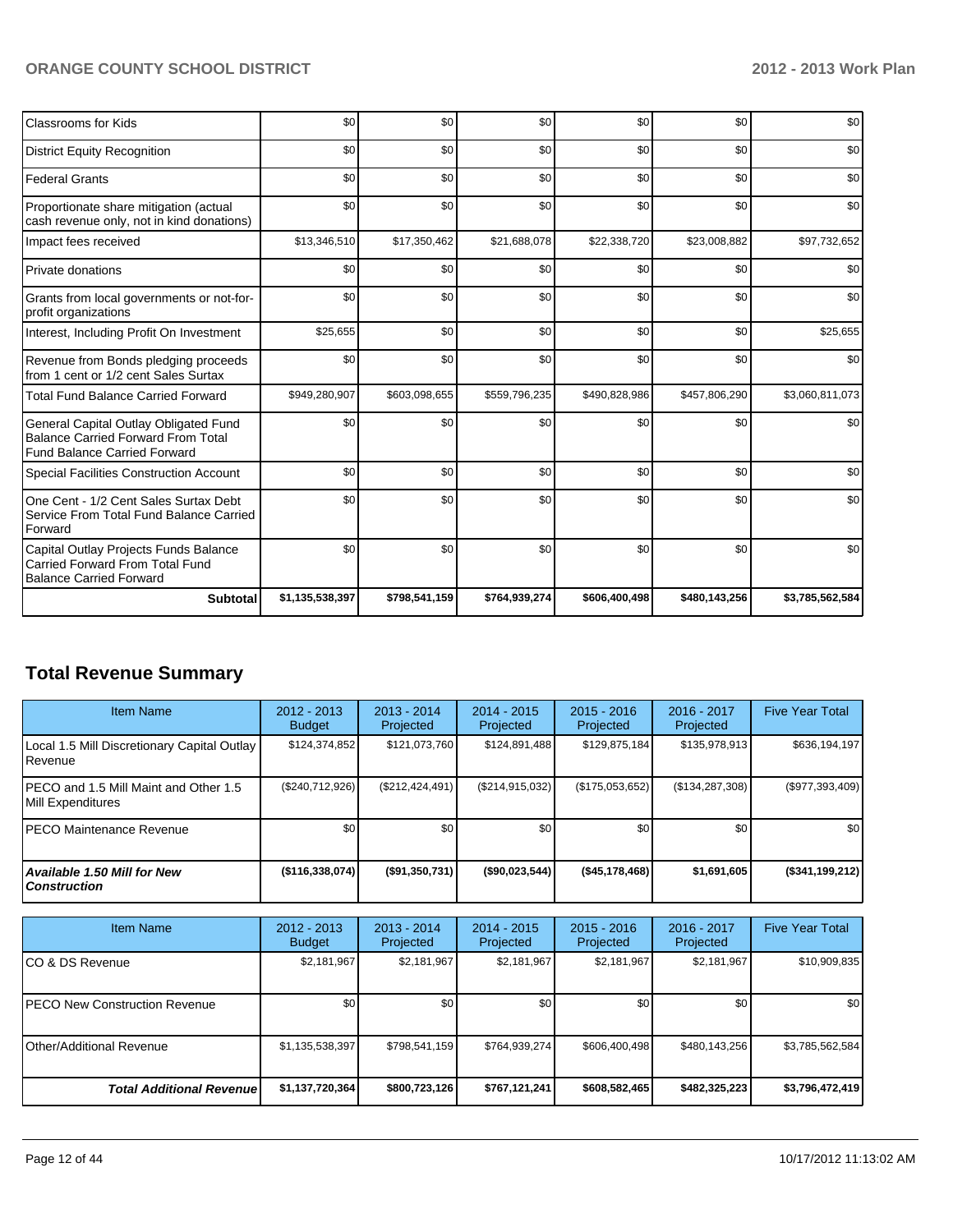**Total Available Revenue \$1,021,382,290 \$709,372,395 \$677,097,697 \$563,403,997 \$484,016,828 \$3,455,273,207**

## **Project Schedules**

#### **Capacity Project Schedules**

A schedule of capital outlay projects necessary to ensure the availability of satisfactory classrooms for the projected student enrollment in K-12 programs.

| <b>Project Description</b>                                                      | Location                  |                          | 2012 - 2013  | 2013 - 2014  | 2014 - 2015  | $2015 - 2016$  | 2016 - 2017  | <b>Total</b>     | Funded |
|---------------------------------------------------------------------------------|---------------------------|--------------------------|--------------|--------------|--------------|----------------|--------------|------------------|--------|
| 19-E-N-7 Hackney<br>Prairie Road<br>Area/New Facility G1                        | Location not<br>specified | Planned<br>Cost:         | \$15,420,000 | \$0          | \$0          | \$0            | \$0          | \$15,420,000 Yes |        |
| Clarcona/CitrusLakev<br>ille Relief                                             |                           |                          |              |              |              |                |              |                  |        |
|                                                                                 |                           | <b>Student Stations:</b> | 838          | $\mathbf 0$  | $\mathbf 0$  | $\mathbf 0$    | 0            | 838              |        |
|                                                                                 |                           | <b>Total Classrooms:</b> | 50           | $\Omega$     | $\Omega$     | $\Omega$       | $\Omega$     | 50               |        |
|                                                                                 |                           | Gross Sq Ft:             | 103,818      | $\mathbf 0$  | $\mathbf 0$  | $\Omega$       | $\mathbf 0$  | 103,818          |        |
| 41-E-SE-2 Eagle<br>Creek Area/New<br>Facility D1- North<br>Lake Park Relief III | Location not<br>specified | Planned<br>Cost:         | \$0          | \$0          | \$0          | \$1,000,000    | \$15,229,837 | \$16,229,837 Yes |        |
|                                                                                 |                           | <b>Student Stations:</b> | $\mathbf 0$  | $\mathbf 0$  | $\mathbf 0$  | $\mathbf 0$    | 832          | 832              |        |
|                                                                                 |                           | <b>Total Classrooms:</b> | $\mathbf 0$  | $\mathbf 0$  | $\mathbf 0$  | $\mathbf 0$    | 49           | 49               |        |
|                                                                                 |                           | Gross Sq Ft:             | $\mathbf 0$  | $\mathbf 0$  | $\mathbf 0$  | $\mathbf 0$    | 86,619       | 86,619           |        |
| 27-H-W-4 Beck<br>Property/535 North<br>Ficquette                                | Location not<br>specified | Planned<br>Cost:         | \$2,573,043  | \$8,000,000  | \$65,005,134 | \$0            | \$0          | \$75,578,177 Yes |        |
|                                                                                 |                           | <b>Student Stations:</b> | $\mathbf 0$  | $\mathbf 0$  | 2,922        | $\mathbf 0$    | $\mathbf 0$  | 2,922            |        |
|                                                                                 |                           | <b>Total Classrooms:</b> | $\mathbf 0$  | $\mathbf 0$  | 117          | $\mathbf 0$    | 0            | 117              |        |
|                                                                                 |                           | Gross Sq Ft:             | $\pmb{0}$    | $\mathbf 0$  | 375,771      | $\overline{0}$ | $\mathsf 0$  | 375,771          |        |
| 63-E-W-4<br>Independence                                                        | Location not<br>specified | Planned<br>Cost:         | \$0          | \$1,000,000  | \$14,298,178 | \$0            | \$0          | \$15,298,178 Yes |        |
|                                                                                 |                           | <b>Student Stations:</b> | $\mathbf 0$  | $\mathbf 0$  | 832          | $\mathbf 0$    | $\mathbf 0$  | 832              |        |
|                                                                                 |                           | <b>Total Classrooms:</b> | $\pmb{0}$    | $\mathbf 0$  | 49           | $\overline{0}$ | $\mathbf 0$  | 49               |        |
|                                                                                 |                           | Gross Sq Ft:             | $\mathbf 0$  | $\mathbf 0$  | 86,619       | $\mathbf 0$    | $\mathbf 0$  | 86,619           |        |
| 81-E-SW-5, Millenia<br>Garden                                                   | Location not<br>specified | Planned<br>Cost:         | \$1,500,000  | \$13,352,600 | \$0          | \$0            | \$0          | \$14,852,600 Yes |        |
|                                                                                 |                           | <b>Student Stations:</b> | $\mathbf 0$  | 832          | $\mathbf 0$  | $\mathbf 0$    | $\pmb{0}$    | 832              |        |
|                                                                                 |                           | Total Classrooms:        | $\mathbf 0$  | 49           | $\mathbf 0$  | $\mathbf{0}$   | $\Omega$     | 49               |        |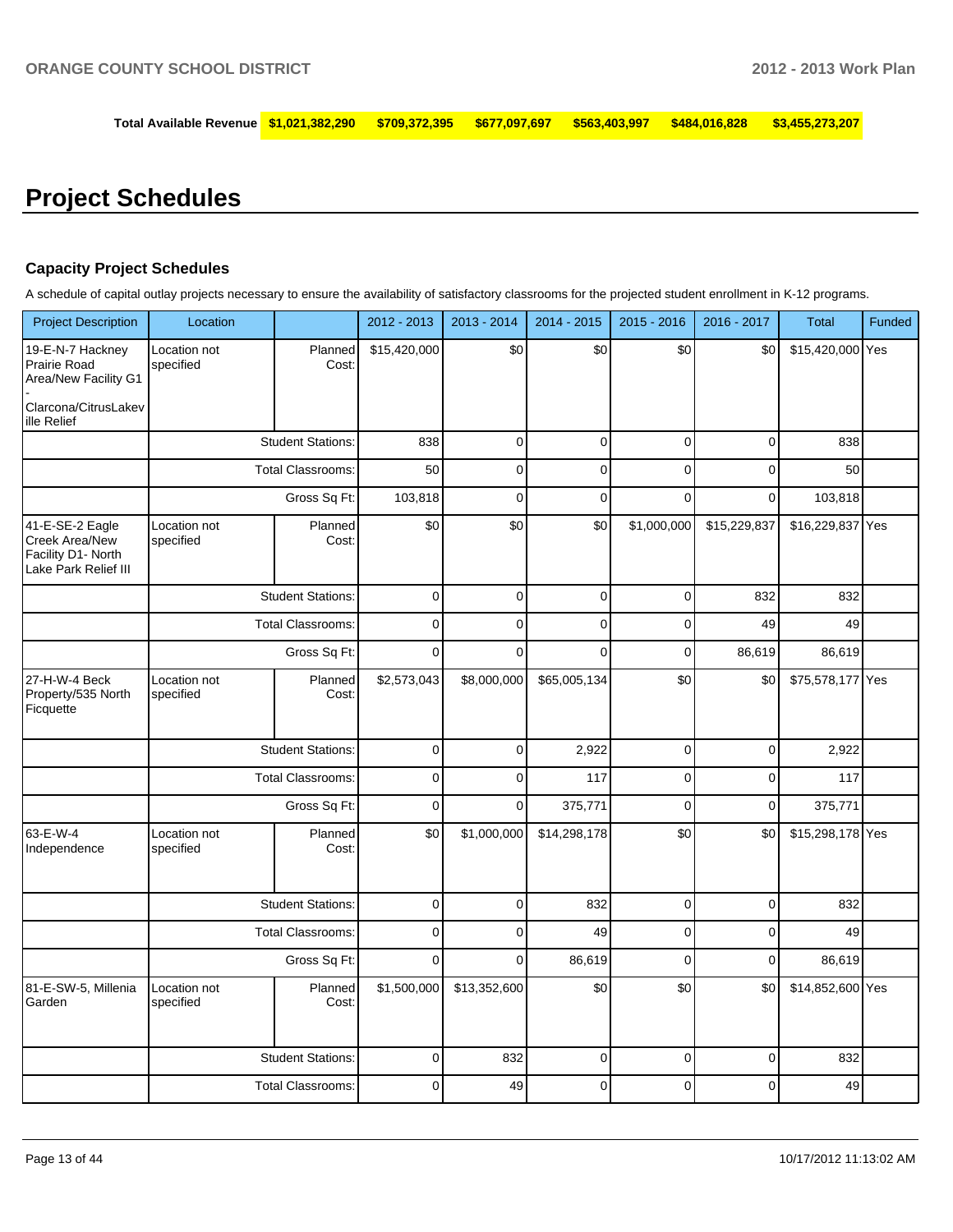|                                         |                                                                                          | Gross Sq Ft:             | 0            | 86,619      | $\overline{0}$ | 0            | 0           | 86,619           |  |
|-----------------------------------------|------------------------------------------------------------------------------------------|--------------------------|--------------|-------------|----------------|--------------|-------------|------------------|--|
| 133-E-E-6 Audubon<br>Park Area          | Location not<br>specified                                                                | Planned<br>Cost:         | \$0          | \$1,000,000 | \$14,298,178   | \$0          | \$0         | \$15,298,178 Yes |  |
|                                         |                                                                                          | <b>Student Stations:</b> | $\mathbf 0$  | 0           | 832            | 0            | $\mathbf 0$ | 832              |  |
|                                         | <b>Total Classrooms:</b>                                                                 |                          | $\pmb{0}$    | 0           | 49             | 0            | 0           | 49               |  |
|                                         |                                                                                          | Gross Sq Ft:             | $\mathbf 0$  | 0           | 86,619         | 0            | $\mathbf 0$ | 86,619           |  |
| 2-M-E-1 Wedgefield<br>Area              | Location not<br>specified                                                                | Planned<br>Cost:         | \$0          | \$0         | \$1,500,000    | \$28,888,738 | \$0         | \$30,388,738 Yes |  |
|                                         |                                                                                          | <b>Student Stations:</b> | $\mathbf 0$  | 0           | 0              | 1,350        | $\mathbf 0$ | 1,350            |  |
|                                         |                                                                                          | <b>Total Classrooms:</b> | $\mathbf 0$  | 0           | 0              | 56           | $\mathbf 0$ | 56               |  |
|                                         | Gross Sq Ft:                                                                             |                          | $\mathbf 0$  | 0           | $\mathbf 0$    | 176,732      | 0           | 176,732          |  |
| 52-E-SE-2 Innovation<br>Place MS Relief | \$0<br>\$0<br>\$0<br>\$0<br>\$1,500,000<br>Planned<br>Location not<br>Cost:<br>specified | \$1,500,000 Yes          |              |             |                |              |             |                  |  |
|                                         |                                                                                          | <b>Student Stations:</b> | 0            | 0           | 0              | 0            | $\mathbf 0$ | $\Omega$         |  |
|                                         |                                                                                          | <b>Total Classrooms:</b> | $\mathbf 0$  | 0           | $\mathbf 0$    | 0            | $\Omega$    | $\Omega$         |  |
|                                         |                                                                                          | Gross Sq Ft:             | $\mathbf 0$  | 0           | 0              | 0            | 86,619      | 86,619           |  |
| 3-E-SE-2, Dowden<br>Road Area ES        | Location not<br>specified                                                                | Planned<br>Cost:         | \$16,252,104 | \$0         | \$0            | \$0          | \$0         | \$16,252,104 Yes |  |
|                                         |                                                                                          | <b>Student Stations:</b> | 832          | 0           | $\mathbf 0$    | 0            | 0           | 832              |  |
|                                         |                                                                                          | <b>Total Classrooms:</b> | 49           | 0           | 0              | 0            | 0           | 49               |  |
|                                         |                                                                                          | Gross Sq Ft:             | 86,619       | 0           | 0              | 0            | $\Omega$    | 86,619           |  |

| <b>Planned Cost:</b>       | \$35.745.147 | \$23,352,600 | \$95,101,490 | \$29,888,738 |         | \$16,729,837   \$200,817,812 |
|----------------------------|--------------|--------------|--------------|--------------|---------|------------------------------|
| <b>Student Stations:</b>   | 1,670        | 832          | 4.586        | 1,350        | 832     | 9,270                        |
| <b>Total Classrooms: I</b> | 99           | 49           | 215          | 56           | 49      | 468                          |
| Gross Sq Ft:               | 190.437      | 86.619       | 549.009      | 176.732      | 173.238 | 1,176,035                    |

#### **Other Project Schedules**

Major renovations, remodeling, and additions of capital outlay projects that do not add capacity to schools.

| <b>Project Description</b> | Location                          | $2012 - 2013$<br>Actual Budget | 2013 - 2014<br>Projected | $2014 - 2015$<br>Projected | $2015 - 2016$<br>Projected | 2016 - 2017<br>Projected | <b>Total</b>     | Funded |
|----------------------------|-----------------------------------|--------------------------------|--------------------------|----------------------------|----------------------------|--------------------------|------------------|--------|
| Comprehensive Needs        | ISPRING LAKE<br><b>ELEMENTARY</b> | \$1,075,000                    | \$12,336,474             | \$0                        | \$0                        | \$0 I                    | \$13,411,474 Yes |        |
| l Comprehensive Needs      | LITTLE RIVER<br><b>ELEMENTARY</b> | \$13,285,337                   | \$0 <sub>1</sub>         | \$0                        | \$0                        | \$OI                     | \$13,285,337 Yes |        |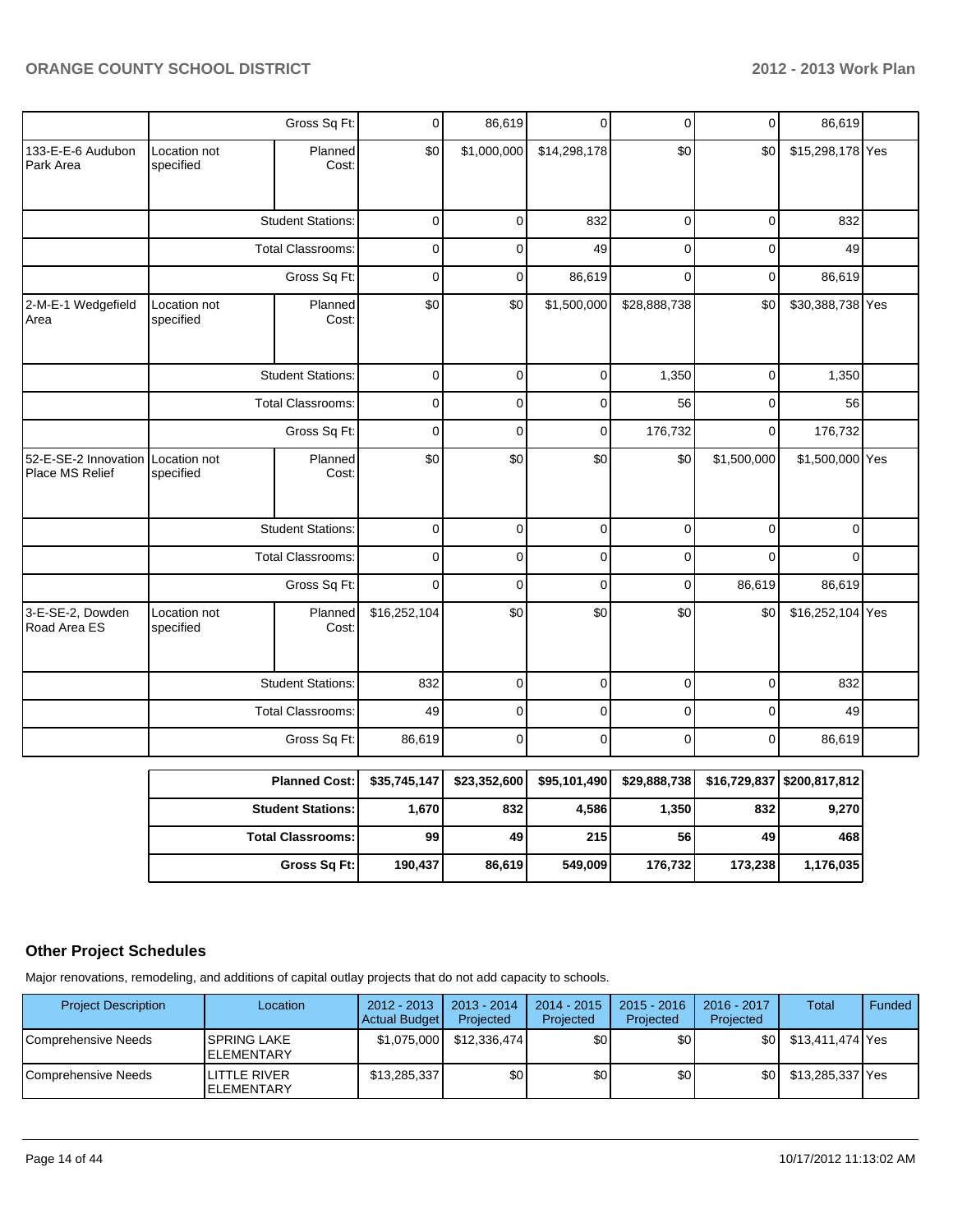| <b>Comprehensive Needs</b>      | <b>SHINGLE CREEK</b><br><b>ELEMENTARY</b>                | \$17,892,716 | \$0          | \$0                                                                   | \$0          | \$0          | \$17,892,716 Yes    |     |
|---------------------------------|----------------------------------------------------------|--------------|--------------|-----------------------------------------------------------------------|--------------|--------------|---------------------|-----|
| <b>Comprehensive Needs</b>      | <b>LAKE SILVER</b><br><b>ELEMENTARY</b>                  | \$1,726,783  | \$14,380,048 | \$0                                                                   | \$0          | \$0          | \$16,106,831 Yes    |     |
| <b>Comprehensive Needs</b>      | <b>DR PHILLIPS</b><br><b>ELEMENTARY</b>                  | \$16,114,607 | \$0          | \$0                                                                   | \$0          | \$0          | \$16,114,607 Yes    |     |
| <b>Comprehensive Needs</b>      | <b>OCOEE ELEMENTARY</b>                                  | \$2,367,247  | \$12,869,922 | \$0                                                                   | \$0          | \$0          | \$15,237,169 Yes    |     |
| <b>Comprehensive Needs</b>      | <b>GRAND AVENUE</b><br>PRIMARY LEARNING<br><b>CENTER</b> | \$7,341,063  | \$0          | \$0                                                                   | \$0          | \$0          | \$7,341,063 Yes     |     |
| <b>Comprehensive Needs</b>      | LAKE WESTON<br><b>ELEMENTARY</b>                         | \$2,164,840  | \$0          | \$10,044,020                                                          | \$0          | \$0          | \$12,208,860 Yes    |     |
| <b>Comprehensive Needs</b>      | <b>WATERFORD</b><br><b>ELEMENTARY</b>                    | \$10,716,889 | \$0          | \$0                                                                   | \$0          | \$0          | \$10,716,889 Yes    |     |
| <b>Comprehensive Needs</b>      | <b>CYPRESS CREEK</b><br><b>SENIOR HIGH</b>               | \$6,712,730  | \$40,212,700 | \$0                                                                   | \$0          | \$0          | \$46,925,430 Yes    |     |
| <b>Comprehensive Needs</b>      | PINELOCH<br><b>ELEMENTARY</b>                            | \$2,396,228  | \$14,827,763 | \$0                                                                   | \$0          | \$0          | \$17,223,991 Yes    |     |
| <b>Comprehensive Needs</b>      | <b>LAKE WHITNEY</b><br>ELEMENTARY                        | \$2,500      | \$2,043,708  | \$10,303,516                                                          | \$0          | \$0          | \$12,349,724 Yes    |     |
| <b>Comprehensive Needs</b>      | <b>JOHN YOUNG</b><br><b>ELEMENTARY</b>                   | \$2,167,826  | \$15,091,306 | \$0                                                                   | \$0          | \$0          | \$17,259,132 Yes    |     |
| <b>Comprehensive Needs</b>      | <b>CLAY SPRINGS</b><br>ELEMENTARY                        | \$2,500      | \$1,744,939  | \$13,907,973                                                          | \$0          | \$0          | \$15,655,412 Yes    |     |
| <b>Comprehensive Needs</b>      | LOVELL ELEMENTARY                                        | \$0          | \$2,616,606  | \$13,355,731                                                          | \$0          | \$0          | \$15,972,337 Yes    |     |
| <b>Comprehensive Needs</b>      | APOPKA ELEMENTARY                                        | \$2,500      | \$1,599,286  | \$15,938,594                                                          | \$0          | \$0          | \$17,540,380 Yes    |     |
| <b>Comprehensive Needs</b>      | <b>WHEATLEY</b><br><b>ELEMENTARY</b>                     | \$0          | \$1,567,783  | \$9,454,302                                                           | \$0          | \$0          | \$11,022,085 Yes    |     |
| <b>Comprehensive Needs</b>      | LOCKHART<br>ELEMENTARY                                   | \$0          | \$2,500      | \$2,121,463                                                           | \$10,065,651 | \$0          | \$12,189,614 Yes    |     |
| <b>Comprehensive Needs</b>      | <b>RIVERSIDE</b><br><b>ELEMENTARY</b>                    | \$0          | \$2,500      | \$3,000,000                                                           | \$9,070,962  | \$0          | \$12,073,462 Yes    |     |
| <b>Comprehensive Needs</b>      | <b>DREAM LAKE</b><br><b>ELEMENTARY</b>                   | \$0          | \$2,500      | \$1,820,282                                                           | \$13,062,566 | \$0          | \$14,885,348 Yes    |     |
| <b>Ancillary Facilities</b>     | Location not specified                                   | \$2,177,207  | \$0          | \$0                                                                   | \$0          | \$0          | \$2,177,207 Yes     |     |
| <b>Future Project Reserves</b>  | Location not specified                                   |              |              | \$590,661,170 \$547,688,859 \$478,339,836 \$444,818,772 \$435,351,527 |              |              | \$2,496,860,1<br>64 | Yes |
| Site Acquisition                | Location not specified                                   | \$23,301,289 | \$0          | \$0                                                                   | \$0          | \$0          | \$23,301,289 Yes    |     |
| <b>OCPS Project Management</b>  | Location not specified                                   | \$6,684,979  | \$6,843,025  | \$7,005,449                                                           | \$7,172,400  | \$7,344,032  | \$35,049,885 Yes    |     |
| <b>Contingency Reserve</b>      | Location not specified                                   | \$12,437,485 | \$12,107,376 | \$12,489,149                                                          | \$12,987,518 | \$13,597,891 | \$63,619,419 Yes    |     |
| <b>Comprehensive Renovation</b> | CARVER MIDDLE                                            | \$0          | \$80,000     | \$3,103,206                                                           | \$25,938,838 | \$0          | \$29,122,044 Yes    |     |
| Immediate Needs Various         | Location not specified                                   | \$1,105,184  | \$0          | \$0                                                                   | \$0          | \$10,993,541 | \$12,098,725 Yes    |     |
| <b>Comprehensive Needs</b>      | <b>TANGELO PARK</b><br><b>ELEMENTARY</b>                 | \$0          | \$2,500      | \$1,112,686                                                           | \$10,398,552 | \$0          | \$11,513,738 Yes    |     |
| <b>District Wide Capital</b>    | Location not specified                                   | \$1,386,438  | \$0          | \$0                                                                   | \$0          | \$0          | \$1,386,438 Yes     |     |
| <b>Comprehensive Needs</b>      | <b>WASHINGTON SHORES</b><br>ELEMENTARY                   | \$12,839,979 | \$0          | \$0                                                                   | \$0          | \$0          | \$12,839,979 Yes    |     |
| New School                      | <b>SUNRIDGE</b><br><b>ELEMENTARY</b>                     | \$4,054,680  | \$0          | \$0                                                                   | \$0          | \$0          | \$4,054,680 Yes     |     |
| New School                      | FORSYTH WOODS<br>ELEMENTARY                              | \$6,321      | \$0          | \$0                                                                   | \$0          | \$0          | \$6,321 Yes         |     |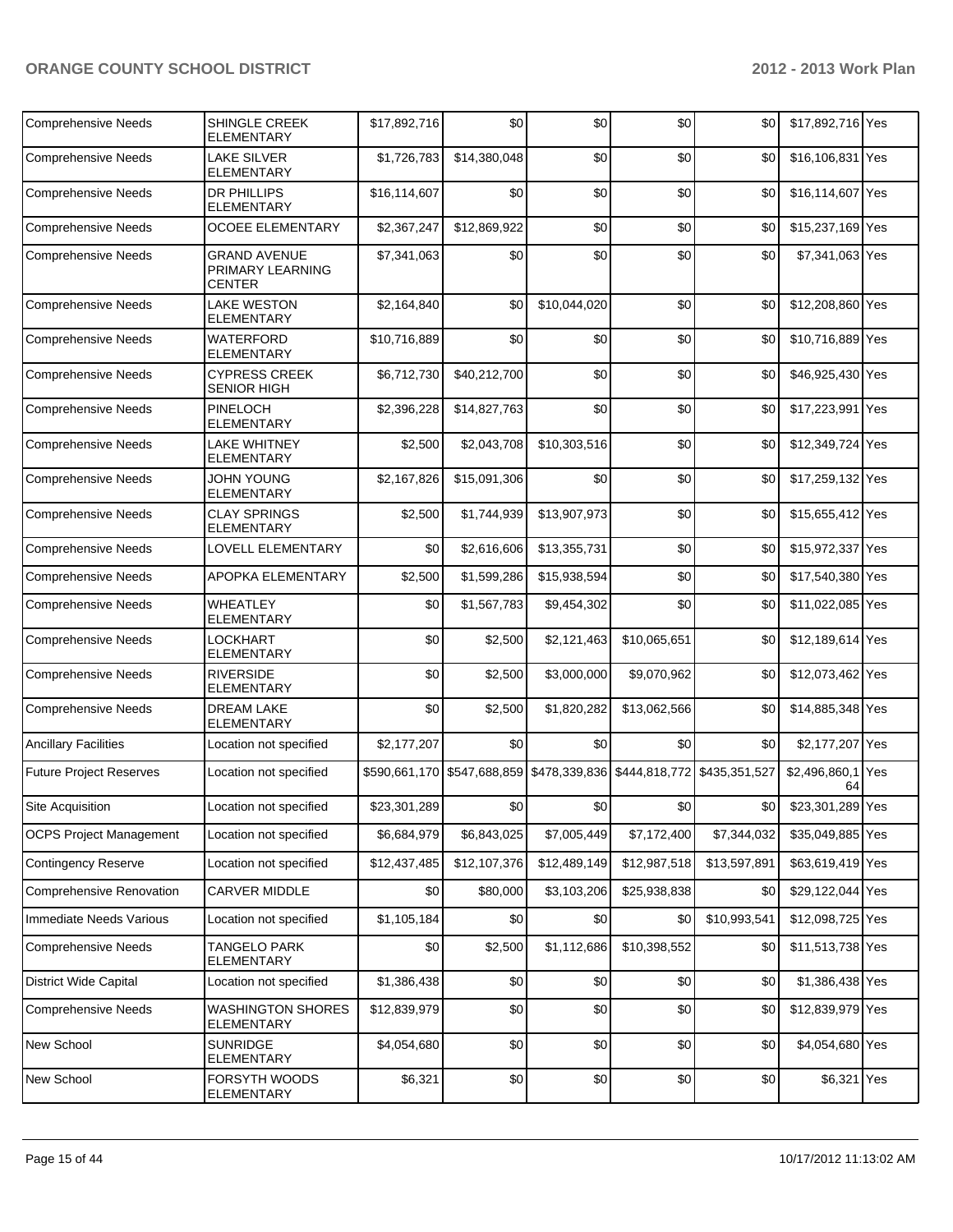| New School                      | <b>WETHERBEE</b><br>ELEMENTARY SCHOOL         | \$318,974    | \$0 | \$0 | \$0 | \$0 | \$318,974 Yes    |  |
|---------------------------------|-----------------------------------------------|--------------|-----|-----|-----|-----|------------------|--|
| New School                      | LAKE NONA HIGH<br><b>SCHOOL</b>               | \$5,576      | \$0 | \$0 | \$0 | \$0 | \$5,576 Yes      |  |
| New School                      | LAKE NONA MIDDLE<br><b>SCHOOL</b>             | \$108,792    | \$0 | \$0 | \$0 | \$0 | \$108,792 Yes    |  |
| <b>Replacement School</b>       | APOPKA SENIOR HIGH                            | \$7,436      | \$0 | \$0 | \$0 | \$0 | \$7,436 Yes      |  |
| District Wide Capital           | Location not specified                        | \$59,865,400 | \$0 | \$0 | \$0 | \$0 | \$59,865,400 Yes |  |
| <b>Comprehensive Renovation</b> | <b>METRO WEST</b><br><b>ELEMENTARY</b>        | \$32,884     | \$0 | \$0 | \$0 | \$0 | \$32,884 Yes     |  |
| <b>Comprehensive Renovation</b> | <b>CONWAY MIDDLE</b>                          | \$149,402    | \$0 | \$0 | \$0 | \$0 | \$149,402 Yes    |  |
| <b>Comprehensive Renovation</b> | <b>PALM LAKE</b><br><b>ELEMENTARY</b>         | \$460        | \$0 | \$0 | \$0 | \$0 | \$460 Yes        |  |
| Comprehensive Renovation        | APOPKA MIDDLE                                 | \$227,470    | \$0 | \$0 | \$0 | \$0 | \$227,470 Yes    |  |
| <b>Comprehensive Renovation</b> | <b>EDGEWATER SENIOR</b><br><b>HIGH</b>        | \$466,646    | \$0 | \$0 | \$0 | \$0 | \$466,646 Yes    |  |
| Comprehensive Renovation        | <b>WINTER PARK 9TH</b><br><b>GRADE CENTER</b> | \$29,519     | \$0 | \$0 | \$0 | \$0 | \$29,519 Yes     |  |
| Comprehensive Renovation        | UNIVERSITY SENIOR<br>HIGH                     | \$2,524,592  | \$0 | \$0 | \$0 | \$0 | \$2,524,592 Yes  |  |
| Comprehensive Renovation        | <b>WALKER MIDDLE</b>                          | \$3,593,205  | \$0 | \$0 | \$0 | \$0 | \$3,593,205 Yes  |  |
| <b>Comprehensive Renovation</b> | <b>LAKE SYBELIA</b><br><b>ELEMENTARY</b>      | \$149,797    | \$0 | \$0 | \$0 | \$0 | \$149,797 Yes    |  |
| Comprehensive Renovation        | PIEDMONT LAKES<br><b>MIDDLE</b>               | \$27,763     | \$0 | \$0 | \$0 | \$0 | \$27,763 Yes     |  |
| <b>Comprehensive Renovation</b> | <b>AZALEA PARK</b><br>ELEMENTARY              | \$118,173    | \$0 | \$0 | \$0 | \$0 | \$118,173 Yes    |  |
| Comprehensive Reno              | <b>HUNTERS CREEK</b><br><b>MIDDLE</b>         | \$4,690      | \$0 | \$0 | \$0 | \$0 | \$4,690 Yes      |  |
| Comprehensive Reno              | WATERBRIDGE<br>ELEMENTARY                     | \$211,432    | \$0 | \$0 | \$0 | \$0 | \$211,432 Yes    |  |
| Comprehensive Reno              | <b>CHICKASAW</b><br><b>ELEMENTARY</b>         | \$200,970    | \$0 | \$0 | \$0 | \$0 | \$200,970 Yes    |  |
| Comprehensive Reno              | ORANGE CENTER<br><b>ELEMENTARY</b>            | \$3,815      | \$0 | \$0 | \$0 | \$0 | \$3,815 Yes      |  |
| Comprehensive Reno              | RIVERDALE<br><b>ELEMENTARY</b>                | \$2,966      | \$0 | \$0 | \$0 | \$0 | \$2,966 Yes      |  |
| Comprehensive Reno              | <b>GOTHA MIDDLE</b>                           | \$35,399     | \$0 | \$0 | \$0 | \$0 | \$35,399 Yes     |  |
| <b>Comprehensive Renovation</b> | <b>WESTRIDGE MIDDLE</b>                       | \$9,280,050  | \$0 | \$0 | \$0 | \$0 | \$9,280,050 Yes  |  |
| <b>Component Replacement</b>    | SOUTHWOOD<br>ELEMENTARY                       | \$8,248      | \$0 | \$0 | \$0 | \$0 | \$8,248 Yes      |  |
| <b>Comprehensive Renovation</b> | ZELLWOOD<br><b>ELEMENTARY</b>                 | \$5,299,199  | \$0 | \$0 | \$0 | \$0 | \$5,299,199 Yes  |  |
| <b>Comprehensive Renovation</b> | <b>CYPRESS SPRINGS</b><br><b>ELEMENTARY</b>   | \$5,947,354  | \$0 | \$0 | \$0 | \$0 | \$5,947,354 Yes  |  |
| <b>Comprehensive Renovation</b> | <b>PRINCETON</b><br><b>ELEMENTARY</b>         | \$5,573,497  | \$0 | \$0 | \$0 | \$0 | \$5,573,497 Yes  |  |
| Comprehensive Renovation        | DR PHILLIPS SENIOR<br><b>HIGH</b>             | \$58,087,782 | \$0 | \$0 | \$0 | \$0 | \$58,087,782 Yes |  |
| Replacement School              | <b>ROCK SPRINGS</b><br>ELEMENTARY             | \$11,131,424 | \$0 | \$0 | \$0 | \$0 | \$11,131,424 Yes |  |
| <b>Comprehensive Renovation</b> | ALOMA ELEMENTARY                              | \$3,352,914  | \$0 | \$0 | \$0 | \$0 | \$3,352,914 Yes  |  |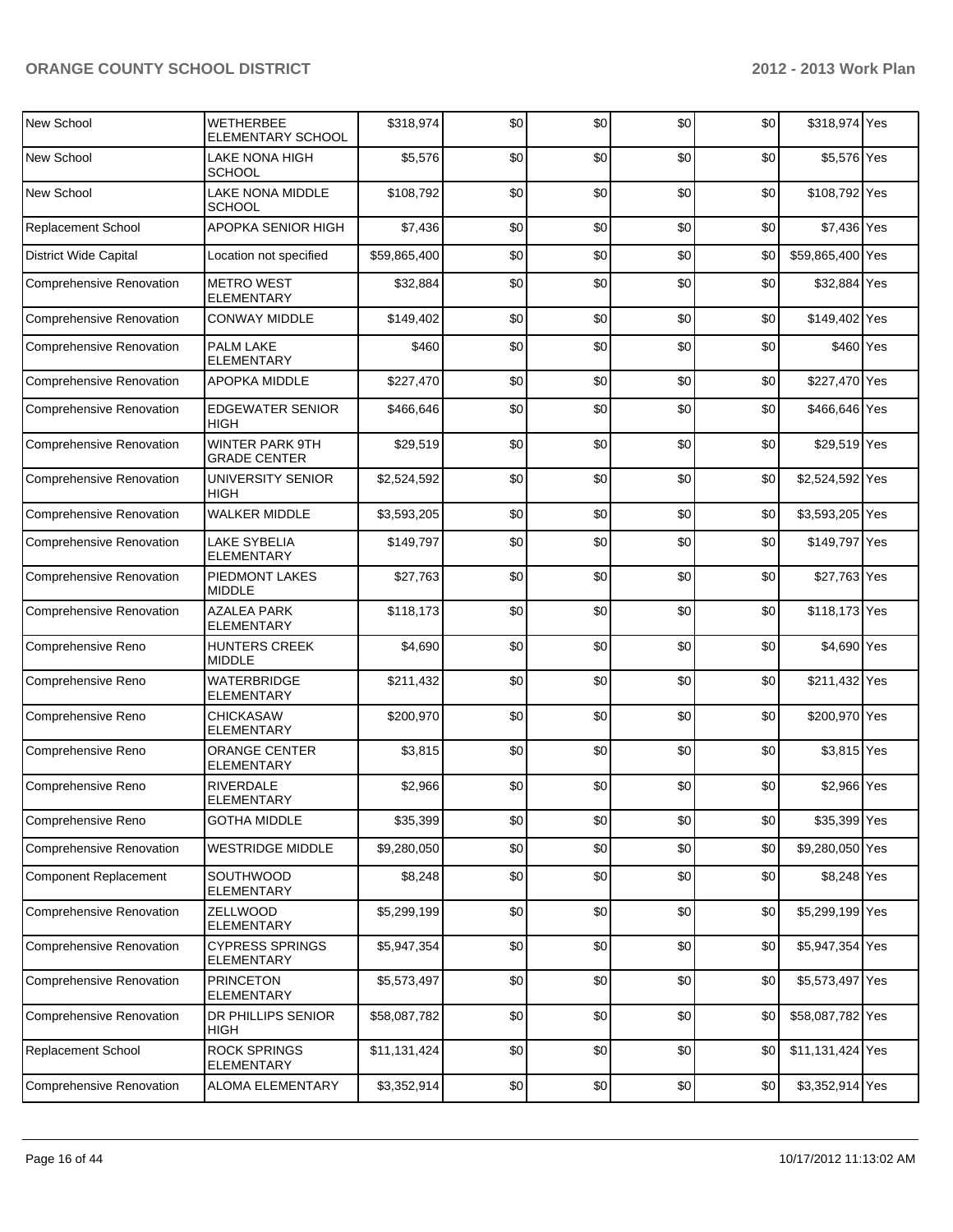| Comprehensive Renovation | ARBOR RIDGE SCHOOL                                  | \$15,534,661 | \$0              | \$0 | \$0                                                                           | \$0 | \$15,534,661   Yes  |  |
|--------------------------|-----------------------------------------------------|--------------|------------------|-----|-------------------------------------------------------------------------------|-----|---------------------|--|
| Replacement School       | <b>ECCLESTON</b><br><b>ELEMENTARY</b>               | \$13,631,358 | \$0 <sub>1</sub> | \$0 | \$0                                                                           | \$0 | \$13,631,358 Yes    |  |
| Replacement School       | OAK RIDGE SENIOR<br>HIGH                            | \$18,928,636 | \$0              | \$0 | \$0                                                                           | \$0 | \$18,928,636 Yes    |  |
| Replacement School       | LANCASTER<br>ELEMENTARY                             | \$12,617,697 | \$0              | \$0 | \$0                                                                           | \$0 | \$12,617,697 Yes    |  |
| Comprehensive Renovation | <b>BROOKSHIRE</b><br>ELEMENTARY                     | \$12,390,925 | \$0              | \$0 | \$0                                                                           | \$0 | \$12,390,925 Yes    |  |
| lNew School              | SUNRIDGE MIDDLE                                     | \$5,918,148  | \$0              | \$0 | \$0                                                                           | \$0 | \$5,918,148 Yes     |  |
| Replacement School       | <b>EVANS SENIOR HIGH</b>                            | \$1,225,347  | \$0              | \$0 | \$0                                                                           | \$0 | \$1,225,347 Yes     |  |
| New Relief School        | <b>KEENE'S CROSSING</b><br><b>ELEMENTARY SCHOOL</b> | \$1,044      | \$0              | \$0 | \$0                                                                           | \$0 | \$1,044 Yes         |  |
|                          |                                                     |              |                  |     | \$985,637,143   \$686,019,795   \$581,996,207   \$533,515,259   \$467,286,991 |     | \$3,254,455,3<br>95 |  |

#### **Additional Project Schedules**

Any projects that are not identified in the last approved educational plant survey.

| <b>Project Description</b>           | Location                  | <b>Num</b> | 2012 - 2013<br>Classroom   Actual Budget | 2013 - 2014<br>Projected | 2014 - 2015<br>Projected | $2015 - 2016$<br>Projected | 2016 - 2017<br>Projected | <b>Total</b> | <b>Funded</b> |
|--------------------------------------|---------------------------|------------|------------------------------------------|--------------------------|--------------------------|----------------------------|--------------------------|--------------|---------------|
| Project description not<br>specified | Location not<br>specified |            | \$0 <sub>1</sub>                         | \$0                      | \$0                      | \$0                        | \$0                      |              | \$0 No        |
|                                      |                           |            | \$0                                      | \$O                      | \$0                      | \$0                        | \$0                      | \$0 I        |               |

#### **Non Funded Growth Management Project Schedules**

Schedule indicating which projects, due to planned development, that CANNOT be funded from current revenues projected over the next five years.

Nothing reported for this section.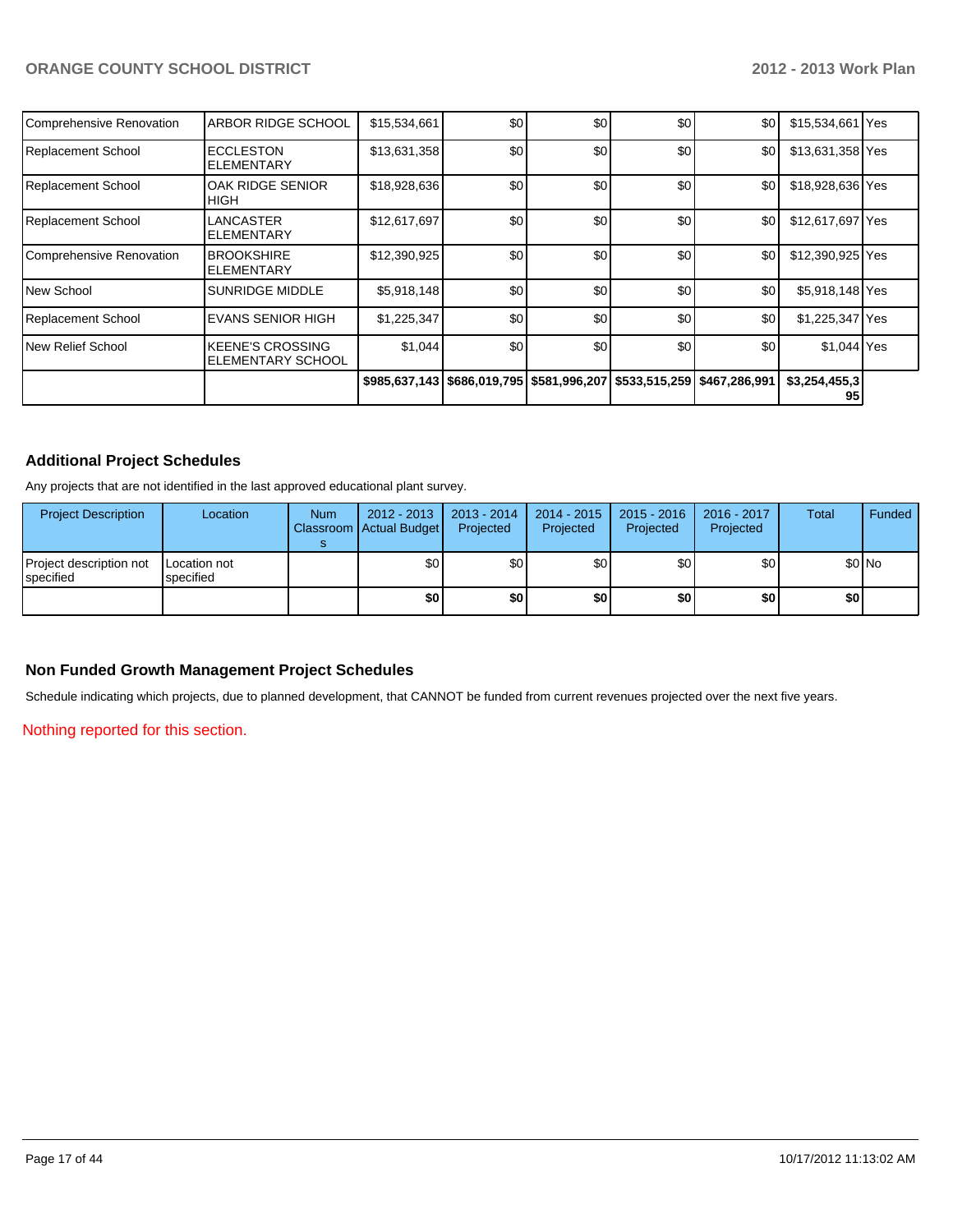#### **Capacity Tracking**

| Location                                                 | $2012 -$<br>2013 Satis.<br>Stu. Sta. | Actual<br>$2012 -$<br><b>2013 FISH</b><br>Capacity | Actual<br>$2011 -$<br>2012<br><b>COFTE</b> | # Class<br><b>Rooms</b> | Actual<br>Average<br>$2012 -$<br>2013 Class<br><b>Size</b> | Actual<br>$2012 -$<br>2013<br><b>Utilization</b> | <b>New</b><br>Stu.<br>Capacity | <b>New</b><br>Rooms to<br>be<br>Added/Re<br>moved | Projected<br>$2016 -$<br>2017<br><b>COFTE</b> | Projected<br>$2016 -$<br>2017<br><b>Utilization</b> | Projected<br>$2016 -$<br>2017 Class<br><b>Size</b> |
|----------------------------------------------------------|--------------------------------------|----------------------------------------------------|--------------------------------------------|-------------------------|------------------------------------------------------------|--------------------------------------------------|--------------------------------|---------------------------------------------------|-----------------------------------------------|-----------------------------------------------------|----------------------------------------------------|
| <b>BOONE SENIOR HIGH</b>                                 | 3,469                                | 3,295                                              | 2,771                                      | 144                     | 19                                                         | 84.00 %                                          | $\Omega$                       | $\Omega$                                          | 2,751                                         | 83.00 %                                             | 19                                                 |
| <b>EDGEWATER SENIOR</b><br>HIGH                          | 2,508                                | 2,382                                              | 1,661                                      | 107                     | 16                                                         | 70.00 %                                          | $\Omega$                       | $\Omega$                                          | 1,657                                         | 70.00%                                              | 15                                                 |
| HOWARD MIDDLE                                            | 1,305                                | 1,174                                              | 642                                        | 53                      | 12                                                         | 55.00 %                                          | $\Omega$                       | $\Omega$                                          | 776                                           | 66.00 %                                             | 15                                                 |
| <b>CHEROKEE SCHOOL</b>                                   | 359                                  | 359                                                | 53                                         | 35                      | 2                                                          | 15.00 %                                          | $\Omega$                       | $\Omega$                                          | 50                                            | 14.00 %                                             | 1                                                  |
| <b>MEMORIAL MIDDLE</b><br><b>SCHOOL</b>                  | 1,324                                | 1,191                                              | 658                                        | 54                      | 12                                                         | 55.00 %                                          | $\Omega$                       | $\Omega$                                          | 697                                           | 59.00 %                                             | 13                                                 |
| <b>FERN CREEK</b><br><b>ELEMENTARY</b>                   | 594                                  | 594                                                | 317                                        | 31                      | 10                                                         | 53.00 %                                          | $\Omega$                       | $\Omega$                                          | 420                                           | 71.00 %                                             | 14                                                 |
| <b>GRAND AVENUE</b><br>PRIMARY LEARNING<br><b>CENTER</b> | 488                                  | 488                                                | 214                                        | 26                      | 8                                                          | 44.00 %                                          | $\Omega$                       | $\Omega$                                          | 320                                           | 66.00 %                                             | 12                                                 |
| <b>HILLCREST</b><br><b>ELEMENTARY</b>                    | 460                                  | 460                                                | 443                                        | 24                      | 18                                                         | 96.00 %                                          | $\Omega$                       | $\Omega$                                          | 500                                           | 109.00%                                             | 21                                                 |
| KALEY ELEMENTARY                                         | 470                                  | 470                                                | 233                                        | 25                      | 9                                                          | 50.00 %                                          | $\overline{0}$                 | $\Omega$                                          | 220                                           | 47.00%                                              | 9                                                  |
| LAKE COMO<br><b>ELEMENTARY</b>                           | 528                                  | 528                                                | 258                                        | 28                      | 9                                                          | 49.00 %                                          | $\Omega$                       | $\Omega$                                          | 240                                           | 45.00 %                                             | 9                                                  |
| PINELOCH<br>ELEMENTARY                                   | 1,026                                | 1,026                                              | 706                                        | 55                      | 13                                                         | 69.00 %                                          | -90                            | $-5$                                              | 864                                           | 92.00%                                              | 17                                                 |
| <b>PRINCETON</b><br>ELEMENTARY                           | 549                                  | 0                                                  | $\Omega$                                   | 31                      | 0                                                          | 0.00%                                            | 0                              | $\Omega$                                          | 468                                           | 0.00%                                               | 15                                                 |
| <b>ORLO VISTA</b><br><b>ELEMENTARY</b>                   | 789                                  | 789                                                | 520                                        | 42                      | 12                                                         | 66.00 %                                          | $-54$                          | $-3$                                              | 493                                           | 67.00%                                              | 13                                                 |
| APOPKA MIDDLE                                            | 1,151                                | 1,035                                              | 1,048                                      | 49                      | 21                                                         | 101.00%                                          | 132                            | $6 \mid$                                          | 995                                           | 85.00 %                                             | 18                                                 |
| WINTER PARK 9TH<br><b>GRADE CENTER</b>                   | 1,093                                | 983                                                | 791                                        | 46                      | 17                                                         | 80.00 %                                          | 0                              | $\Omega$                                          | 742                                           | 75.00 %                                             | 16                                                 |
| <b>KILLARNEY</b><br>ELEMENTARY                           | 736                                  | 736                                                | 428                                        | 39                      | 11                                                         | 58.00 %                                          | 0                              | $\Omega$                                          | 360                                           | 49.00 %                                             | 9                                                  |
| <b>OCOEE MIDDLE</b>                                      | 1,847                                | 1,662                                              | 1,557                                      | 79                      | 20                                                         | 94.00 %                                          | 0                              | $\Omega$                                          | 1,362                                         | 82.00%                                              | 17                                                 |
| LAKEVIEW MIDDLE                                          | 1,647                                | 1,482                                              | 1,364                                      | 72                      | 19                                                         | 92.00 %                                          | $-304$                         | -14                                               | 901                                           | 76.00 %                                             | 16                                                 |
| <b>TILDENVILLE</b><br>ELEMENTARY                         | 792                                  | 792                                                | 487                                        | 42                      | 12                                                         | 61.00 %                                          | 0                              | $\Omega$                                          | 506                                           | 64.00%                                              | 12                                                 |
| SILVER STAR CENTER                                       | 202                                  | 202                                                | 48                                         | 18                      | 3                                                          | 24.00 %                                          | $\overline{0}$                 | $\overline{0}$                                    | 50                                            | 25.00 %                                             | 3                                                  |
| PINE CASTLE<br><b>ELEMENTARY</b>                         | 529                                  | 529                                                | 263                                        | 28                      | 9                                                          | 50.00 %                                          | 0                              | 0                                                 | 279                                           | 53.00 %                                             | 10                                                 |
| LOCKHART<br>ELEMENTARY                                   | 654                                  | 654                                                | 480                                        | 35                      | 14                                                         | 73.00 %                                          | $-154$                         | -8                                                | 470                                           | 94.00 %                                             | 17                                                 |
| <b>UNION PARK</b><br>ELEMENTARY                          | 820                                  | 820                                                | 607                                        | 44                      | 14                                                         | 74.00 %                                          | 0                              | 0                                                 | 588                                           | 72.00 %                                             | 13                                                 |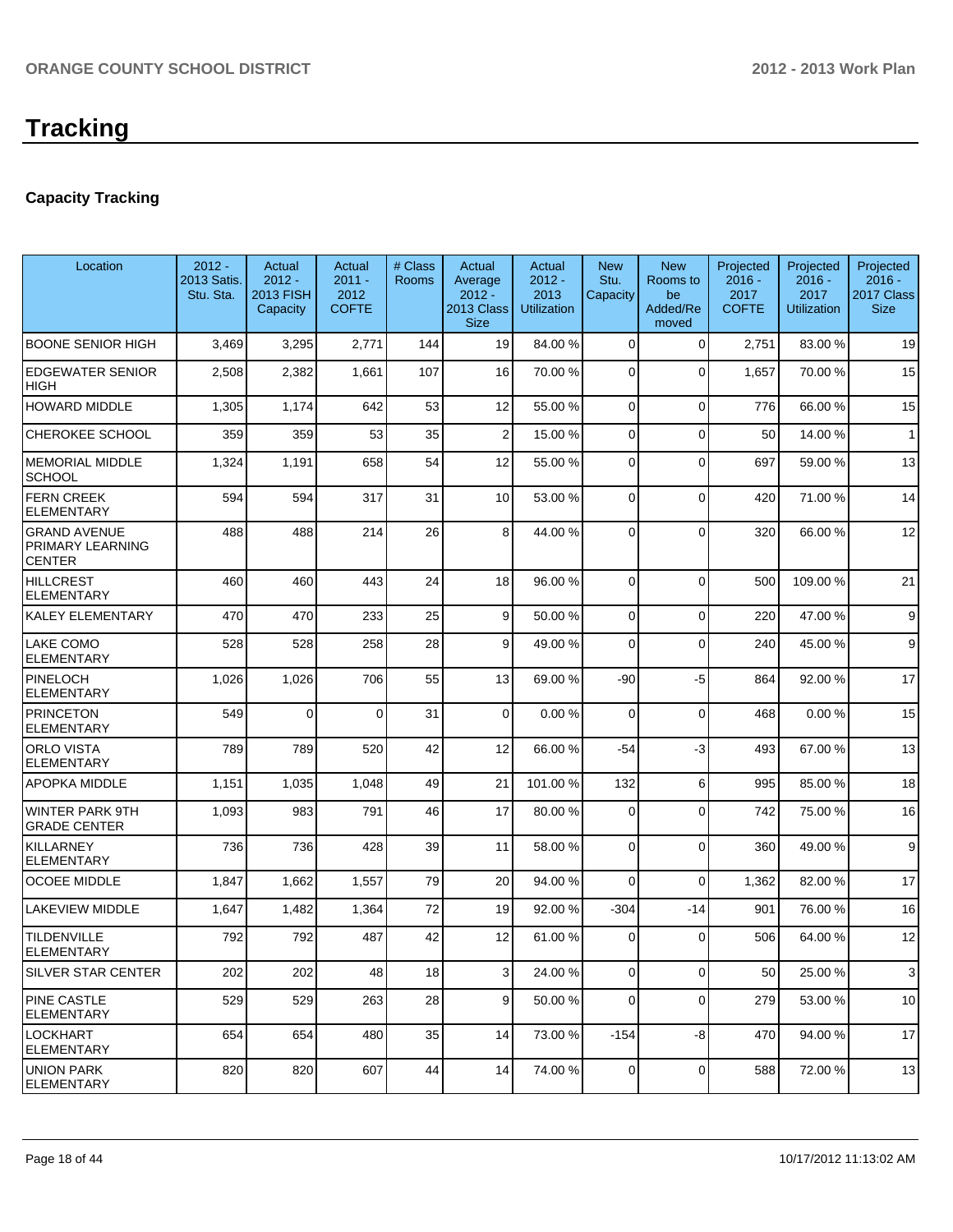| IZELLWOOD<br><b>ELEMENTARY</b>             | 780   | 780   | 550   | 42  | 13              | 71.00 % | $-162$         | -9             | 645         | 104.00 % | 20             |
|--------------------------------------------|-------|-------|-------|-----|-----------------|---------|----------------|----------------|-------------|----------|----------------|
| <b>DILLARD STREET</b><br><b>ELEMENTARY</b> | 1,038 | 1,038 | 752   | 55  | 14              | 72.00 % | $-180$         | $-10$          | 670         | 78.00 %  | 15             |
| <b>LAKE SILVER</b><br>ELEMENTARY           | 942   | 942   | 644   | 51  | 13              | 68.00 % | $-292$         | $-16$          | 580         | 89.00 %  | 17             |
| AUDUBON PARK<br>ELEMENTARY (OLD)           | 734   | 734   | 429   | 39  | 11              | 58.00 % | $\Omega$       | $\mathbf 0$    | $\mathbf 0$ | 0.00%    | $\mathbf 0$    |
| <b>DREAM LAKE</b><br><b>ELEMENTARY</b>     | 1,170 | 1,170 | 741   | 65  | 11              | 63.00 % | $-218$         | $-12$          | 930         | 98.00 %  | 18             |
| <b>CONWAY ELEMENTARY</b>                   | 735   | 735   | 620   | 40  | 15              | 84.00 % | $\Omega$       | $\mathbf 0$    | 620         | 84.00%   | 16             |
| <b>LAKEMONT</b><br><b>ELEMENTARY</b>       | 856   | 856   | 726   | 46  | 16              | 85.00 % | $\Omega$       | $\mathbf 0$    | 680         | 79.00 %  | 15             |
| <b>GLENRIDGE MIDDLE</b>                    | 1,676 | 1,508 | 1,389 | 70  | 20              | 92.00 % | $\overline{0}$ | $\mathbf 0$    | 1,577       | 105.00 % | 23             |
| LEE MIDDLE                                 | 1,311 | 1,179 | 899   | 55  | 16              | 76.00 % | $\overline{0}$ | $\mathbf 0$    | 953         | 81.00%   | 17             |
| <b>GATEWAY SCHOOL</b>                      | 431   | 431   | 69    | 42  | 2 <sup>2</sup>  | 16.00 % | $\overline{0}$ | $\mathbf 0$    | 70          | 16.00 %  | $\overline{2}$ |
| <b>AZALEA PARK</b><br><b>ELEMENTARY</b>    | 696   | 696   | 631   | 38  | 17              | 91.00 % | $\Omega$       | $\mathbf 0$    | 670         | 96.00 %  | 18             |
| PINE HILLS<br><b>ELEMENTARY</b>            | 984   | 984   | 729   | 53  | 14              | 74.00 % | $\Omega$       | $\mathbf 0$    | 807         | 82.00 %  | 15             |
| <b>ROCK LAKE</b><br><b>ELEMENTARY</b>      | 529   | 529   | 254   | 28  | 9               | 48.00 % | $-152$         | -8             | 308         | 82.00%   | 15             |
| <b>LAKE WESTON</b><br><b>ELEMENTARY</b>    | 944   | 944   | 514   | 50  | 10 <sup>1</sup> | 54.00 % | $-324$         | -18            | 480         | 77.00 %  | 15             |
| <b>COLONIAL SENIOR</b><br><b>HIGH</b>      | 3,217 | 3,056 | 2,311 | 141 | 16              | 76.00 % | $\overline{0}$ | 0              | 2,521       | 82.00 %  | 18             |
| <b>EVANS SENIOR HIGH</b>                   | 2,599 | 2,469 | 947   | 108 | 9               | 38.00 % | $\overline{0}$ | $\Omega$       | 2,357       | 95.00 %  | 22             |
| <b>ENGELWOOD</b><br><b>ELEMENTARY</b>      | 974   | 974   | 512   | 51  | 10              | 53.00 % | $\overline{0}$ | $\Omega$       | 620         | 64.00%   | 12             |
| OAK RIDGE SENIOR<br><b>HIGH</b>            | 3,767 | 3,578 | 1,711 | 157 | 11              | 48.00 % | 0              | $\mathbf 0$    | 1,806       | 50.00 %  | 12             |
| <b>CHENEY ELEMENTARY</b>                   | 754   | 754   | 555   | 41  | 14              | 74.00 % | $\overline{0}$ | $\mathbf 0$    | 500         | 66.00 %  | 12             |
| <b>LOCKHART MIDDLE</b>                     | 1,070 | 963   | 782   | 46  | 17              | 81.00 % | $\overline{0}$ | $\mathbf 0$    | 853         | 89.00 %  | 19             |
| <b>MAITLAND MIDDLE</b>                     | 1,267 | 1,140 | 1,031 | 53  | 19              | 90.00 % | $\Omega$       | $\Omega$       | 1,075       | 94.00 %  | 20             |
| ICYPRESS PARK<br>IELEMENTARY               | 618   | 618   | 277   | 33  | 8 <sup>1</sup>  | 45.00 % | $-72$          | $-4$           | 300         | 55.00 %  | 10             |
| <b>IBROOKSHIRE</b><br><b>ELEMENTARY</b>    | 586   | 586   | 522   | 31  | 17              | 89.00 % | 70             | 11             | 500         | 76.00 %  | 12             |
| <b>DOVER SHORES</b><br><b>ELEMENTARY</b>   | 824   | 824   | 634   | 44  | 14              | 77.00 % | 36             | $\overline{2}$ | 850         | 99.00 %  | 18             |
| MOLLIE RAY<br><b>ELEMENTARY</b>            | 972   | 972   | 600   | 52  | 12              | 62.00 % | 0              | $\mathbf 0$    | 749         | 77.00 %  | 14             |
| <b>DURRANCE</b><br>IELEMENTARY             | 810   | 810   | 427   | 43  | 10              | 53.00 % | $\overline{0}$ | $\mathbf 0$    | 400         | 49.00 %  | 9              |
| lTANGELO PARK<br>ELEMENTARY                | 575   | 575   | 320   | 31  | 10 <sup>1</sup> | 56.00 % | $-125$         | $-6$           | 362         | 80.00 %  | 14             |
| <b>LOVELL ELEMENTARY</b>                   | 1,022 | 1,022 | 662   | 55  | 12              | 65.00 % | $-222$         | $-12$          | 740         | 92.00 %  | 17             |
| CHICKASAW<br>ELEMENTARY                    | 942   | 942   | 766   | 50  | 15              | 81.00 % | 0              | $\mathbf 0$    | 900         | 96.00 %  | 18             |
| <b>SPRING LAKE</b><br><b>ELEMENTARY</b>    | 550   | 550   | 536   | 29  | 18              | 97.00 % | 75             | 4              | 588         | 94.00 %  | 18             |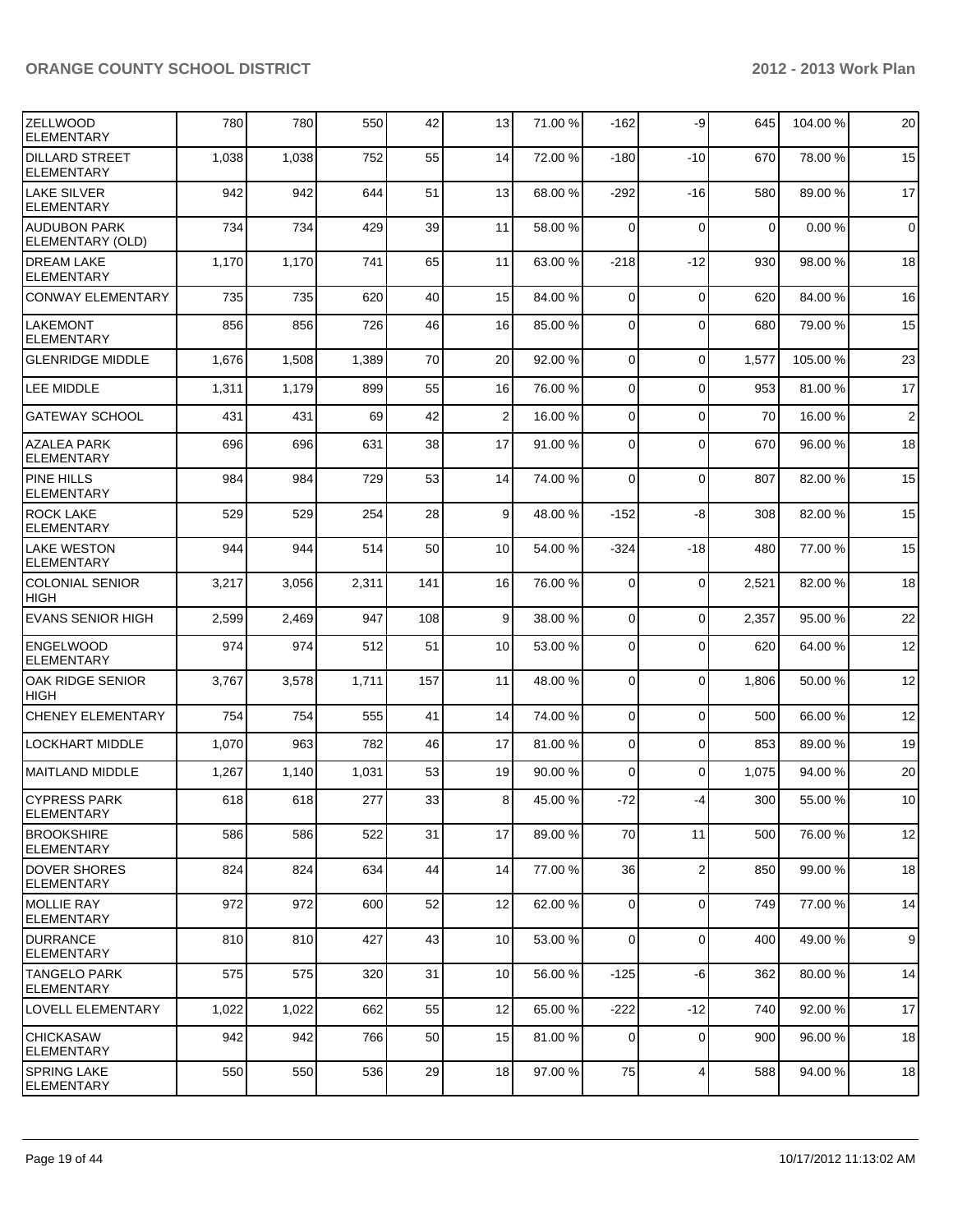| <b>LANCASTER</b><br><b>ELEMENTARY</b>      | 1,682    | 1,682          | 816      | 93          | 9           | 49.00 % | $-848$         | -43            | 950   | 114.00 % | 19           |
|--------------------------------------------|----------|----------------|----------|-------------|-------------|---------|----------------|----------------|-------|----------|--------------|
| <b>ROLLING HILLS</b><br><b>ELEMENTARY</b>  | 852      | 852            | 567      | 43          | 13          | 67.00 % | -36            | $-2$           | 520   | 64.00 %  | 13           |
| <b>BONNEVILLE</b><br><b>ELEMENTARY</b>     | 938      | 938            | 529      | 50          | 11          | 56.00 % | 0              | $\mathbf 0$    | 470   | 50.00 %  | 9            |
| <b>HIAWASSEE</b><br><b>ELEMENTARY</b>      | 794      | 794            | 720      | 41          | 18          | 91.00 % | 0              | $\mathbf 0$    | 760   | 96.00 %  | 19           |
| MCCOY ELEMENTARY                           | 896      | 896            | 637      | 46          | 14          | 71.00 % | $-72$          | $-4$           | 640   | 78.00 %  | 15           |
| <b>PERSHING</b><br><b>ELEMENTARY</b>       | 601      | 601            | 376      | 32          | 12          | 63.00 % | $-72$          | -6             | 281   | 53.00 %  | 11           |
| <b>UNION PARK MIDDLE</b>                   | 1,643    | 1,478          | 971      | 68          | 14          | 66.00 % | 0              | $\mathbf 0$    | 886   | 60.00 %  | 13           |
| ROBINSWOOD MIDDLE                          | 1,555    | 1,399          | 1,235    | 64          | 19          | 88.00 % | 0              | $\Omega$       | 1,198 | 86.00 %  | 19           |
| <b>DR PHILLIPS SENIOR</b><br>HIGH          | 5,352    | 5,084          | 3,552    | 220         | 16          | 70.00 % | $-1,235$       | $-52$          | 3,644 | 95.00 %  | 22           |
| <b>CLARCONA</b><br><b>ELEMENTARY</b>       | 1,146    | 1,146          | 936      | 61          | 15          | 82.00 % | $\mathbf 0$    | $\mathbf 0$    | 970   | 85.00 %  | 16           |
| <b>COLONIAL 9TH GRADE</b><br><b>CENTER</b> | 1,204    | 1,083          | 855      | 50          | 17          | 79.00 % | $\mathbf 0$    | $\Omega$       | 860   | 79.00 %  | 17           |
| <b>PALM LAKE</b><br><b>ELEMENTARY</b>      | 767      | 767            | 604      | 41          | 15          | 79.00 % | 0              | $\Omega$       | 614   | 80.00 %  | 15           |
| <b>VENTURA ELEMENTARY</b>                  | 1,042    | 1,042          | 777      | 57          | 14          | 75.00 % | $\Omega$       | $\Omega$       | 909   | 87.00%   | 16           |
| ARBOR RIDGE SCHOOL                         | $\Omega$ | οl             | 744      | $\mathbf 0$ | $\Omega$    | 0.00%   | 745            | 50             | 672   | 90.00%   | 13           |
| <b>CLAY SPRINGS</b><br><b>ELEMENTARY</b>   | 940      | 940            | 767      | 52          | 15          | 82.00 % | $-240$         | $-12$          | 670   | 96.00 %  | 17           |
| UNIVERSITY SENIOR<br><b>HIGH</b>           | 4,690    | 4,455          | 2,682    | 187         | 14          | 60.00 % | $\mathbf 0$    | $\mathbf 0$    | 2,648 | 59.00 %  | 14           |
| <b>ROCK SPRINGS</b><br><b>ELEMENTARY</b>   | 874      | $\overline{0}$ | $\Omega$ | 50          | $\mathbf 0$ | 0.00%   | $\mathbf 0$    | $\Omega$       | 620   | 0.00%    | 12           |
| <b>METRO WEST</b><br><b>ELEMENTARY</b>     | 1,579    | 1,579          | 1,504    | 87          | 17          | 95.00 % | 0              | $\Omega$       | 1,645 | 104.00%  | 19           |
| <b>SOUTHWEST MIDDLE</b>                    | 1,476    | 1,328          | 1,213    | 65          | 19          | 91.00 % | $\mathbf 0$    | $\Omega$       | 1,227 | 92.00 %  | 19           |
| <b>MEADOW WOODS</b><br><b>ELEMENTARY</b>   | 918      | 918            | 555      | 51          | 11          | 60.00 % | $\Omega$       | $\Omega$       | 520   | 57.00 %  | 10           |
| <b>WATERBRIDGE</b><br><b>ELEMENTARY</b>    | 1,077    | 1,077          | 1,041    | 58          | 18          | 97.00 % | 0              | $\Omega$       | 1,237 | 115.00 % | 21           |
| <b>WINDY RIDGE SCHOOL</b>                  | 1,586    | 1,427          | 1,148    | 82          | 14          | 80.00 % | 0              | $\overline{0}$ | 1,070 | 75.00 %  | 13           |
| <b>BAYMEADOWS</b><br><b>ELEMENTARY</b>     | 848      | 848            | 585      | 45          | 13          | 69.00 % | 0              | $\Omega$       | 460   | 54.00 %  | 10           |
| <b>JOHN YOUNG</b><br><b>ELEMENTARY</b>     | 980      | 980            | 730      | 54          | 14          | 75.00 % | $-150$         | -8             | 740   | 89.00 %  | 16           |
| <b>WATERFORD</b><br><b>ELEMENTARY</b>      | 934      | 934            | 722      | 50          | 14          | 77.00 % | $-144$         | -8             | 739   | 94.00%   | 18           |
| <b>JACKSON MIDDLE</b>                      | 1,559    | 1,403          | 1,340    | 65          | 21          | 95.00 % | $-110$         | $-5$           | 1,378 | 107.00%  | 23           |
| <b>MID-FLORIDA</b><br>TECHNICAL INSTITUTE  | 2,029    | 2,434          | 119      | 105         | 1           | 5.00 %  | 0              | 0              | 120   | 5.00 %   | $\mathbf{1}$ |
| <b>WESTRIDGE MIDDLE</b>                    | 2,563    | 2,306          | 1,071    | 110         | 10          | 46.00 % | $-843$         | -38            | 1,345 | 92.00 %  | 19           |
| LITTLE RIVER<br>ELEMENTARY                 | 1,677    | 1,677          | 412      | 92          | 4           | 25.00 % | $-1,177$       | -65            | 430   | 86.00 %  | 16           |
| <b>WALKER MIDDLE</b>                       | 1,293    | 1,163          | 916      | 56          | 16          | 79.00 % | 0              | $\mathbf 0$    | 1,009 | 87.00 %  | 18           |
| <b>WINEGARD</b><br><b>ELEMENTARY</b>       | 828      | 828            | 662      | 46          | 14          | 80.00 % | $\overline{0}$ | 0              | 705   | 85.00 %  | 15           |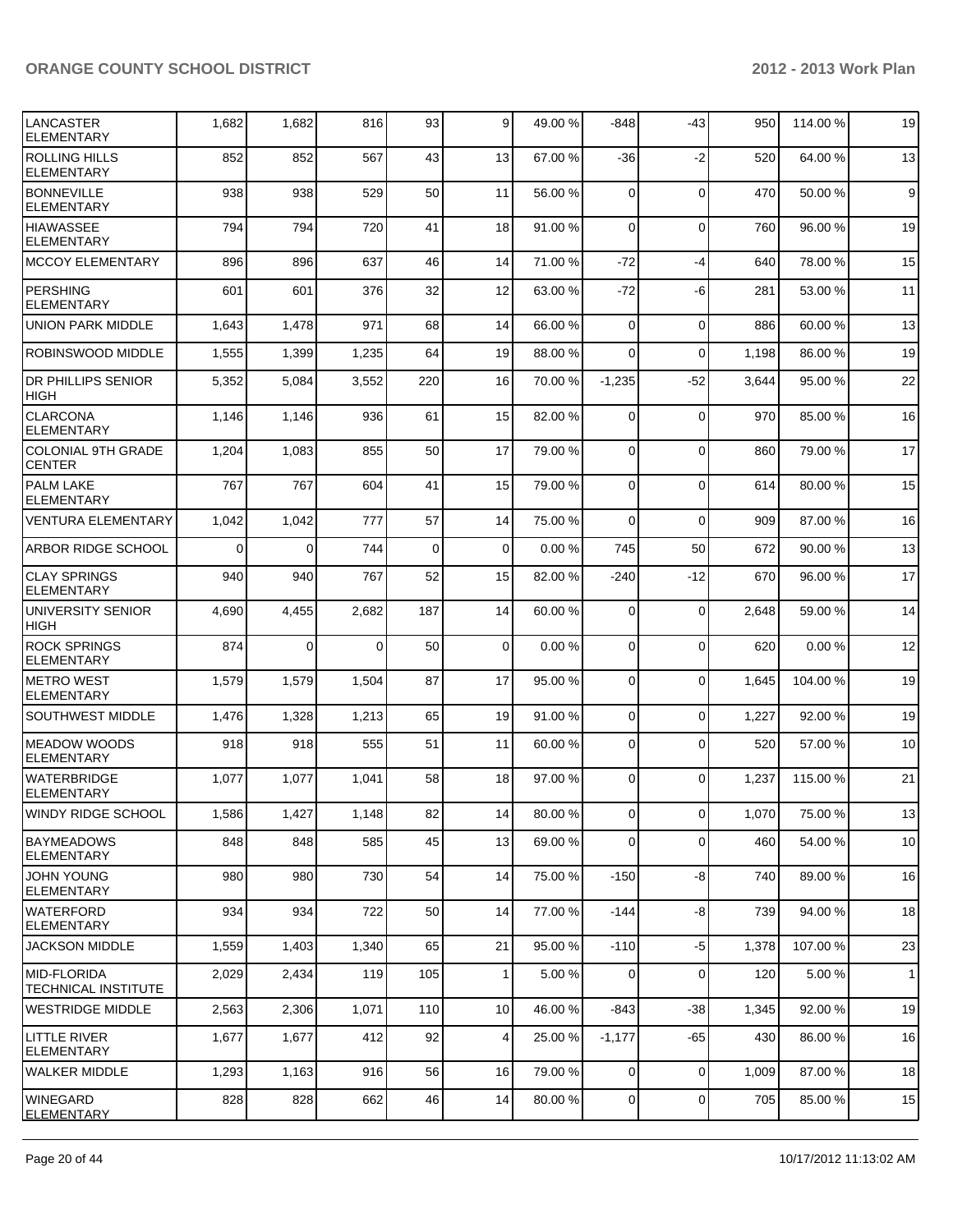| <b>DOMMERICH</b><br><b>ELEMENTARY</b>                                       | 747   | 747   | 612   | 41  | 15              | 82.00 %  | $-162$         | -9             | 460   | 79.00 %  | 14             |
|-----------------------------------------------------------------------------|-------|-------|-------|-----|-----------------|----------|----------------|----------------|-------|----------|----------------|
| <b>LAKE SYBELIA</b><br><b>ELEMENTARY</b>                                    | 717   | 717   | 626   | 41  | 15              | 87.00 %  | $\Omega$       | $\mathbf 0$    | 780   | 109.00%  | 19             |
| <b>WINDERMERE</b><br><b>ELEMENTARY</b>                                      | 1,004 | 1,004 | 834   | 53  | 16              | 83.00 %  | $\Omega$       | $\mathbf 0$    | 771   | 77.00 %  | 15             |
| <b>IMEADOWBROOK</b><br><b>MIDDLE SCHOOL</b>                                 | 1,581 | 1,422 | 1,036 | 64  | 16              | 73.00 %  | $\Omega$       | $\Omega$       | 1,076 | 76.00%   | 17             |
| <b>RIVERSIDE</b><br><b>ELEMENTARY</b>                                       | 918   | 918   | 627   | 47  | 13              | 68.00 %  | $\Omega$       | $\Omega$       | 883   | 96.00 %  | 19             |
| <b>SADLER ELEMENTARY</b>                                                    | 885   | 885   | 686   | 46  | 15              | 78.00 %  | $\Omega$       | $\mathbf 0$    | 777   | 88.00 %  | 17             |
| <b>APOPKA ELEMENTARY</b>                                                    | 1,046 | 1,046 | 707   | 54  | 13              | 68.00 %  | $-218$         | $-12$          | 810   | 98.00 %  | 19             |
| <b>MAXEY ELEMENTARY</b>                                                     | 560   | 560   | 272   | 30  | 9 <sup>1</sup>  | 49.00 %  | $\Omega$       | $\mathbf 0$    | 285   | 51.00%   | 10             |
| <b>ORANGE CENTER</b><br><b>ELEMENTARY</b>                                   | 483   | 483   | 258   | 26  | 10 <sup>1</sup> | 53.00 %  | $\Omega$       | $\Omega$       | 272   | 56.00 %  | 10             |
| <b>HUNGERFORD</b><br><b>ELEMENTARY</b>                                      | 594   | 594   | 260   | 33  | 8 <sup>1</sup>  | 44.00 %  | $\overline{0}$ | $\mathbf 0$    | 360   | 61.00%   | 11             |
| <b>WHEATLEY</b><br><b>ELEMENTARY</b>                                        | 815   | 815   | 330   | 43  | 8 <sup>1</sup>  | 41.00 %  | $-515$         | -28            | 256   | 85.00 %  | 17             |
| <b>CONWAY MIDDLE</b>                                                        | 1,465 | 1,318 | 1,107 | 62  | 18              | 84.00 %  | $\Omega$       | $\mathbf 0$    | 1,052 | 80.00 %  | 17             |
| <b>ALOMA ELEMENTARY</b>                                                     | 806   | 806   | 458   | 41  | 11              | 57.00 %  | $-162$         | $-10$          | 430   | 67.00 %  | 14             |
| <b>WINTER PARK SENIOR</b><br><b>HIGH</b>                                    | 3,027 | 2,875 | 2,486 | 125 | 20              | 86.00 %  | 0              | $\mathbf 0$    | 2,561 | 89.00 %  | 20             |
| <b>IVEY LANE</b><br><b>ELEMENTARY</b>                                       | 658   | 658   | 315   | 35  | 9               | 48.00 %  | $\Omega$       | $\mathbf 0$    | 420   | 64.00%   | 12             |
| <b>RIDGEWOOD PARK</b><br><b>ELEMENTARY</b>                                  | 896   | 896   | 727   | 48  | 15              | 81.00 %  | $\overline{0}$ | $\mathbf 0$    | 674   | 75.00 %  | 14             |
| <b>SHENANDOAH</b><br><b>ELEMENTARY</b>                                      | 810   | 810   | 572   | 43  | 13              | 71.00 %  | $-90$          | $-5$           | 541   | 75.00 %  | 14             |
| <b>HIDDEN OAKS</b><br><b>ELEMENTARY</b>                                     | 936   | 936   | 520   | 52  | 10              | 56.00 %  | 0              | $\mathbf 0$    | 450   | 48.00 %  | $9\,$          |
| <b>PALMETTO</b><br><b>ELEMENTARY</b>                                        | 1,271 | 1,271 | 1,011 | 69  | 15              | 80.00 %  | $\overline{0}$ | $\mathbf 0$    | 1,144 | 90.00 %  | 17             |
| OAK HILL ELEMENTARY                                                         | 480   | 480   | 470   | 27  | 17              | 98.00 %  | $\overline{0}$ | $\mathbf 0$    | 469   | 98.00 %  | 17             |
| <b>WEST ORANGE SENIOR</b><br>HIGH                                           | 3,152 | 2,994 | 2,395 | 128 | 19              | 80.00 %  | $\overline{0}$ | $\Omega$       | 3,042 | 102.00 % | 24             |
| <b>APOPKA SENIOR HIGH</b>                                                   | 3,402 | 3,231 | 2,783 | 139 | 20              | 86.00 %  | $\overline{0}$ | $\overline{0}$ | 3,140 | 97.00%   | 23             |
| <b>OCOEE ELEMENTARY</b>                                                     | 728   | 728   | 788   | 38  | 21              | 108.00 % | 102            | 8              | 757   | 91.00%   | 16             |
| <b>PINAR ELEMENTARY</b>                                                     | 673   | 673   | 470   | 36  | 13              | 70.00 %  | 0              | $\mathbf 0$    | 485   | 72.00 %  | 13             |
| <b>LIBERTY MIDDLE</b>                                                       | 1,753 | 1,577 | 1,111 | 75  | 15              | 70.00 %  | $\overline{0}$ | $\mathbf 0$    | 977   | 62.00%   | 13             |
| <b>MAGNOLIA</b><br><b>EXCEPTIONAL</b><br>STUDENT EDUCATION<br><b>CENTER</b> | 519   | 519   | 174   | 50  | $\overline{3}$  | 33.00 %  | $\Omega$       | $\mathbf 0$    | 175   | 34.00 %  | $\overline{4}$ |
| ORLANDO VOCATIONAL<br>-TECHNICAL CENTER                                     | 446   | 535   | 98    | 27  | $\vert$         | 18.00 %  | $\Omega$       | $\mathbf 0$    | 100   | 19.00 %  | $\overline{4}$ |
| <b>DR PHILLIPS</b><br><b>ELEMENTARY</b>                                     | 788   | 788   | 636   | 42  | 15              | 81.00 %  | $-188$         | $-10$          | 440   | 73.00 %  | 14             |
| <b>DEERWOOD</b><br><b>ELEMENTARY</b>                                        | 812   | 812   | 506   | 44  | 12              | 62.00 %  | $\overline{0}$ | $\mathbf 0$    | 380   | 47.00 %  | 9              |
| <b>WILLIAM FRANGUS</b><br><b>ELEMENTARY</b>                                 | 882   | 882   | 628   | 49  | 13              | 71.00 %  | $\overline{0}$ | $\mathbf 0$    | 740   | 84.00%   | 15             |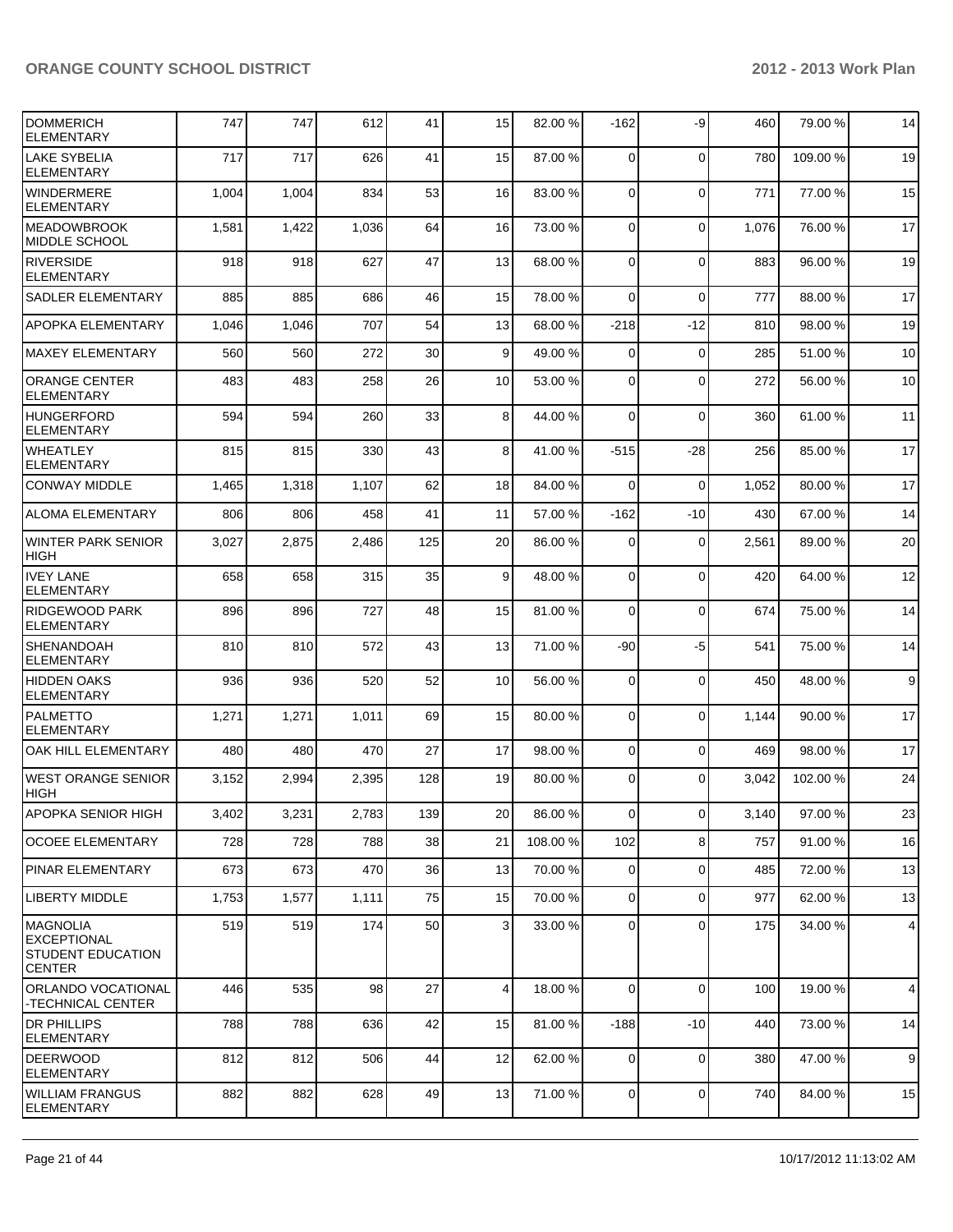| <b>SHINGLE CREEK</b><br><b>ELEMENTARY</b>                                 | 1,134 | 1,134    | 1,089    | 63           | 17             | 96.00 %  | 72             | $\overline{4}$ | 1,199    | 99.00 % | 18               |
|---------------------------------------------------------------------------|-------|----------|----------|--------------|----------------|----------|----------------|----------------|----------|---------|------------------|
| <b>CYPRESS CREEK</b><br><b>SENIOR HIGH</b>                                | 3,827 | 3,635    | 3,089    | 160          | 19             | 85.00 %  | $-25$          | $-1$           | 3,314    | 92.00 % | 21               |
| PIEDMONT LAKES<br>MIDDLE                                                  | 1,809 | 1,628    | 1,153    | 76           | 15             | 71.00 %  | $\mathbf 0$    | $\mathbf 0$    | 1,058    | 65.00 % | 14               |
| <b>JONES SENIOR HIGH</b>                                                  | 1,693 | 1,608    | 863      | 69           | 13             | 54.00 %  | $\Omega$       | $\Omega$       | 873      | 54.00 % | 13               |
| <b>WESTSIDE</b><br><b>VOCATIONAL-</b><br><b>TECHNICAL CENTER</b>          | 1,432 | 1,718    | 71       | 63           | $\mathbf{1}$   | 4.00 %   | $\Omega$       | $\Omega$       | 70       | 4.00%   | $\overline{1}$   |
| <b>ROBERT F</b><br><b>HUNGERFORD</b><br>PREPARATORY HIGH<br><b>SCHOOL</b> | 622   | $\Omega$ | $\Omega$ | 30           | $\overline{0}$ | 0.00%    | $\Omega$       | $\Omega$       | 0        | 0.00%   | $\mathbf 0$      |
| <b>ECCLESTON</b><br><b>ELEMENTARY</b>                                     | 910   | 910      | 415      | 49           | 8 <sup>1</sup> | 46.00 %  | $-226$         | -13            | 430      | 63.00 % | 12               |
| WINTER PARK ADULT<br><b>VOCATIONAL CENTER</b>                             | 961   | 1,441    | 13       | 42           | $\overline{0}$ | 1.00 %   | $\mathbf 0$    | $\mathbf 0$    | 15       | 1.00 %  | $\mathbf 0$      |
| <b>WASHINGTON SHORES</b><br><b>ELEMENTARY</b>                             | 709   | 709      | 474      | 38           | 12             | 67.00 %  | $-25$          | $-1$           | 509      | 74.00 % | 14               |
| <b>CARVER MIDDLE</b>                                                      | 1,470 | 1,323    | 724      | 62           | 12             | 55.00 %  | $\Omega$       | $\mathbf 0$    | 655      | 50.00 % | 11               |
| <b>RICHMOND HEIGHTS</b><br><b>ELEMENTARY</b>                              | 687   | 687      | 285      | 37           | 8 <sup>1</sup> | 41.00 %  | $-436$         | $-24$          | 251      | 100.00% | 19               |
| IMCCOY ADULT<br><b>EDUCATION CENTER</b>                                   | 10    | $\Omega$ | $\Omega$ | $\mathbf{1}$ | $\Omega$       | 0.00%    | $\Omega$       | $\mathbf 0$    | $\Omega$ | 0.00%   | $\mathbf 0$      |
| HUNTERS CREEK<br><b>MIDDLE</b>                                            | 1,077 | 969      | 1,130    | 48           | 24             | 117.00 % | $\Omega$       | $\mathbf 0$    | 1,165    | 120.00% | 24               |
| <b>HUNTERS CREEK</b><br><b>ELEMENTARY</b>                                 | 898   | 898      | 800      | 49           | 16             | 89.00 %  | $\Omega$       | $\mathbf 0$    | 770      | 86.00 % | 16               |
| <b>CYPRESS SPRINGS</b><br>ELEMENTARY                                      | 832   | 832      | 734      | 46           | 16             | 88.00 %  | $\Omega$       | $\mathbf 0$    | 700      | 84.00%  | 15               |
| <b>GOTHA MIDDLE</b>                                                       | 1,567 | 1,410    | 1,211    | 66           | 18             | 86.00 %  | $\Omega$       | $\Omega$       | 1,199    | 85.00 % | 18               |
| <b>ACCELERATION</b><br>ACADEMY WEST                                       | 1,449 | 1,304    | 1,093    | 57           | 19             | 84.00 %  | $\Omega$       | $\mathbf 0$    | 1,090    | 84.00%  | 19               |
| <b>WEST ORANGE 9TH</b><br><b>GRADE CENTER</b>                             | 1,334 | 1,200    | 812      | 52           | 16             | 68.00 %  | $\Omega$       | $\mathbf 0$    | 925      | 77.00 % | 18               |
| APOPKA 9TH GRADE<br><b>CENTER</b>                                         | 1,216 | 1,216    | 747      | 53           | 14             | 61.00 %  | $\Omega$       | $\Omega$       | $\Omega$ | 0.00%   | $\mathbf 0$      |
| <b>DISCOVERY MIDDLE</b>                                                   | 1,410 | 1,269    | 885      | 60           | 15             | 70.00 %  | 0              | $\overline{0}$ | 757      | 60.00%  | 13               |
| <b>LAKE WHITNEY</b><br> ELEMENTARY                                        | 874   | 874      | 619      | 48           | 13             | 71.00 %  | $-252$         | -14            | 430      | 69.00 % | 13               |
| <b>SUNRISE ELEMENTARY</b>                                                 | 663   | 663      | 530      | 37           | 14             | 80.00 %  | $\overline{0}$ | $\mathbf 0$    | 316      | 48.00%  | $\boldsymbol{9}$ |
| <b>SOUTHWOOD</b><br>ELEMENTARY                                            | 787   | 787      | 706      | 43           | 16             | 90.00 %  | $\overline{0}$ | $\mathbf 0$    | 596      | 76.00 % | 14               |
| ROSEMONT<br>ELEMENTARY                                                    | 932   | 932      | 846      | 51           | 17             | 91.00 %  | $\overline{0}$ | $\mathbf 0$    | 962      | 103.00% | 19               |
| ICORNER LAKE MIDDLE                                                       | 1,373 | 1,235    | 1,285    | 58           | 22             | 104.00 % | $\overline{0}$ | $\mathbf 0$    | 1,214    | 98.00 % | 21               |
| <b>IMEADOW WOODS</b><br><b>IMIDDLE</b>                                    | 1,697 | 1,527    | 1,132    | 71           | 16             | 74.00 %  | $\overline{0}$ | $\Omega$       | 947      | 62.00%  | 13               |
| <b>RIVERDALE</b><br><b>ELEMENTARY</b>                                     | 679   | 679      | 644      | 37           | 17             | 95.00 %  | $\overline{0}$ | $\mathbf 0$    | 666      | 98.00 % | 18               |
| LAKE GEM<br><b>ELEMENTARY</b>                                             | 964   | 964      | 854      | 53           | 16             | 89.00 %  | $\overline{0}$ | $\mathbf 0$    | 870      | 90.00 % | 16               |
| PINEWOOD ELEMENTA                                                         | 853   | 853      | 657      | 46           | 14             | 77.00 %  | $\overline{0}$ | $\mathbf 0$    | 703      | 82.00%  | 15               |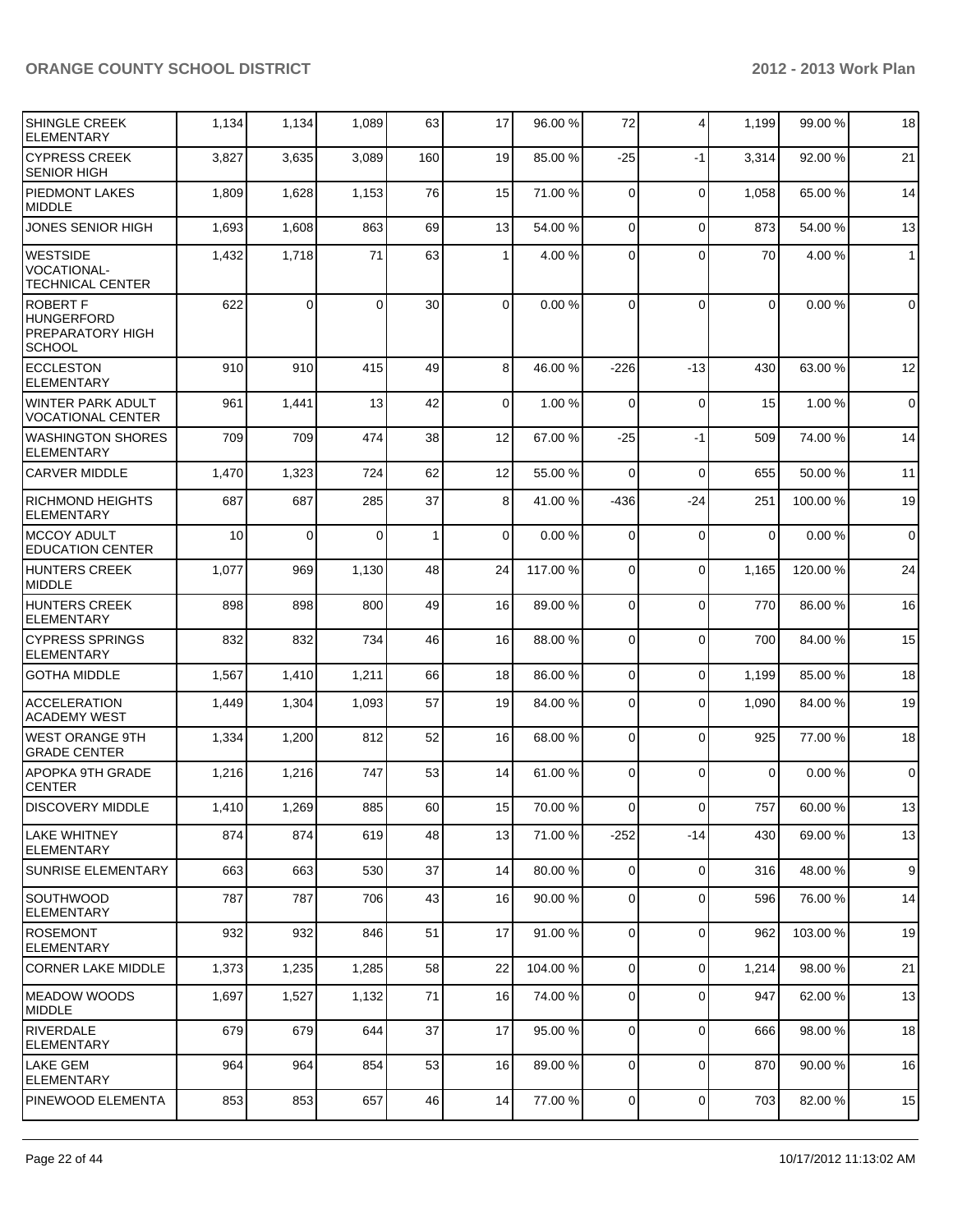| LAKE GEORGE<br><b>ELEMENTARY</b>                                 | 689   | 689   | 587   | 38  | 15              | 85.00 %  | $\Omega$       | $\Omega$       | 560   | 81.00%   | 15             |
|------------------------------------------------------------------|-------|-------|-------|-----|-----------------|----------|----------------|----------------|-------|----------|----------------|
| <b>LAKEVILLE</b><br>ELEMENTARY                                   | 913   | 913   | 866   | 50  | 17              | 95.00 %  | $-126$         | $-7$           | 670   | 85.00 %  | 16             |
| <b>CHAIN OF LAKES</b><br><b>MIDDLE</b>                           | 1,680 | 1,512 | 1,362 | 68  | 20              | 90.00 %  | $\Omega$       | $\mathbf 0$    | 1,338 | 88.00 %  | 20             |
| <b>LAWTON CHILES</b><br>ELEMENTARY                               | 979   | 979   | 742   | 50  | 15              | 76.00 %  | $\overline{0}$ | $\mathbf 0$    | 660   | 67.00 %  | 13             |
| IOAKSHIRE<br><b>ELEMENTARY</b>                                   | 968   | 968   | 712   | 50  | 14              | 74.00 %  | $-216$         | $-12$          | 667   | 89.00 %  | 18             |
| INORTHLAKE PARK<br>ELEMENTARY                                    | 878   | 878   | 1,078 | 46  | 23              | 123.00 % | $\Omega$       | $\mathbf 0$    | 1,238 | 141.00 % | 27             |
| <b>ENDEAVOR</b><br><b>ELEMENTARY</b>                             | 938   | 938   | 749   | 49  | 15              | 80.00 %  | $\Omega$       | 0              | 530   | 57.00 %  | 11             |
| <b>CITRUS ELEMENTARY</b>                                         | 902   | 902   | 772   | 47  | 16              | 86.00 %  | $-144$         | -8             | 640   | 84.00 %  | 16             |
| TIMBER CREEK SENIOR<br><b>HIGH</b>                               | 3,671 | 3,487 | 2,931 | 149 | 20 <sub>l</sub> | 84.00 %  | 0              | 0              | 3,109 | 89.00 %  | 21             |
| <b>OLYMPIA SENIOR HIGH</b>                                       | 3,546 | 3,368 | 2,813 | 145 | 19              | 84.00 %  | $\overline{0}$ | $\mathbf 0$    | 2,871 | 85.00 %  | 20             |
| <b>ODYSSEY MIDDLE</b>                                            | 1,371 | 1,233 | 907   | 56  | 16              | 74.00 %  | $\overline{0}$ | $\mathbf 0$    | 901   | 73.00 %  | 16             |
| <b>THREE POINTS</b><br><b>ELEMENTARY</b>                         | 830   | 830   | 695   | 43  | 16              | 84.00 %  | 0              | $\mathbf 0$    | 615   | 74.00 %  | 14             |
| <b>AVALON ELEMENTARY</b>                                         | 1,006 | 1,006 | 880   | 53  | 17              | 87.00 %  | $\Omega$       | $\mathbf 0$    | 840   | 83.00 %  | 16             |
| <b>CAMELOT</b><br>ELEMENTARY                                     | 790   | 790   | 549   | 41  | 13              | 69.00 %  | -36            | -2             | 600   | 80.00%   | 15             |
| <b>THORNEBROOKE</b><br>ELEMENTARY                                | 870   | 870   | 744   | 45  | 17              | 86.00 %  | $\overline{0}$ | 0              | 496   | 57.00 %  | 11             |
| BLANKNER K-8 SCHOOL                                              | 1,249 | 1,124 | 994   | 60  | 17              | 88.00 %  | $\Omega$       | $\mathbf 0$    | 855   | 76.00%   | 14             |
| <b>COMMUNITY</b><br><b>EDUCATION PARTNERS</b><br>-WEST(OBT)      | 684   | 684   | 212   | 30  | $\overline{7}$  | 31.00 %  | $\Omega$       | $\Omega$       | 220   | 32.00 %  | $\overline{7}$ |
| <b>COMMUNITY</b><br><b>EDUCATION PARTNERS</b><br>-EAST (SEMORAN) | 618   | 618   | 362   | 27  | 13              | 59.00 %  | $\Omega$       | 0              | 360   | 58.00 %  | 13             |
| <b>FREEDOM SENIOR</b><br><b>HIGH</b>                             | 3,362 | 3,193 | 2,987 | 137 | 22              | 94.00 %  | $\Omega$       | 0              | 3,110 | 97.00 %  | 23             |
| <b>EAGLE'S NEST</b><br>ELEMENTARY                                | 758   | 758   | 603   | 39  | 15              | 80.00 %  | 36             | $\overline{2}$ | 770   | 97.00 %  | 19             |
| <b>WEST OAKS</b><br>ELEMENTARY                                   | 898   | 898   | 588   | 47  | 13 <sup>l</sup> | 65.00 %  | $\overline{0}$ | $\overline{0}$ | 644   | 72.00 %  | 14             |
| <b>WEST CREEK</b><br>ELEMENTARY                                  | 938   | 938   | 706   | 49  | 14              | 75.00 %  | $\overline{0}$ | 0              | 536   | 57.00 %  | 11             |
| ANDOVER<br>ELEMENTARY SCHOOL                                     | 882   | 882   | 650   | 45  | 14              | 74.00 %  | $\overline{0}$ | 0              | 700   | 79.00 %  | 16             |
| lOCOEE HIGH SCHOOL                                               | 2,974 | 2,825 | 2,288 | 123 | 19              | 81.00 %  | $\overline{0}$ | 0              | 2,432 | 86.00%   | 20             |
| <b>FREEDOM MIDDLE</b><br><b>SCHOOL</b>                           | 1,414 | 1,272 | 1,128 | 59  | 19              | 89.00 %  | $\overline{0}$ | 0              | 1,059 | 83.00 %  | 18             |
| <b>LEGACY MIDDLE</b>                                             | 1,264 | 1,137 | 892   | 51  | 17              | 78.00 %  | $\overline{0}$ | 0              | 849   | 75.00 %  | 17             |
| <b>SAND LAKE</b><br><b>ELEMENTARY</b>                            | 828   | 828   | 496   | 43  | 12              | 60.00 %  | $\overline{0}$ | 0              | 304   | 37.00 %  | $\overline{7}$ |
| IEAST LAKE<br>ELEMENTARY SCHOOL                                  | 792   | 792   | 634   | 40  | 16              | 80.00 %  | 0              | 0              | 640   | 81.00%   | 16             |
| WHISPERING OAK<br><b>ELEMENTARY SCHOOL</b>                       | 1,631 | 1,631 | 1,350 | 87  | 16              | 83.00 %  | $-720$         | -40            | 892   | 98.00 %  | 19             |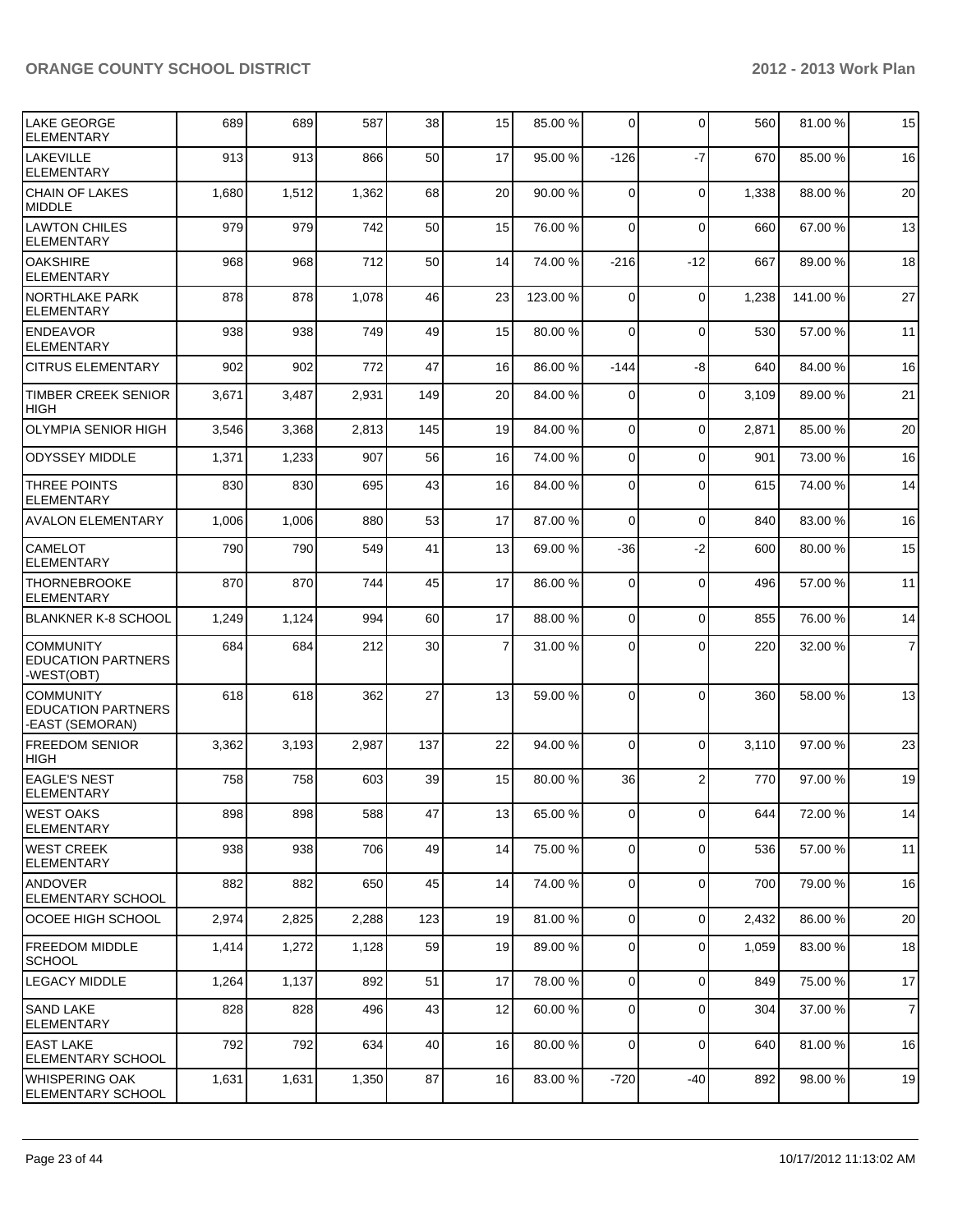| <b>WOLF LAKE</b><br><b>ELEMENTARY</b>                            | 1,278   | 1,278          | 1,086          | 68     | 16             | 85.00 % | $\overline{0}$ | 0              | 1,030   | 81.00%   | 15           |
|------------------------------------------------------------------|---------|----------------|----------------|--------|----------------|---------|----------------|----------------|---------|----------|--------------|
| <b>STONE LAKES</b><br><b>ELEMENTARY</b>                          | 882     | 882            | 757            | 46     | 16             | 86.00 % | $\Omega$       | $\mathbf{0}$   | 637     | 72.00 %  | 14           |
| <b>CASTLE CREEK</b><br>ELEMENTARY                                | 828     | 828            | 762            | 43     | 18             | 92.00 % | $\Omega$       | $\mathbf 0$    | 800     | 97.00%   | 19           |
| SOUTH CREEK MIDDLE                                               | 1,250   | 1,125          | 1,043          | 52     | 20             | 93.00 % | $\Omega$       | $\Omega$       | 1,089   | 97.00 %  | 21           |
| <b>VISTA LAKES</b><br><b>ELEMENTARY</b>                          | 1,098   | 1,098          | 974            | 58     | 17             | 89.00 % | $\Omega$       | $\mathbf{0}$   | 922     | 84.00%   | 16           |
| <b>WYNDHAM LAKES</b><br><b>ELEMENTARY</b>                        | 954     | 954            | 838            | 50     | 17             | 88.00 % | $\Omega$       | $\mathbf 0$    | 825     | 86.00%   | 17           |
| <b>WOLF LAKE MIDDLE</b>                                          | 1,387   | 1,248          | 1,148          | 58     | 20             | 92.00 % | $\Omega$       | $\mathbf 0$    | 1,207   | 97.00 %  | 21           |
| MILLENNIA<br><b>ELEMENTARY</b>                                   | 1,098   | 1,098          | 852            | 58     | 15             | 78.00 % | 72             | $\overline{4}$ | 1,144   | 98.00 %  | 18           |
| <b>AVALON MIDDLE</b><br><b>SCHOOL</b>                            | 1,806   | 1,625          | 1,560          | 75     | 21             | 96.00 % | $\Omega$       | $\mathbf{0}$   | 1,716   | 106.00%  | 23           |
| ISUNSET PARK<br>ELEMENTARY SCHOOL                                | 1,126   | 1,126          | 931            | 59     | 16             | 83.00 % | $\Omega$       | $\mathbf{0}$   | 1,126   | 100.00%  | 19           |
| <b>MOSS PARK</b><br>ELEMENTARY SCHOOL                            | 1,130   | 1,130          | 1,037          | 59     | 18             | 92.00 % | $\Omega$       | $\Omega$       | 1,170   | 104.00%  | 20           |
| <b>BRIDGEWATER MIDDLE</b><br> SCHOOL                             | 1,725   | 1,552          | 1,451          | 70     | 21             | 93.00 % | $-88$          | $-4$           | 1,312   | 90.00%   | 20           |
| <b>AUDUBON PARK</b><br><b>ELEMENTARY SCHOOL</b><br><b>RELIEF</b> | 1,310   | 1,310          | 1,127          | 69     | 16             | 86.00 % | $\Omega$       | $\mathbf{0}$   | 1,320   | 101.00 % | 19           |
| <b>WEKIVA HIGH SCHOOL</b>                                        | 2,945   | 2,797          | 2,119          | 120    | 18             | 76.00 % | $\Omega$       | $\mathbf 0$    | 1,774   | 63.00 %  | 15           |
| <b>COLUMBIA</b><br><b>ELEMENTARY SCHOOL</b><br>(NEW)             | 1,130   | 1,130          | 1,059          | 59     | 18             | 94.00 % | $\Omega$       | $\mathbf{0}$   | 1,050   | 93.00 %  | 18           |
| <b>CATALINA</b><br>ELEMENTARY SCHOOL<br>(NEW)                    | 824     | 824            | 592            | 42     | 14             | 72.00 % | 36             | $\overline{2}$ | 850     | 99.00 %  | 19           |
| <b>Avalon Center for</b><br><b>Technical Excellence</b>          | 496     | 496            | 15             | 22     | 1              | 3.00 %  | $\Omega$       | $\Omega$       | 15      | 3.00%    | $\mathbf{1}$ |
| <b>WESTBROOKE</b><br>ELEMENTARY SCHOOL                           | 842     | 842            | 629            | 43     | 15             | 75.00 % | $\Omega$       | $\Omega$       | 541     | 64.00%   | 13           |
| <b>TIMBER LAKES</b><br><b>ELEMENTARY</b>                         | 838     | 838            | 760            | 43     | 18             | 91.00 % | $\Omega$       | $\mathbf{0}$   | 808     | 96.00%   | 19           |
| LAKE NONA HIGH<br><b>SCHOOL</b>                                  | 2,955   | 2,807          | 1,759          | 120    | 15             | 63.00 % | $\overline{0}$ | 0              | 2,355   | 84.00%   | $20\,$       |
| <b>EAST RIVER HIGH</b><br><b>SCHOOL</b>                          | 3,161   | 3,002          | 1,771          | 128    | 14             | 59.00 % | $\overline{0}$ | 0              | 1,620   | 54.00 %  | 13           |
| <b>IKEENE'S CROSSING</b><br>ELEMENTARY SCHOOL                    | 859     | 859            | 725            | 47     | 15             | 84.00 % | $\overline{0}$ | 0              | 1,060   | 123.00%  | 23           |
| FORSYTH WOODS<br><b>ELEMENTARY</b>                               | 862     | 862            | 711            | 47     | 15             | 82.00 % | $\overline{0}$ | $\mathbf 0$    | 740     | 86.00 %  | 16           |
| <b>I</b> WETHERBEE<br> ELEMENTARY SCHOOL                         | 827     | 827            | 637            | 45     | 14             | 77.00 % | $\overline{0}$ | 0              | 724     | 88.00 %  | 16           |
| LAKE NONA MIDDLE<br>SCHOOL                                       | 1,504   | 1,353          | 1,166          | 62     | 19             | 86.00 % | $\overline{0}$ | 0              | 1,500   | 111.00 % | 24           |
| SUNRIDGE<br>ELEMENTARY                                           | 872     | 0              | $\Omega$       | 51     | $\overline{0}$ | 0.00 %  | $\overline{0}$ | 0              | 807     | 0.00%    | 16           |
| <b>SUNRIDGE MIDDLE</b>                                           | 1,351   | $\overline{0}$ | $\overline{0}$ | 55     | $\overline{0}$ | 0.00%   | $\overline{0}$ | $\mathbf 0$    | 1,126   | 0.00%    | 20           |
|                                                                  | 241,420 | 229,288        | 168,025        | 11,456 | 15             | 73.28 % | $-9,529$       | $-475$         | 174,522 | 79.42%   | 16           |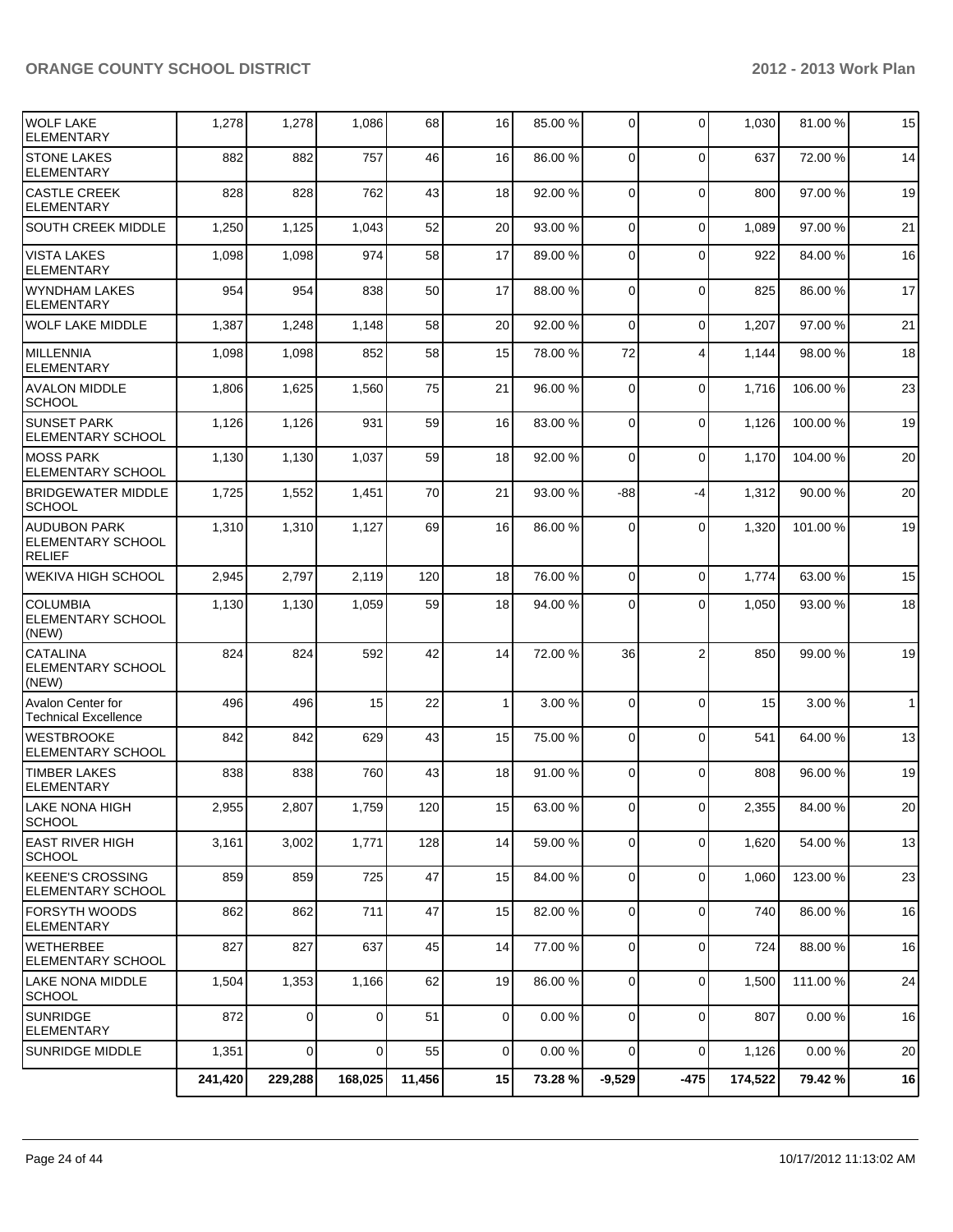The COFTE Projected Total (174,522) for 2016 - 2017 must match the Official Forecasted COFTE Total (174,522 ) for 2016 - 2017 before this section can be completed. In the event that the COFTE Projected Total does not match the Official forecasted COFTE, then the Balanced Projected COFTE Table should be used to balance COFTE.

| Projected COFTE for 2016 - 2017 |         |  |  |  |  |
|---------------------------------|---------|--|--|--|--|
| Elementary (PK-3)               | 54,841  |  |  |  |  |
| Middle $(4-8)$                  | 69,776  |  |  |  |  |
| High (9-12)                     | 49,905  |  |  |  |  |
|                                 | 174,522 |  |  |  |  |

| <b>Grade Level Type</b> | <b>Balanced Projected</b><br>COFTE for 2016 - 2017 |
|-------------------------|----------------------------------------------------|
| Elementary (PK-3)       |                                                    |
| Middle $(4-8)$          |                                                    |
| High (9-12)             |                                                    |
|                         | 174,522                                            |

#### **Relocatable Replacement**

Number of relocatable classrooms clearly identified and scheduled for replacement in the school board adopted financially feasible 5-year district work program.

| Location                        | 2012 - 2013 | $2013 - 2014$ | $2014 - 2015$  | $2015 - 2016$  | $2016 - 2017$ | Year 5 Total    |
|---------------------------------|-------------|---------------|----------------|----------------|---------------|-----------------|
| PINELOCH ELEMENTARY             | $\mathbf 0$ | 0             | 32             | 0              | 0             | 32              |
| <b>LAKEVIEW MIDDLE</b>          | 14          | 0             | $\mathbf 0$    | 0              | $\Omega$      | 14              |
| <b>IZELLWOOD ELEMENTARY</b>     | 9           | $\mathbf 0$   | $\overline{0}$ | $\overline{0}$ | $\Omega$      | 9               |
| <b>LAKE SILVER ELEMENTARY</b>   | 0           | 10            | $\Omega$       | 0              | $\Omega$      | 10 <sup>1</sup> |
| AUDUBON PARK ELEMENTARY (OLD)   | $\mathbf 0$ | 0             | 15             | $\overline{0}$ | $\Omega$      | 15              |
| <b>DREAM LAKE ELEMENTARY</b>    | $\mathbf 0$ | 0             | $\Omega$       | $\overline{0}$ | 31            | 31              |
| <b>LAKE WESTON ELEMENTARY</b>   | $\mathbf 0$ | $\Omega$      | 22             | $\Omega$       | 0             | 22              |
| OAK RIDGE SENIOR HIGH           | 10          | 0             | $\Omega$       | $\overline{0}$ | $\Omega$      | 10              |
| ICYPRESS PARK ELEMENTARY        | 4           | 0             | $\Omega$       | $\Omega$       | $\Omega$      | $\overline{4}$  |
| <b>BROOKSHIRE ELEMENTARY</b>    | 8           | $\Omega$      | $\Omega$       | $\Omega$       | $\Omega$      | 8               |
| <b>LOVELL ELEMENTARY</b>        | $\mathbf 0$ | 0             | $\Omega$       | 31             | $\Omega$      | 31              |
| <b>SPRING LAKE ELEMENTARY</b>   | $\mathbf 0$ | 8             | $\Omega$       | 0              | $\Omega$      | 8               |
| LANCASTER ELEMENTARY            | 39          | $\Omega$      | $\Omega$       | $\Omega$       | $\Omega$      | 39              |
| MCCOY ELEMENTARY                | 4           | $\Omega$      | $\Omega$       | $\overline{0}$ | $\Omega$      | $\overline{4}$  |
| IDR PHILLIPS SENIOR HIGH        | 9           | $\Omega$      | $\Omega$       | $\Omega$       | $\Omega$      | 9               |
| ICLARCONA ELEMENTARY            | $\mathbf 0$ | 30            | $\Omega$       | $\Omega$       | $\Omega$      | 30              |
| <b>ICLAY SPRINGS ELEMENTARY</b> | $\mathbf 0$ | $\Omega$      | $\Omega$       | $\Omega$       | 56            | 56              |
| JOHN YOUNG ELEMENTARY           | $\mathbf 0$ | $\mathbf 0$   | 55             | 0              | $\Omega$      | 55              |
| WATERFORD ELEMENTARY            | $\mathbf 0$ | 10            | 0              | 0              | $\Omega$      | 10              |
| LITTLE RIVER ELEMENTARY         | $\mathbf 0$ | 52            | $\Omega$       | $\overline{0}$ | 0             | 52              |
| WINEGARD ELEMENTARY             | 20          | 0             | $\Omega$       | $\Omega$       | 0             | 20              |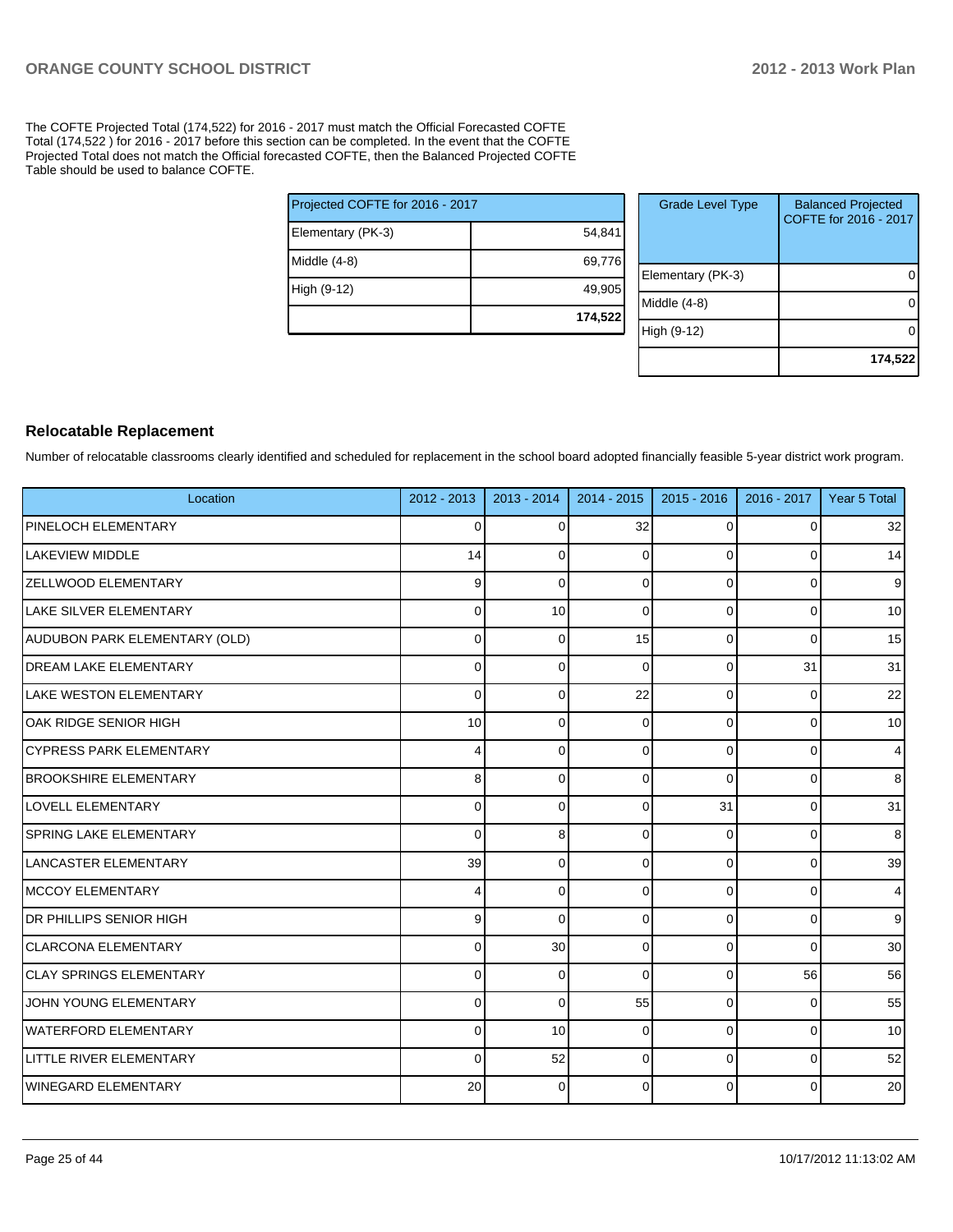| DOMMERICH ELEMENTARY                   | 9           | $\Omega$ | $\Omega$ | $\Omega$ | ∩        | 9 <sub>o</sub> |
|----------------------------------------|-------------|----------|----------|----------|----------|----------------|
| <b>RIVERSIDE ELEMENTARY</b>            | $\Omega$    | $\Omega$ | $\Omega$ | 5        |          | 5              |
| <b>APOPKA ELEMENTARY</b>               | 0           | 0        | $\Omega$ | 4        | O        | 4              |
| <b>WHEATLEY ELEMENTARY</b>             | 0           | 0        | $\Omega$ |          | O        | 1              |
| <b>lOCOEE ELEMENTARY</b>               | $\Omega$    | $\Omega$ | 19       | 0        | O        | 19             |
| <b>IDR PHILLIPS ELEMENTARY</b>         | 0           | $\Omega$ | 21       | 0        | 0        | 21             |
| SHINGLE CREEK ELEMENTARY               | $\mathbf 0$ | 67       | $\Omega$ | $\Omega$ | $\Omega$ | 67             |
| ICYPRESS CREEK SENIOR HIGH             | $\Omega$    | $\Omega$ | $\Omega$ | $\Omega$ | 35       | 35             |
| <b>ECCLESTON ELEMENTARY</b>            | 21          | $\Omega$ | $\Omega$ | $\Omega$ | $\Omega$ | 21             |
| <b>WASHINGTON SHORES ELEMENTARY</b>    | $\mathbf 0$ | 10       | $\Omega$ | $\Omega$ | $\Omega$ | 10             |
| LAKE WHITNEY ELEMENTARY                | $\mathbf 0$ | 0        | $\Omega$ | $\Omega$ | 14       | 14             |
| <b>CITRUS ELEMENTARY</b>               | 0           | 0        | $\Omega$ | $\Omega$ | 8        | 8              |
| <b>CAMELOT ELEMENTARY</b>              | 2           | $\Omega$ | $\Omega$ | $\Omega$ | O        | 2              |
| WHISPERING OAK ELEMENTARY SCHOOL       | 40          | 0        | $\Omega$ | $\Omega$ | $\Omega$ | 40             |
| <b>VISTA LAKES ELEMENTARY</b>          | $\mathbf 0$ |          | $\Omega$ | $\Omega$ | $\Omega$ | $\overline{7}$ |
| IMILLENNIA ELEMENTARY                  | 0           | 0        | $\Omega$ | 15       | O        | 15             |
| <b>SUNSET PARK ELEMENTARY SCHOOL</b>   | $\mathbf 0$ | $\Omega$ | 16       | $\Omega$ | O        | 16             |
| <b>IBRIDGEWATER MIDDLE SCHOOL</b>      | 4           | $\Omega$ | $\Omega$ | $\Omega$ | U        | 4              |
| AUDUBON PARK ELEMENTARY SCHOOL RELIEF  | $\Omega$    | $\Omega$ | $\Omega$ | 26       | O        | 26             |
| <b>Total Relocatable Replacements:</b> | 193         | 194      | 180      | 82       | 144      | 793            |

#### **Charter Schools Tracking**

Information regarding the use of charter schools.

| Location-Type                                                                             | # Relocatable<br>units or<br>permanent<br>classrooms | Owner            | Year Started or<br>Scheduled | <b>Student</b><br><b>Stations</b> | <b>Students</b><br>Enrolled | Years in<br>Contract | <b>Total Charter</b><br><b>Students</b><br>projected for<br>2016 - 2017 |
|-------------------------------------------------------------------------------------------|------------------------------------------------------|------------------|------------------------------|-----------------------------------|-----------------------------|----------------------|-------------------------------------------------------------------------|
| Hope Charter, Inc.-K-8- 1550 E.<br>Crown Point Rd. Ocoee, FL<br>134761                    |                                                      | 14 PRIVATE       | 2001                         | 350                               | 391                         |                      | 400                                                                     |
| Lake Eola Charter School, Inc.- K-<br>18- 135 N. Magnolia Ave., Orlando,<br>IFL 32801     |                                                      | 22 PRIVATE       | 1998                         | 220                               | 213                         |                      | 250                                                                     |
| Legacy High School-9-11- 1550<br>E. Crown Point Rd. Ocoee, FL<br>34761                    |                                                      | 8 <b>PRIVATE</b> | 2005                         | 100                               | 139                         | 10                   | 150                                                                     |
| Prosperitus Learning Academy<br>Age 16-21- 4526 S. Orange<br>Blossom Trail- Orlando 32839 |                                                      | 3 <b>PRIVATE</b> | 2007                         | 150                               | 120                         |                      | 150                                                                     |
| Nap Ford Community School, Inc.<br>-PK-5- 648 W. Livingston Street,<br>Orlando, FL 32801  |                                                      | 5 <b>PRIVATE</b> | 2001                         | 150                               | 154                         | 6                    | 150                                                                     |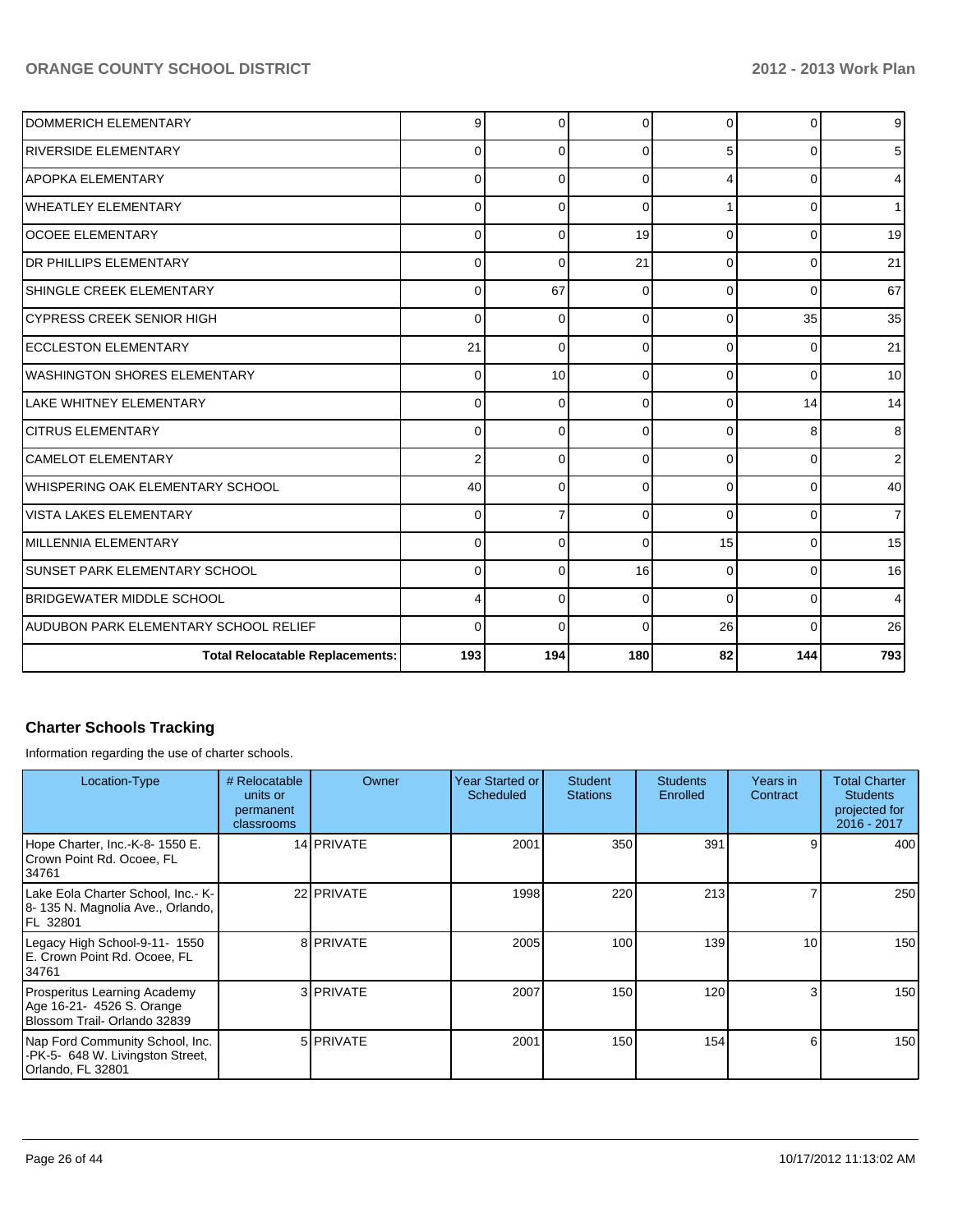| Oakland Avenue Charter- K-5-<br>P.O. Box 949/456 E. Oakland<br>Ave., Oakland, FL 34760-0949                                                                                                            | 28 PRIVATE | 2002 | 700   | 511   | 7                | 514   |
|--------------------------------------------------------------------------------------------------------------------------------------------------------------------------------------------------------|------------|------|-------|-------|------------------|-------|
| Passport Charter School - K-8-<br>5221 Curry Ford Rd., Orlando, FL<br>32812                                                                                                                            | 9 PRIVATE  | 1997 | 180   | 177   | 6                | 180   |
| Princeton House Charter School -<br>autistic ages 3-18 1166 Lee Road,<br>Orlando, FL 32810                                                                                                             | 18 PRIVATE | 1998 | 280   | 145   | 6                | 150   |
| <b>UCP Charter School, UCP</b><br>Downtown Campus- Birth-5-<br>developmentally delayed-3305 S.<br>Orange Avenue, Orlando, FL<br>32806 and West Orange 628 S.<br>Dillard St. Winter Garden FL.<br>34787 | 9 PRIVATE  | 2001 | 180   | 102   | $\overline{2}$   | 180   |
| <b>UCP Transitional Learning</b><br>Academy -3305 S. Orange<br>Avenue Orlando 32806                                                                                                                    | 2 PRIVATE  | 2007 | 25    | 28    | $\overline{2}$   | 25    |
| Workforce Advantage Academy-<br>2113 E. South St. Orlando 32803                                                                                                                                        | 4 PRIVATE  | 2004 | 200   | 182   | 10               | 200   |
| Orlando Science Charter School<br>2427 Lynx Lane, Orlando, FL<br>32804                                                                                                                                 | 1 PRIVATE  | 2008 | 900   | 500   | 4                | 900   |
| <b>UCP Pine Hills Charter School</b><br>5800 Golf Club Parkway, Orlando,<br>FL 32818                                                                                                                   | 1 PRIVATE  | 2003 | 300   | 46    | 4                | 60    |
| UCP East Orange Charter School<br>12046 Collegiate Way, Orlando,<br>FL 32817                                                                                                                           | 1 PRIVATE  | 2008 | 300   | 148   | 4                | 150   |
| Aloma Charter School - 495 N<br>Semoran Blvd, Winter Park, FL<br>32807                                                                                                                                 | 1 PRIVATE  | 2008 | 300   | 285   | 4                | 300   |
| Chancery Charter High - 7001 S.<br>Orange Blossom Trail Orlando, FL<br>32809                                                                                                                           | 1 PRIVATE  | 2008 | 300   | 387   | 4                | 400   |
| Sheeler Charter - 871 E Semoran<br>Blvd, Apopka, FL 32703                                                                                                                                              | 1 PRIVATE  | 2008 | 300   | 341   | 4                | 350   |
| Innovations Middle School- 2768<br>North Hiawasee Rd., Orlando, FL,<br>32801                                                                                                                           | 14 PRIVATE | 2010 | 300   | 109   | 5                | 300   |
| Central Florida Leadership<br>Academy, 427 N. Primrose,<br>Orlando, FL 32803                                                                                                                           | 14 PRIVATE | 2010 | 348   | 127   | 5                | 300   |
| Cornerstone Academy, 5903<br>Randolph Ave, Belle Isle, FL,<br>32809-4241                                                                                                                               | 45 PRIVATE | 2010 | 1,300 | 1,115 | 5 <sup>5</sup>   | 1,300 |
| Pinecrest Preparatory K8, 8503<br>Daetwyler Dr., Orlando, FL, 32827                                                                                                                                    | 45 PRIVATE | 2010 | 900   | 74    | $5\overline{)}$  | 100   |
| Pinecrest Preparatory High, 8503<br>Daetwyler Dr., Orlando, FL 32827                                                                                                                                   | 32 PRIVATE | 2010 | 800   | 183   | $5\overline{)}$  | 200   |
| Aspire Charter Academy, 5015<br>Goggard Avenue, Orlando, FL,<br>32810                                                                                                                                  | 20 PRIVATE | 2011 | 200   | 56    | $6 \overline{6}$ | 100   |
| Access Charter School, 1100 Lee<br>Road, Orlando, FL, 32810                                                                                                                                            | 5 PRIVATE  | 2011 | 100   | 90    | $6 \overline{6}$ | 100   |
| West Orange Montessori K-8<br>Charter                                                                                                                                                                  | 17 PRIVATE | 2011 | 345   | 133   | $\overline{7}$   | 250   |
| Einstein Montessori                                                                                                                                                                                    | 12 PRIVATE | 2012 | 256   | 47    | $\overline{7}$   | 250   |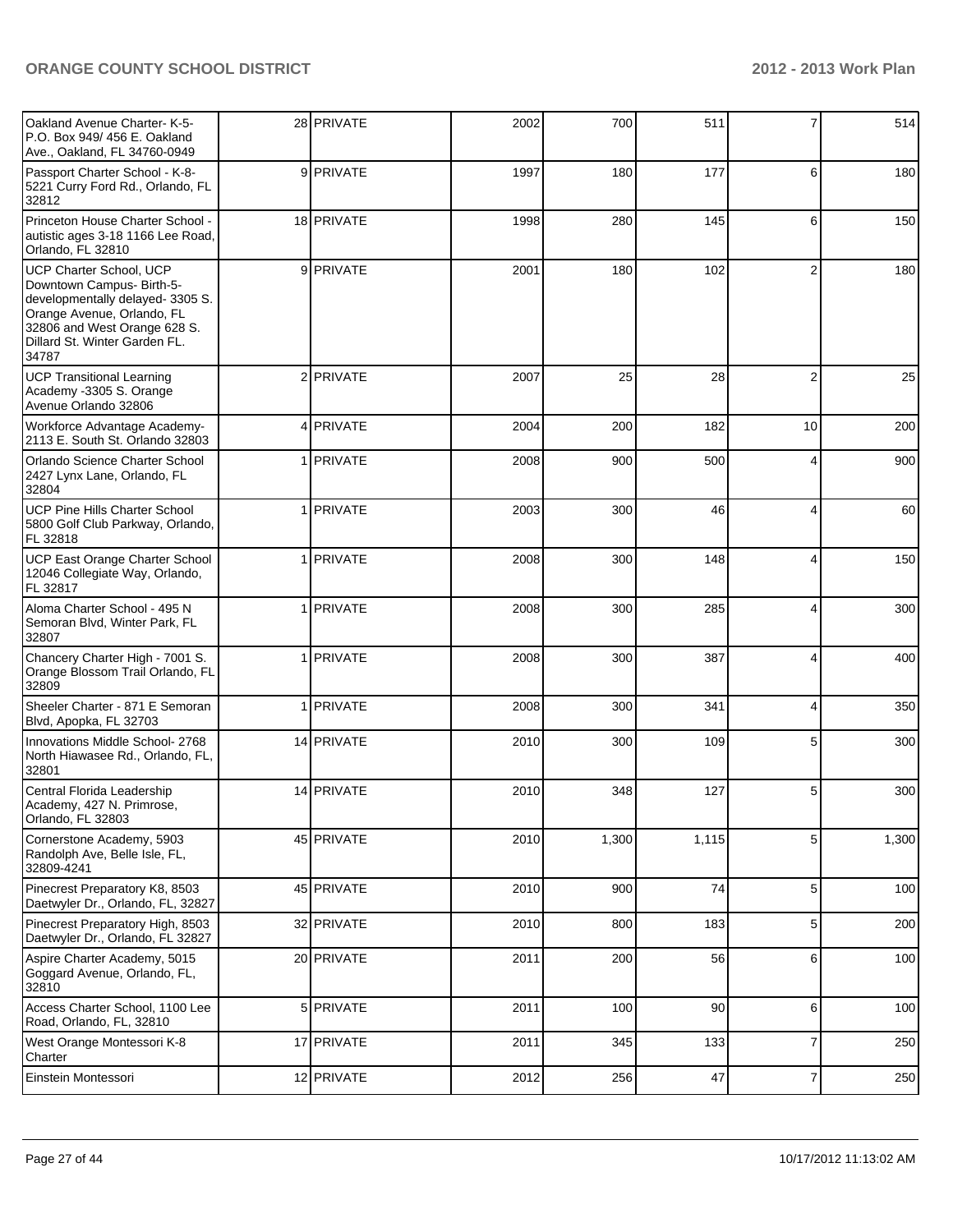| Kid's Community College (K-5)              |     | 12 <b>I</b> PRIVATE | 2012 | 230    | 54    | 230   |
|--------------------------------------------|-----|---------------------|------|--------|-------|-------|
| Renaissance at Valencia Charter<br>$(K-8)$ |     | 75 PRIVATE          | 2012 | .504   | 610   | 0.400 |
| Sunshine High School                       |     | 24 PRIVATE          | 2012 | 600    | 36    | 400   |
|                                            | 443 |                     |      | 11.818 | 6,503 | 9.439 |

#### **Special Purpose Classrooms Tracking**

The number of classrooms that will be used for certain special purposes in the current year, by facility and type of classroom, that the district will, 1), not use for educational purposes, and 2), the co-teaching classrooms that are not open plan classrooms and will be used for educational purposes.

| School                                           | <b>School Type</b> | $\parallel$ # of Elementary $\parallel$ # of Middle 4-8 $\parallel$<br><b>K-3 Classrooms L</b> | <b>Classrooms</b> | $#$ of High 9-12<br><b>Classrooms</b> | # of $ESE$<br>Classrooms | # of Combo<br><b>Classrooms</b> | Total<br><b>Classrooms</b> |
|--------------------------------------------------|--------------------|------------------------------------------------------------------------------------------------|-------------------|---------------------------------------|--------------------------|---------------------------------|----------------------------|
| IROBERT F HUNGERFORD<br>IPREPARATORY HIGH SCHOOL | Educational        |                                                                                                |                   | 30 l                                  |                          |                                 | 30 <sup>1</sup>            |
| <b>Total Educational Classrooms: I</b>           |                    |                                                                                                | 30 <sub>l</sub>   |                                       |                          | 30 <sup>1</sup>                 |                            |

| School                                                   | School Type | # of Elementary<br>K-3 Classrooms | # of Middle 4-8<br><b>Classrooms</b> | # of High $9-12$<br><b>Classrooms</b> | # of $ESE$<br><b>Classrooms</b> | # of Combo<br><b>Classrooms</b> | Total<br><b>Classrooms</b> |
|----------------------------------------------------------|-------------|-----------------------------------|--------------------------------------|---------------------------------------|---------------------------------|---------------------------------|----------------------------|
| <b>IPALMETTO ELEMENTARY</b>                              | Co-Teaching |                                   |                                      |                                       |                                 |                                 |                            |
| NORTHLAKE PARK ELEMENTARY Co-Teaching                    |             | 16                                |                                      |                                       |                                 |                                 | 19 <sup>1</sup>            |
| <b>IMILLENNIA ELEMENTARY</b>                             | Co-Teaching |                                   |                                      |                                       |                                 |                                 | 3 <sup>l</sup>             |
| <b>JAUDUBON PARK ELEMENTARY</b><br><b>ISCHOOL RELIEF</b> | Co-Teaching |                                   |                                      |                                       |                                 |                                 | 3                          |
| <b>Total Co-Teaching Classrooms:</b>                     |             | 23 <sub>1</sub>                   |                                      |                                       |                                 |                                 | 26 <sub>l</sub>            |

#### **Infrastructure Tracking**

**Necessary offsite infrastructure requirements resulting from expansions or new schools. This section should include infrastructure information related to capacity project schedules and other project schedules (Section 4).**

Expansions:

- 1. Waterford ES Additional area for storm water retention might be required off-site. Area is available at Discovery MS across the stree.
- 2. Arbor Ridge K-8 Tie in sanitary line
- 3. Lancaster ES Sanitary and water line connectivity off- site
- 4. Brookshire ES Tie in fireline, two sanitary lines and reclaimed water line

Additional/New Schools:

1. Dowden Road Area elementary - Access Road and utilities,consistent with local government comprehensive plans; infrastructure to be provided by developer.

2. Hackney Prairie Road elementary - Extension of Hackney Prairie Road and construction of Timber Ridge Trail. Get water and sanitary sewer, reclaimed water to trails. Consistent with local government comprehensive plans; infrastructure to be constructed by School Board (roads and utilities. Off-site grading, off-site paving, off-site utilities

**Proposed location of planned facilities, whether those locations are consistent with the comprehensive plans of all affected local governments, and recommendations for infrastructure and other improvements to land adjacent to existing facilities. Provisions of 1013.33(12), (13) and (14) and 1013.36 must be addressed for new facilities planned within the 1st three years of the plan (Section 5).**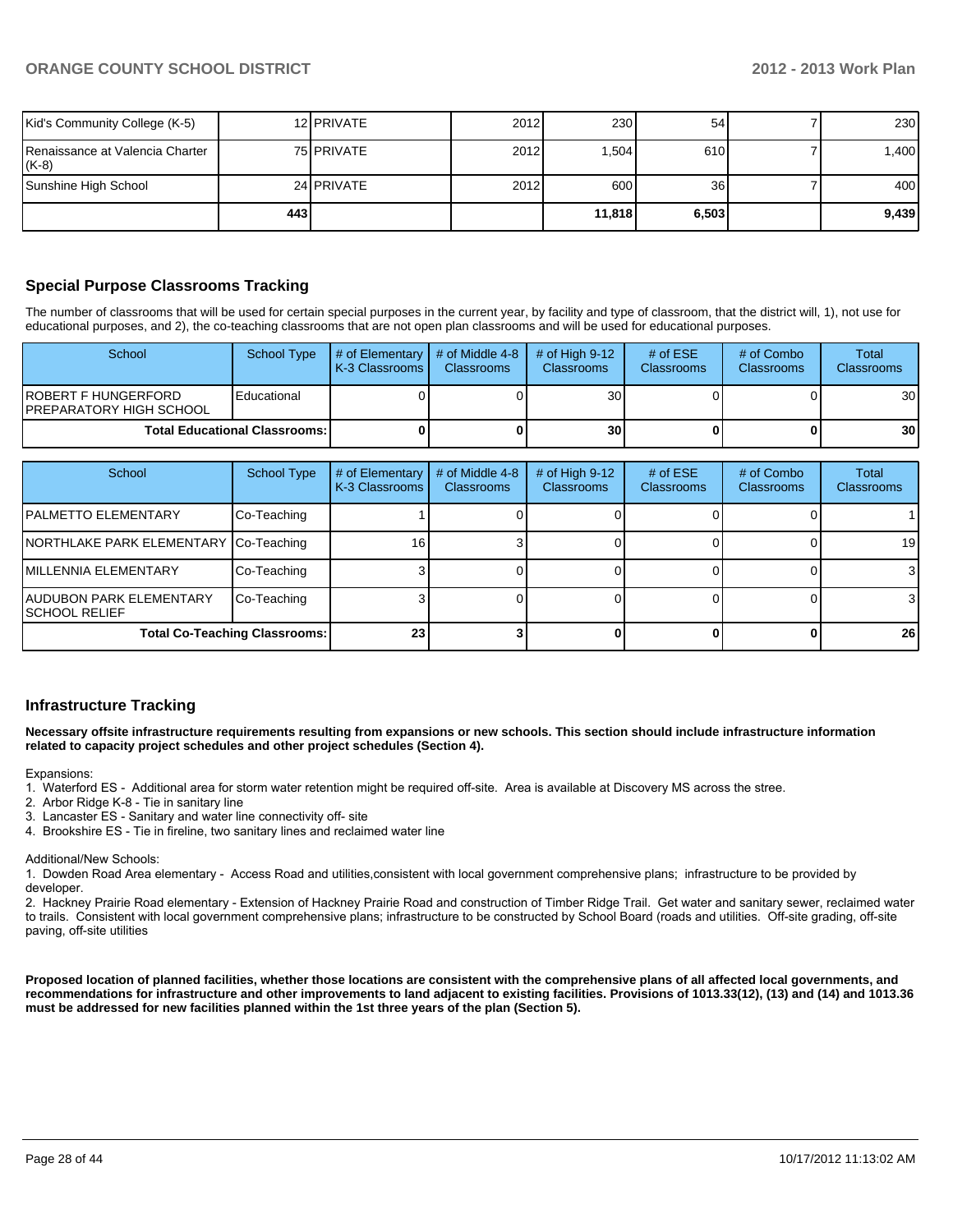1. Beck Property high school. 27-H-W-4 - Road and utilities improvements. Consistent with local government comprehensive plans (requires rezoning by County); no infrastructural improvements necessary as they are all located at the site.

2. Summerport Area elementary, 63-E-W-4. Consistent with local government comprehensive plans; utilities may need to be extended to site.

3. Millenia Gardens, 81-E-SW-5. Consistent with Local Government Comprehensive plans: Possible water main upgrade, traffic signal and intersection improvements.

4. Wedgefield Area, 2-M-E-1.Consistent with local government comprehensive plans; infrastructure to be constructed by School Board (utilities) 5. Audubon Park Area elementary relief – Consistent with local government comprehensive plans (may require conditional use permit from City); no LOCAL LATERATURY COMPUTER SUBSIDIARY CONTRACTOR

5. Eagle Creek Area, 41-E-SE-2. Consistent with local government comprehensive plan.

**Consistent with Comp Plan?** Yes

**Net New Classrooms**

The number of classrooms, by grade level and type of construction, that were added during the last fiscal year.

| List the net new classrooms added in the 2011 - 2012 fiscal year.                                                                                       |                                     |                            |                                |                                                                        | Ivear.                        |                                    | List the net new classrooms to be added in the 2012 - 2013 fiscal |                        |
|---------------------------------------------------------------------------------------------------------------------------------------------------------|-------------------------------------|----------------------------|--------------------------------|------------------------------------------------------------------------|-------------------------------|------------------------------------|-------------------------------------------------------------------|------------------------|
| "Classrooms" is defined as capacity carrying classrooms that are added to increase<br>capacity to enable the district to meet the Class Size Amendment. |                                     |                            |                                | Totals for fiscal year 2012 - 2013 should match totals in Section 15A. |                               |                                    |                                                                   |                        |
| Location                                                                                                                                                | $2011 - 2012$ #<br><b>Permanent</b> | $2011 - 2012$ #<br>Modular | $2011 - 2012$ #<br>Relocatable | $2011 - 2012$<br>Total                                                 | $2012 - 2013 \#$<br>Permanent | $2012 - 2013 \#$<br><b>Modular</b> | $2012 - 2013 \#$<br>Relocatable                                   | $2012 - 2013$<br>Total |
| Elementary (PK-3)                                                                                                                                       | 29                                  |                            |                                | 29                                                                     | 68                            |                                    |                                                                   | 68                     |
| Middle (4-8)                                                                                                                                            | 70                                  |                            |                                | 70                                                                     | 31                            |                                    |                                                                   | 31                     |
| High (9-12)                                                                                                                                             |                                     |                            |                                |                                                                        |                               |                                    |                                                                   | $\Omega$               |
|                                                                                                                                                         | 99                                  |                            |                                | 99                                                                     | 99                            |                                    |                                                                   | 99                     |

#### **Relocatable Student Stations**

Number of students that will be educated in relocatable units, by school, in the current year, and the projected number of students for each of the years in the workplan.

| <b>Site</b>                           | 2012 - 2013  | 2013 - 2014 | 2014 - 2015 | $2015 - 2016$ | 2016 - 2017    | 5 Year Average  |
|---------------------------------------|--------------|-------------|-------------|---------------|----------------|-----------------|
| EAGLE'S NEST ELEMENTARY               | $\mathbf{0}$ | ი           | 0           | $\Omega$      |                | $\overline{0}$  |
| <b>BOONE SENIOR HIGH</b>              | 325          | 325         | 325         | 325           | 325            | 325             |
| IEDGEWATER SENIOR HIGH                | 0            | 0           | 0           | 0             | 0              | $\overline{0}$  |
| HOWARD MIDDLE                         | 0            | n           | 0           | $\Omega$      | $\overline{0}$ | $\overline{0}$  |
| CHEROKEE SCHOOL                       | ∩            | ∩           | $\Omega$    | $\Omega$      | $\Omega$       | $\Omega$        |
| IMEMORIAL MIDDLE SCHOOL               | 0            | 0           | $\Omega$    | $\Omega$      | $\overline{0}$ | $\overline{0}$  |
| <b>FERN CREEK ELEMENTARY</b>          | 90           | 90          | 90          | 90            | 90             | 90 <sup>1</sup> |
| IGRAND AVENUE PRIMARY LEARNING CENTER | 198          | 198         | 198         | 198           | 198            | 198             |
| HILLCREST ELEMENTARY                  | 36           | 36          | 36          | 36            | 36             | 36              |
| KALEY ELEMENTARY                      | 90           | 90          | 90          | 90            | 90             | 90 <sup>1</sup> |
| LAKE COMO ELEMENTARY                  | 54           | 54          | 54          | 54            | 54             | 54              |
| PINELOCH ELEMENTARY                   | 544          | 306         | $\Omega$    | $\Omega$      | $\overline{0}$ | 170             |
| <b>PRINCETON ELEMENTARY</b>           |              | ∩           | 0           | $\Omega$      | $\Omega$       | $\Omega$        |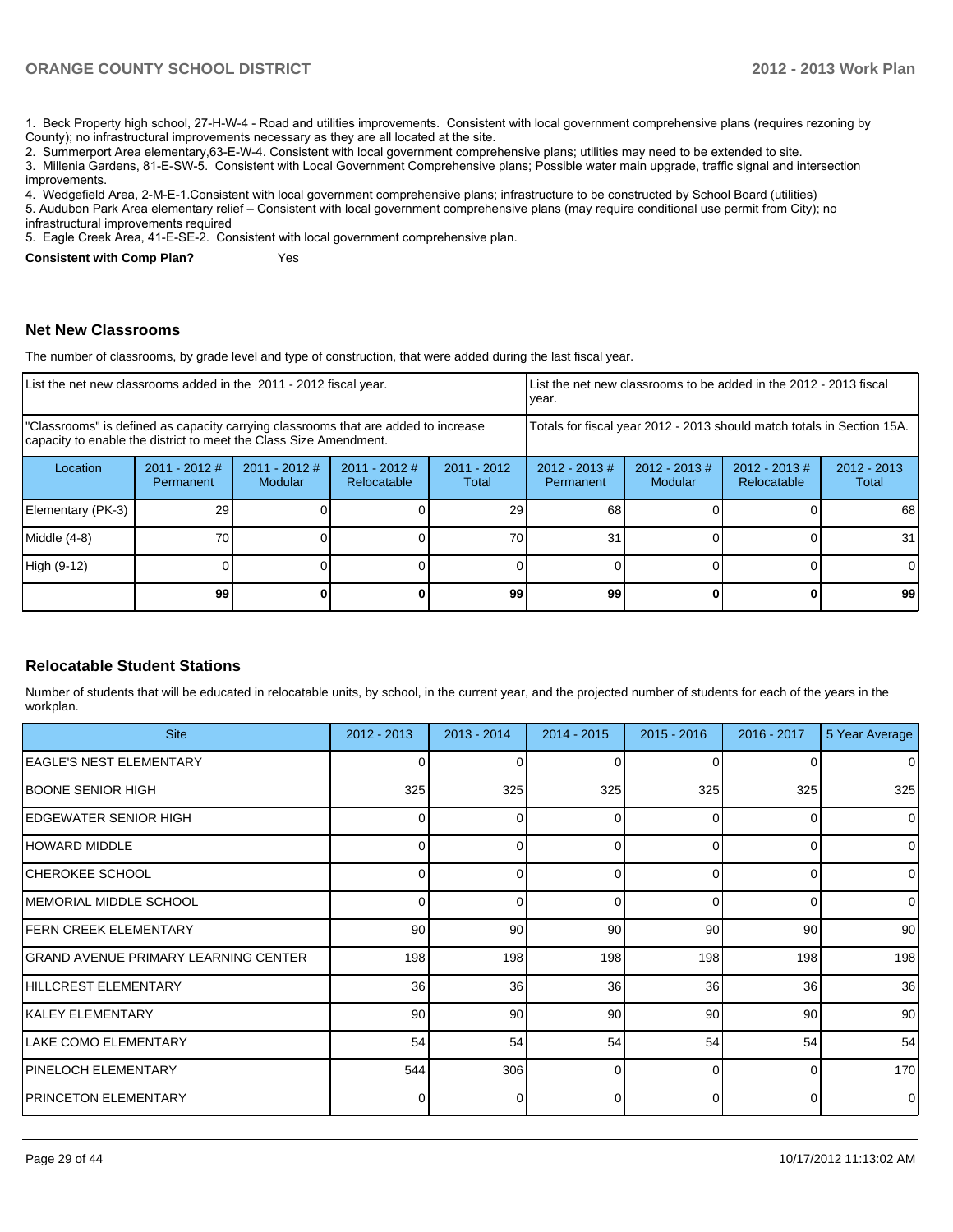| ORLO VISTA ELEMENTARY          | 54    | 54              | 54          | 54             | 54       | 54             |
|--------------------------------|-------|-----------------|-------------|----------------|----------|----------------|
| APOPKA MIDDLE                  | 0     | 132             | 132         | 132            | 132      | 106            |
| WINTER PARK 9TH GRADE CENTER   | 0     | 0               | 0           | $\Omega$       | $\Omega$ | 0              |
| KILLARNEY ELEMENTARY           | 216   | 216             | 216         | 216            | 216      | 216            |
| OCOEE MIDDLE                   | 264   | 264             | 264         | 264            | 264      | 264            |
| LAKEVIEW MIDDLE                | 304   | 0               | 0           | 0              | 0        | 61             |
| TILDENVILLE ELEMENTARY         | 0     | 0               | $\mathbf 0$ | $\Omega$       | 0        | 0              |
| <b>SILVER STAR CENTER</b>      | 95    | 95              | 95          | 95             | 95       | 95             |
| <b>CYPRESS PARK ELEMENTARY</b> | 244   | 172             | 172         | 172            | 172      | 186            |
| <b>BROOKSHIRE ELEMENTARY</b>   | 144   | 0               | 0           | $\Omega$       | 0        | 29             |
| <b>DOVER SHORES ELEMENTARY</b> | 216   | 216             | 216         | 216            | 216      | 216            |
| <b>MOLLIE RAY ELEMENTARY</b>   | 274   | 274             | 274         | 274            | 274      | 274            |
| <b>DURRANCE ELEMENTARY</b>     | 270   | 270             | 270         | 270            | 270      | 270            |
| TANGELO PARK ELEMENTARY        | 90    | 90              | 90          | 90             | 0        | 72             |
| LOVELL ELEMENTARY              | 540   | 540             | 540         | 0              | 0        | 324            |
| CHICKASAW ELEMENTARY           | 72    | 72              | 72          | 72             | 72       | 72             |
| <b>SPRING LAKE ELEMENTARY</b>  | 126   | 0               | $\mathbf 0$ | 0              | 0        | 25             |
| LANCASTER ELEMENTARY           | 702   | 0               | $\mathbf 0$ | 0              | 0        | 140            |
| ROLLING HILLS ELEMENTARY       | 36    | 36              | 36          | 36             | 36       | 36             |
| <b>BONNEVILLE ELEMENTARY</b>   | 0     | $\mathbf 0$     | $\mathbf 0$ | $\Omega$       | 0        | $\overline{0}$ |
| <b>HIAWASSEE ELEMENTARY</b>    | 36    | 36              | 36          | 36             | 36       | 36             |
| <b>MCCOY ELEMENTARY</b>        | 72    | 72              | 72          | 72             | 72       | 72             |
| PERSHING ELEMENTARY            | 72    | 72              | 72          | 72             | 72       | 72             |
| <b>UNION PARK MIDDLE</b>       | 0     | 0               | $\mathbf 0$ | $\Omega$       | 0        | $\overline{0}$ |
| ROBINSWOOD MIDDLE              | 440   | 440             | 440         | 440            | 440      | 440            |
| DR PHILLIPS SENIOR HIGH        | 2,350 | 2,350           | 2,350       | 1,250          | 1,250    | 1,910          |
| <b>CLARCONA ELEMENTARY</b>     | 588   | 36              | 36          | 36             | 36       | 146            |
| COLONIAL 9TH GRADE CENTER      | 0     | 0               | 0           | 0              | 0        | $\overline{0}$ |
| PALM LAKE ELEMENTARY           | 0     | 0               | 0           | 0              | 0        | $\overline{0}$ |
| <b>VENTURA ELEMENTARY</b>      | 898   | 898             | 898         | 898            | 898      | 898            |
| ARBOR RIDGE SCHOOL             | 0     | 0               | $\mathbf 0$ | $\overline{0}$ | 0        | $\overline{0}$ |
| ORANGE CENTER ELEMENTARY       | 0     | 0               | $\mathbf 0$ | 0              | 0        | $\overline{0}$ |
| HUNGERFORD ELEMENTARY          | 90    | 90              | 90          | 90             | 90       | 90             |
| WHEATLEY ELEMENTARY            | 0     | 0               | 0           | 0              | 0        | $\overline{0}$ |
| <b>CONWAY MIDDLE</b>           | 396   | 396             | 396         | 396            | 396      | 396            |
| ALOMA ELEMENTARY               | 162   | $\vert 0 \vert$ | 0           | $\overline{0}$ | 0        | 32             |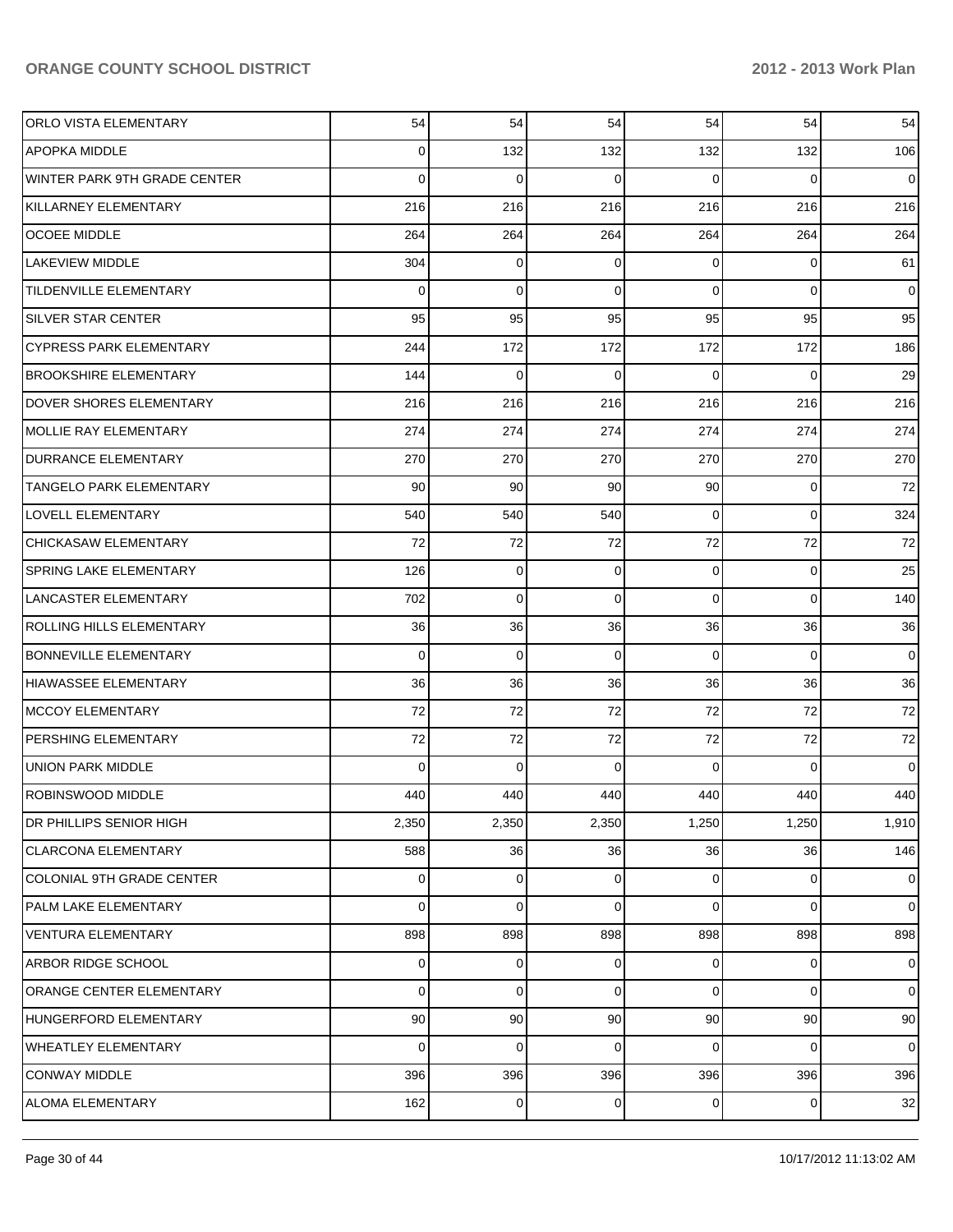| WINTER PARK SENIOR HIGH                                 | 142            | 142         | 142          | 142            | 142         | 142            |
|---------------------------------------------------------|----------------|-------------|--------------|----------------|-------------|----------------|
| <b>IVEY LANE ELEMENTARY</b>                             | 162            | 162         | 162          | 162            | 162         | 162            |
| <b>RIDGEWOOD PARK ELEMENTARY</b>                        | $\Omega$       | 0           | 0            | $\Omega$       | $\Omega$    | $\mathbf 0$    |
| SHENANDOAH ELEMENTARY                                   | 90             | 90          | 90           | 90             | 90          | 90             |
| <b>HIDDEN OAKS ELEMENTARY</b>                           | 936            | 936         | 936          | 936            | 936         | 936            |
| <b>PALMETTO ELEMENTARY</b>                              | 108            | 108         | 108          | 108            | 108         | 108            |
| OAK HILL ELEMENTARY                                     | 87             | 87          | 87           | 87             | 87          | 87             |
| <b>WEST ORANGE SENIOR HIGH</b>                          | $\Omega$       | $\mathbf 0$ | 0            | $\Omega$       | $\mathbf 0$ | 0              |
| <b>APOPKA SENIOR HIGH</b>                               | $\Omega$       | $\mathbf 0$ | 0            | $\Omega$       | $\mathbf 0$ | $\mathbf 0$    |
| <b>OCOEE ELEMENTARY</b>                                 | 342            | 342         | 0            | $\Omega$       | $\mathbf 0$ | 137            |
| <b>PINAR ELEMENTARY</b>                                 | $\Omega$       | 0           | $\mathbf{0}$ | $\Omega$       | $\Omega$    | $\mathbf 0$    |
| <b>LIBERTY MIDDLE</b>                                   | 88             | 88          | 88           | 88             | 88          | 88             |
| MAGNOLIA EXCEPTIONAL STUDENT EDUCATION<br><b>CENTER</b> | 60             | 60          | 60           | 60             | 60          | 60             |
| ORLANDO VOCATIONAL-TECHNICAL CENTER                     | $\Omega$       | $\mathbf 0$ | 0            | $\overline{0}$ | $\mathbf 0$ | $\mathbf 0$    |
| DR PHILLIPS ELEMENTARY                                  | 378            | 378         | $\mathbf 0$  | $\Omega$       | $\Omega$    | 151            |
| <b>DEERWOOD ELEMENTARY</b>                              | 342            | 342         | 342          | 342            | 342         | 342            |
| <b>WILLIAM FRANGUS ELEMENTARY</b>                       | 882            | 882         | 882          | 882            | 882         | 882            |
| <b>APOPKA 9TH GRADE CENTER</b>                          | 980            | 980         | 980          | 980            | 980         | 980            |
| <b>DISCOVERY MIDDLE</b>                                 | 264            | 264         | 264          | 264            | 264         | 264            |
| LAKE WHITNEY ELEMENTARY                                 | 252            | 252         | 252          | 252            | $\mathbf 0$ | 202            |
| <b>SUNRISE ELEMENTARY</b>                               | $\Omega$       | $\mathbf 0$ | 0            | $\Omega$       | $\Omega$    | $\mathbf 0$    |
| <b>SOUTHWOOD ELEMENTARY</b>                             | 144            | 144         | 144          | 144            | 144         | 144            |
| <b>ROSEMONT ELEMENTARY</b>                              | 72             | 72          | 72           | 72             | 72          | 72             |
| <b>CORNER LAKE MIDDLE</b>                               | 88             | 88          | 88           | 88             | 88          | 88             |
| IMEADOW WOODS MIDDLE                                    | 352            | 352         | 352          | 352            | 352         | 352            |
| <b>RIVERDALE ELEMENTARY</b>                             | 72             | 72          | 72           | 72             | 72          | 72             |
| LAKE GEM ELEMENTARY                                     | 342            | 306         | 306          | 306            | 342         | 320            |
| PINEWOOD ELEMENTARY                                     | 198            | 198         | 198          | 198            | 198         | 198            |
| LAKE GEORGE ELEMENTARY                                  | $\overline{0}$ | 0           | $\mathbf 0$  | $\overline{0}$ | $\mathbf 0$ | $\mathbf{O}$   |
| LAKEVILLE ELEMENTARY                                    | 306            | 306         | 306          | 306            | 306         | 306            |
| CHAIN OF LAKES MIDDLE                                   | 418            | 418         | 418          | 418            | 418         | 418            |
| <b>LAWTON CHILES ELEMENTARY</b>                         | 221            | 221         | 221          | 221            | 221         | 221            |
| OAKSHIRE ELEMENTARY                                     | 216            | 216         | 216          | 216            | 216         | 216            |
| NORTHLAKE PARK ELEMENTARY                               | $\overline{0}$ | $\mathbf 0$ | $\mathbf 0$  | $\overline{0}$ | $\mathbf 0$ | $\overline{0}$ |
| <b>ENDEAVOR ELEMENTARY</b>                              | 180            | 180         | 180          | 180            | 180         | 180            |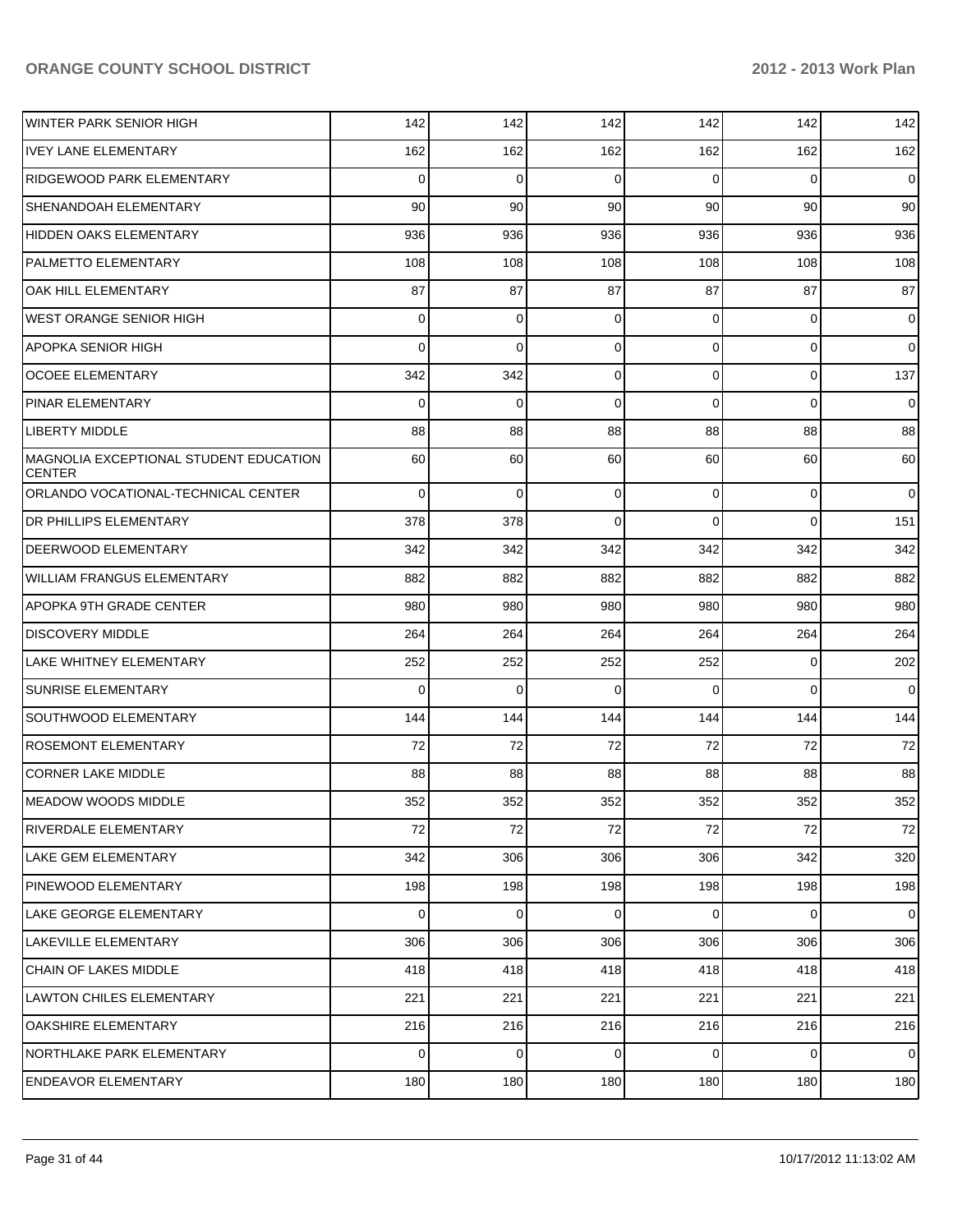| <b>CITRUS ELEMENTARY</b>                       | 144         | 144            | 144         | 144            | $\overline{0}$ | 115                 |
|------------------------------------------------|-------------|----------------|-------------|----------------|----------------|---------------------|
| TIMBER CREEK SENIOR HIGH                       | 800         | 800            | 800         | 800            | 800            | 800                 |
| <b>OLYMPIA SENIOR HIGH</b>                     | $\Omega$    | $\mathbf{0}$   | $\Omega$    | $\Omega$       | $\Omega$       | $\overline{0}$      |
| <b>ODYSSEY MIDDLE</b>                          | 110         | 110            | 110         | 110            | 110            | 110                 |
| THREE POINTS ELEMENTARY                        | 72          | 72             | 72          | 72             | $\Omega$       | 58                  |
| <b>THORNEBROOKE ELEMENTARY</b>                 | 126         | 126            | 126         | 126            | 126            | 126                 |
| <b>BLANKNER K-8 SCHOOL</b>                     | 162         | 162            | 162         | 162            | 162            | 162                 |
| COMMUNITY EDUCATION PARTNERS-WEST(OBT)         | 66          | 22             | 22          | 22             | 22             | 31                  |
| COMMUNITY EDUCATION PARTNERS-EAST<br>(SEMORAN) | $\Omega$    | $\Omega$       | $\Omega$    | $\Omega$       | $\Omega$       | $\overline{0}$      |
| <b>FREEDOM SENIOR HIGH</b>                     | 550         | 550            | 550         | 550            | 550            | 550                 |
| <b>WEST OAKS ELEMENTARY</b>                    | 144         | 144            | 144         | 144            | 144            | 144                 |
| IWEST CREEK ELEMENTARY                         | 180         | 72             | 72          | 72             | $\Omega$       | 79                  |
| <b>ANDOVER ELEMENTARY SCHOOL</b>               | 108         | 108            | 108         | 108            | 108            | 108                 |
| OCOEE HIGH SCHOOL                              | 50          | 50             | 50          | 50             | 50             | 50                  |
| <b>FREEDOM MIDDLE SCHOOL</b>                   | 176         | 176            | 176         | 176            | 176            | 176                 |
| <b>LEGACY MIDDLE</b>                           | $\mathbf 0$ | 0              | $\mathbf 0$ | $\Omega$       | $\overline{0}$ | $\overline{0}$      |
| <b>SAND LAKE ELEMENTARY</b>                    | $\Omega$    | 0              | $\Omega$    | $\Omega$       | $\Omega$       | $\overline{0}$      |
| <b>EAST LAKE ELEMENTARY SCHOOL</b>             | 36          | 36             | 36          | 36             | 36             | 36                  |
| WHISPERING OAK ELEMENTARY SCHOOL               | 864         | 144            | 144         | 144            | 144            | 288                 |
| <b>VISTA LAKES ELEMENTARY</b>                  | 270         | 126            | 126         | 126            | 126            | 155                 |
| WYNDHAM LAKES ELEMENTARY                       | 126         | 126            | 126         | 126            | 126            | 126                 |
| WOLF LAKE MIDDLE                               | 154         | 154            | 154         | 154            | 154            | 154                 |
| MILLENNIA ELEMENTARY                           | 270         | 324            | 324         | $\Omega$       | $\Omega$       | 184                 |
| <b>AVALON MIDDLE SCHOOL</b>                    | 528         | 528            | 528         | 528            | 528            | 528                 |
| SUNSET PARK ELEMENTARY SCHOOL                  | 288         | 288            | $\mathbf 0$ | $\overline{0}$ | $\overline{0}$ | 115                 |
| MOSS PARK ELEMENTARY SCHOOL                    | 288         | 288            | 288         | 288            | 288            | 288                 |
| <b>BRIDGEWATER MIDDLE SCHOOL</b>               | 418         | 330            | 330         | 330            | 330            | 348                 |
| AUDUBON PARK ELEMENTARY SCHOOL RELIEF          | 468         | 468            | 468         | $\overline{0}$ | $\overline{0}$ | 281                 |
| WEKIVA HIGH SCHOOL                             | 0           | 0              | 0           | $\overline{0}$ | $\overline{0}$ | $\mathbf 0$         |
| COLUMBIA ELEMENTARY SCHOOL (NEW)               | 288         | 288            | 288         | 288            | 288            | 288                 |
| CATALINA ELEMENTARY SCHOOL (NEW)               | 0           | 0              | $\mathbf 0$ | $\overline{0}$ | $\overline{0}$ | $\mathbf 0$         |
| WOLF LAKE ELEMENTARY                           | 450         | 450            | 450         | 450            | 450            | 450                 |
| <b>STONE LAKES ELEMENTARY</b>                  | 54          | 54             | 54          | 54             | 54             | 54                  |
| <b>CASTLE CREEK ELEMENTARY</b>                 | 0           | $\overline{0}$ | $\mathbf 0$ | $\overline{0}$ | $\overline{0}$ | $\mathbf 0$         |
| <b>SOUTH CREEK MIDDLE</b>                      | 0           | 0              | 0           | $\overline{0}$ | $\overline{0}$ | $\mathsf{O}\xspace$ |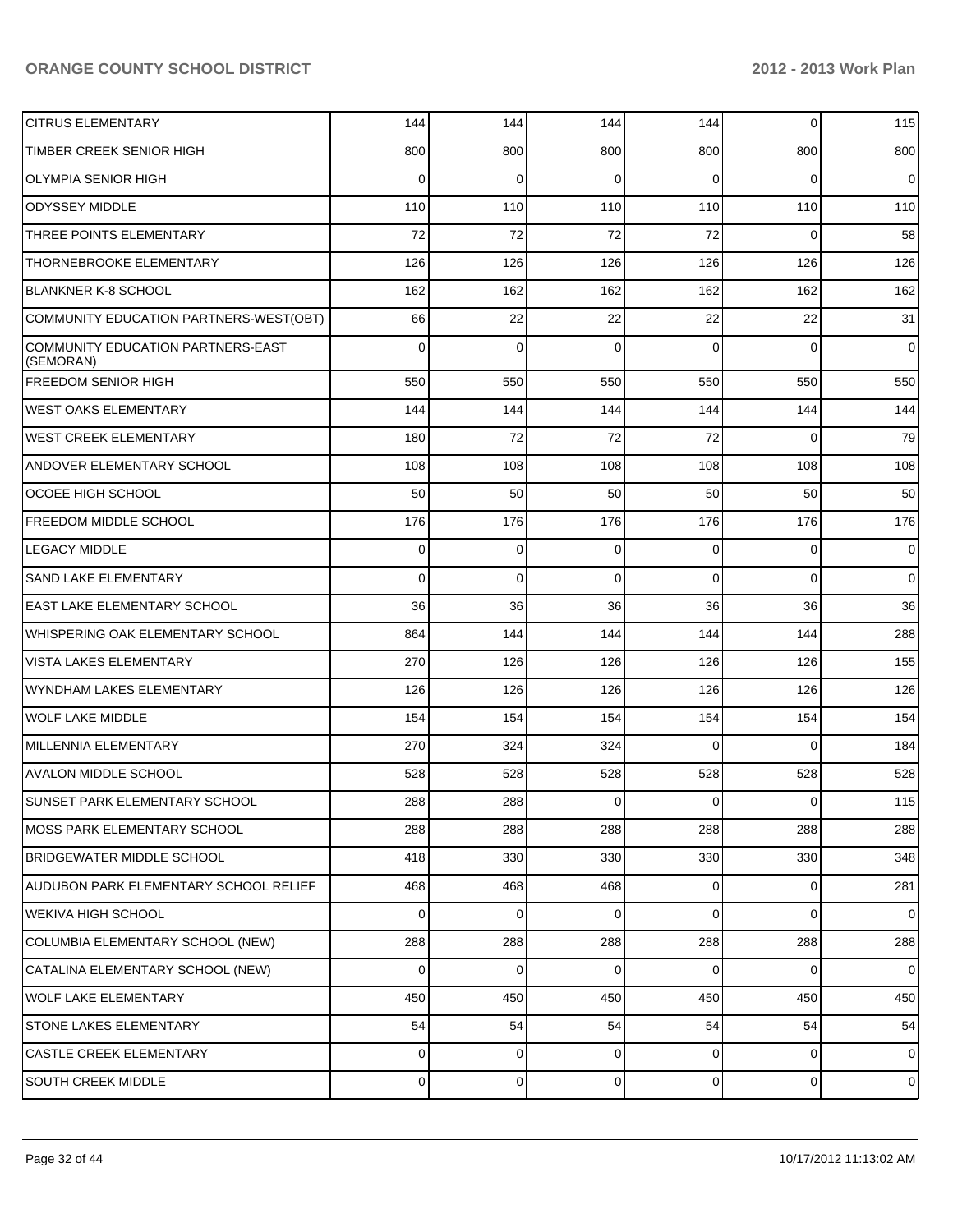| PINE CASTLE ELEMENTARY         | 72    | 72    | 72          | 72             | 72             | 72             |
|--------------------------------|-------|-------|-------------|----------------|----------------|----------------|
| LOCKHART ELEMENTARY            | 18    | 18    | 18          | 18             | 18             | 18             |
| UNION PARK ELEMENTARY          | 0     | 0     | 0           | 0              | 0              | $\mathbf 0$    |
| ZELLWOOD ELEMENTARY            | 162   | 0     | $\mathbf 0$ | 0              | $\mathbf 0$    | 32             |
| DILLARD STREET ELEMENTARY      | 288   | 288   | 288         | 288            | $\mathbf 0$    | 230            |
| LAKE SILVER ELEMENTARY         | 180   | 0     | $\mathbf 0$ | 0              | $\mathbf 0$    | 36             |
| AUDUBON PARK ELEMENTARY (OLD)  | 252   | 252   | 252         | 0              | $\mathbf 0$    | 151            |
| DREAM LAKE ELEMENTARY          | 558   | 558   | 558         | 558            | $\overline{0}$ | 446            |
| <b>CONWAY ELEMENTARY</b>       | 108   | 108   | 108         | 108            | 108            | 108            |
| LAKEMONT ELEMENTARY            | 90    | 90    | 90          | 90             | 90             | 90             |
| <b>GLENRIDGE MIDDLE</b>        | 286   | 286   | 286         | 286            | 286            | 286            |
| LEE MIDDLE                     | 440   | 440   | 440         | 440            | 440            | 440            |
| <b>GATEWAY SCHOOL</b>          | 240   | 240   | 240         | 240            | 240            | 240            |
| AZALEA PARK ELEMENTARY         | 0     | 0     | $\mathbf 0$ | 0              | 0              | $\overline{0}$ |
| PINE HILLS ELEMENTARY          | 54    | 54    | 54          | 54             | 54             | 54             |
| ROCK LAKE ELEMENTARY           | 152   | 152   | 152         | 152            | 152            | 152            |
| LAKE WESTON ELEMENTARY         | 404   | 404   | $\Omega$    | 0              | 0              | 162            |
| <b>COLONIAL SENIOR HIGH</b>    | 416   | 416   | 416         | 416            | 416            | 416            |
| <b>EVANS SENIOR HIGH</b>       | 0     | 0     | 0           | 0              | 0              | $\overline{0}$ |
| ENGELWOOD ELEMENTARY           | 470   | 470   | 470         | 470            | 470            | 470            |
| OAK RIDGE SENIOR HIGH          | 200   | 0     | 0           | 0              | 0              | 40             |
| <b>CHENEY ELEMENTARY</b>       | 0     | 0     | $\mathbf 0$ | 0              | 0              | $\overline{0}$ |
| LOCKHART MIDDLE                | 176   | 176   | 176         | 176            | 176            | 176            |
| <b>MAITLAND MIDDLE</b>         | 132   | 132   | 132         | 132            | 132            | 132            |
| <b>CLAY SPRINGS ELEMENTARY</b> | 940   | 940   | 940         | 940            | 0              | 752            |
| UNIVERSITY SENIOR HIGH         | 1,875 | 1,875 | 1,875       | 775            | 775            | 1,435          |
| <b>ROCK SPRINGS ELEMENTARY</b> | 0     | 0     | 0           | 0              | $\mathbf{0}$   | $\overline{0}$ |
| <b>METRO WEST ELEMENTARY</b>   | 270   | 270   | 270         | 270            | 270            | 270            |
| <b>SOUTHWEST MIDDLE</b>        | 132   | 132   | 132         | 132            | 132            | 132            |
| MEADOW WOODS ELEMENTARY        | 918   | 918   | 918         | 918            | 918            | 918            |
| <b>WATERBRIDGE ELEMENTARY</b>  | 216   | 216   | 216         | 216            | 216            | 216            |
| WINDY RIDGE SCHOOL             | 0     | 0     | 0           | 0              | 0              | $\mathbf 0$    |
| <b>BAYMEADOWS ELEMENTARY</b>   | 0     | 0     | 0           | $\overline{0}$ | $\mathbf{0}$   | $\overline{0}$ |
| JOHN YOUNG ELEMENTARY          | 980   | 980   | 0           | 0              | $\mathbf 0$    | 392            |
| <b>WATERFORD ELEMENTARY</b>    | 180   | 0     | 0           | $\overline{0}$ | $\mathbf 0$    | 36             |
| <b>JACKSON MIDDLE</b>          | 0     | 0     | 0           | $\overline{0}$ | $\overline{0}$ | $\mathbf 0$    |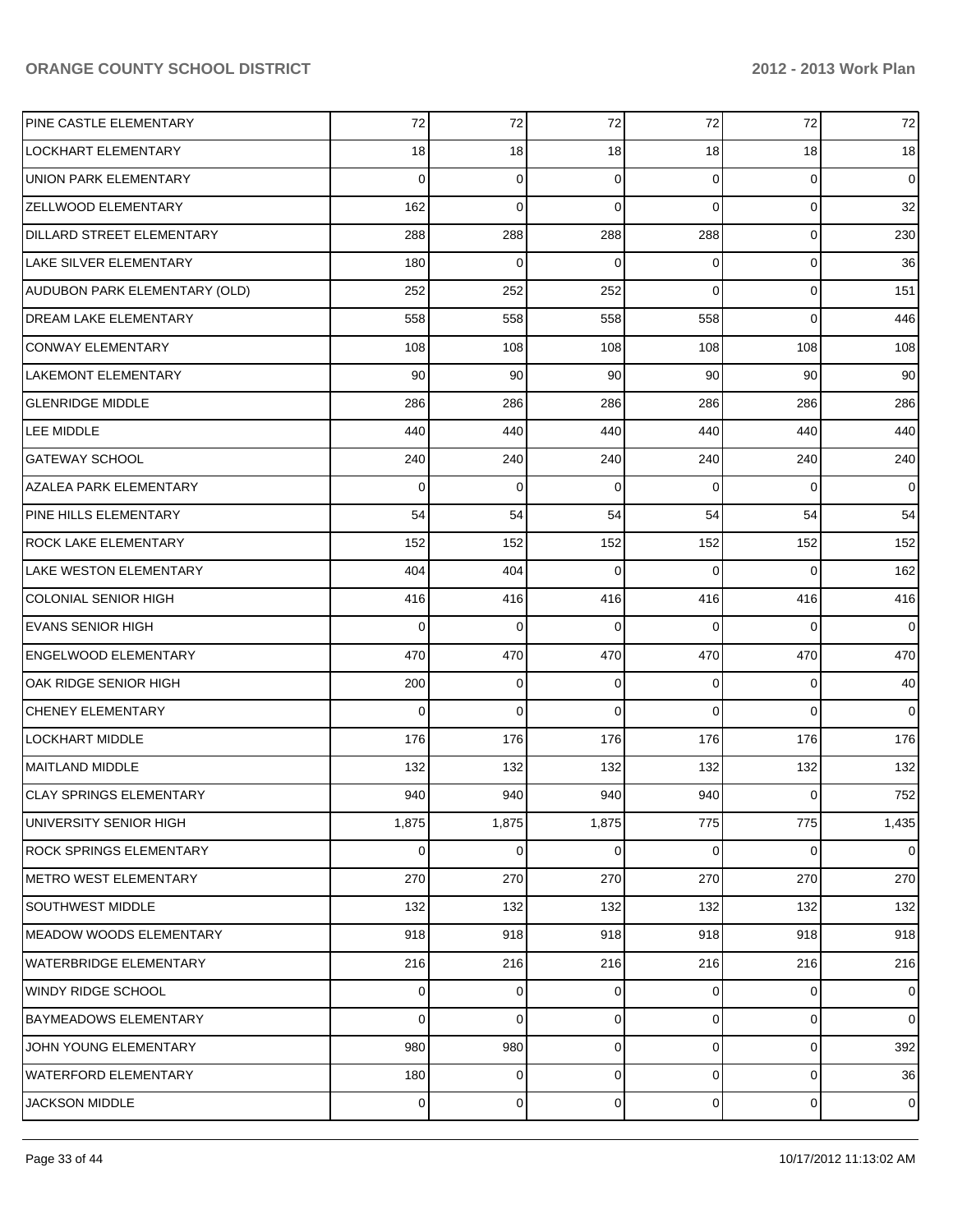| MID-FLORIDA TECHNICAL INSTITUTE                       | 236            | 236      | 236            | 236            | 236            | 236            |
|-------------------------------------------------------|----------------|----------|----------------|----------------|----------------|----------------|
| <b>WESTRIDGE MIDDLE</b>                               | 242            | 242      | 242            | 242            | 242            | 242            |
| LITTLE RIVER ELEMENTARY                               | 800            | 0        | $\Omega$       | 0              | 0              | 160            |
| <b>WALKER MIDDLE</b>                                  | 0              | 0        | $\Omega$       | 0              | $\overline{0}$ | $\overline{0}$ |
| <b>WINEGARD ELEMENTARY</b>                            | 450            | 72       | 72             | 72             | 72             | 148            |
| DOMMERICH ELEMENTARY                                  | 162            | 0        | 0              | 0              | $\overline{0}$ | 32             |
| LAKE SYBELIA ELEMENTARY                               | 72             | 72       | 72             | 72             | 72             | 72             |
| <b>WINDERMERE ELEMENTARY</b>                          | 162            | 162      | 162            | 162            | 162            | 162            |
| <b>MEADOWBROOK MIDDLE SCHOOL</b>                      | 198            | 198      | 198            | 198            | 198            | 198            |
| RIVERSIDE ELEMENTARY                                  | 90             | 90       | 90             | 0              | 0              | 54             |
| SADLER ELEMENTARY                                     | 0              | 0        | $\Omega$       | 0              | $\overline{0}$ | $\overline{0}$ |
| APOPKA ELEMENTARY                                     | 144            | 144      | 144            | 72             | 72             | 115            |
| <b>MAXEY ELEMENTARY</b>                               | 252            | 252      | 252            | 252            | 252            | 252            |
| SHINGLE CREEK ELEMENTARY                              | 1,134          | 0        | 216            | 216            | 216            | 356            |
| <b>CYPRESS CREEK SENIOR HIGH</b>                      | 1,625          | 1,625    | 1,625          | 1,625          | 800            | 1,460          |
| PIEDMONT LAKES MIDDLE                                 | 572            | 572      | 572            | 572            | 572            | 572            |
| JONES SENIOR HIGH                                     | 0              | 0        | $\Omega$       | 0              | $\Omega$       | $\overline{0}$ |
| <b>WESTSIDE VOCATIONAL-TECHNICAL CENTER</b>           | 1,021          | 1,021    | 1,021          | 1,021          | 1,021          | 1,021          |
| ROBERT F HUNGERFORD PREPARATORY HIGH<br><b>SCHOOL</b> | 0              | 0        | $\Omega$       | 0              | 0              | $\overline{0}$ |
| <b>ECCLESTON ELEMENTARY</b>                           | 378            | 0        | $\Omega$       | $\Omega$       | $\Omega$       | 76             |
| WINTER PARK ADULT VOCATIONAL CENTER                   | 736            | 611      | 611            | 611            | 611            | 636            |
| <b>WASHINGTON SHORES ELEMENTARY</b>                   | 162            | $\Omega$ | $\Omega$       | $\Omega$       | $\Omega$       | 32             |
| <b>CARVER MIDDLE</b>                                  | 374            | 374      | 374            | 374            | 374            | 374            |
| RICHMOND HEIGHTS ELEMENTARY                           | 0              | 0        | $\Omega$       | $\overline{0}$ | $\overline{0}$ | $\overline{0}$ |
| IMCCOY ADULT EDUCATION CENTER                         | $\overline{0}$ | 0        | $\overline{0}$ | $\overline{0}$ | $\overline{0}$ | $\overline{0}$ |
| HUNTERS CREEK MIDDLE                                  | 0              | 0        | $\mathbf 0$    | $\overline{0}$ | $\overline{0}$ | $\mathbf 0$    |
| HUNTERS CREEK ELEMENTARY                              | 162            | 162      | 162            | 162            | 162            | 162            |
| <b>CYPRESS SPRINGS ELEMENTARY</b>                     | 0              | 0        | $\mathbf 0$    | $\overline{0}$ | $\mathbf{0}$   | $\overline{0}$ |
| <b>GOTHA MIDDLE</b>                                   | 220            | 220      | 220            | 220            | 220            | 220            |
| ACCELERATION ACADEMY WEST                             | 1,300          | 200      | 200            | 200            | 200            | 420            |
| WEST ORANGE 9TH GRADE CENTER                          | 1,025          | 1,025    | 1,025          | 1,025          | 1,025          | 1,025          |
| <b>AVALON ELEMENTARY</b>                              | 252            | 234      | 234            | 234            | 234            | 238            |
| <b>CAMELOT ELEMENTARY</b>                             | 36             | 0        | 0              | $\overline{0}$ | $\mathbf 0$    | $\overline{7}$ |
| Avalon Center for Technical Excellence                | 0              | 0        | 0              | $\overline{0}$ | $\mathbf 0$    | $\mathbf 0$    |
| <b>WESTBROOKE ELEMENTARY SCHOOL</b>                   | 0              | 0        | 0              | $\overline{0}$ | $\overline{0}$ | $\mathbf 0$    |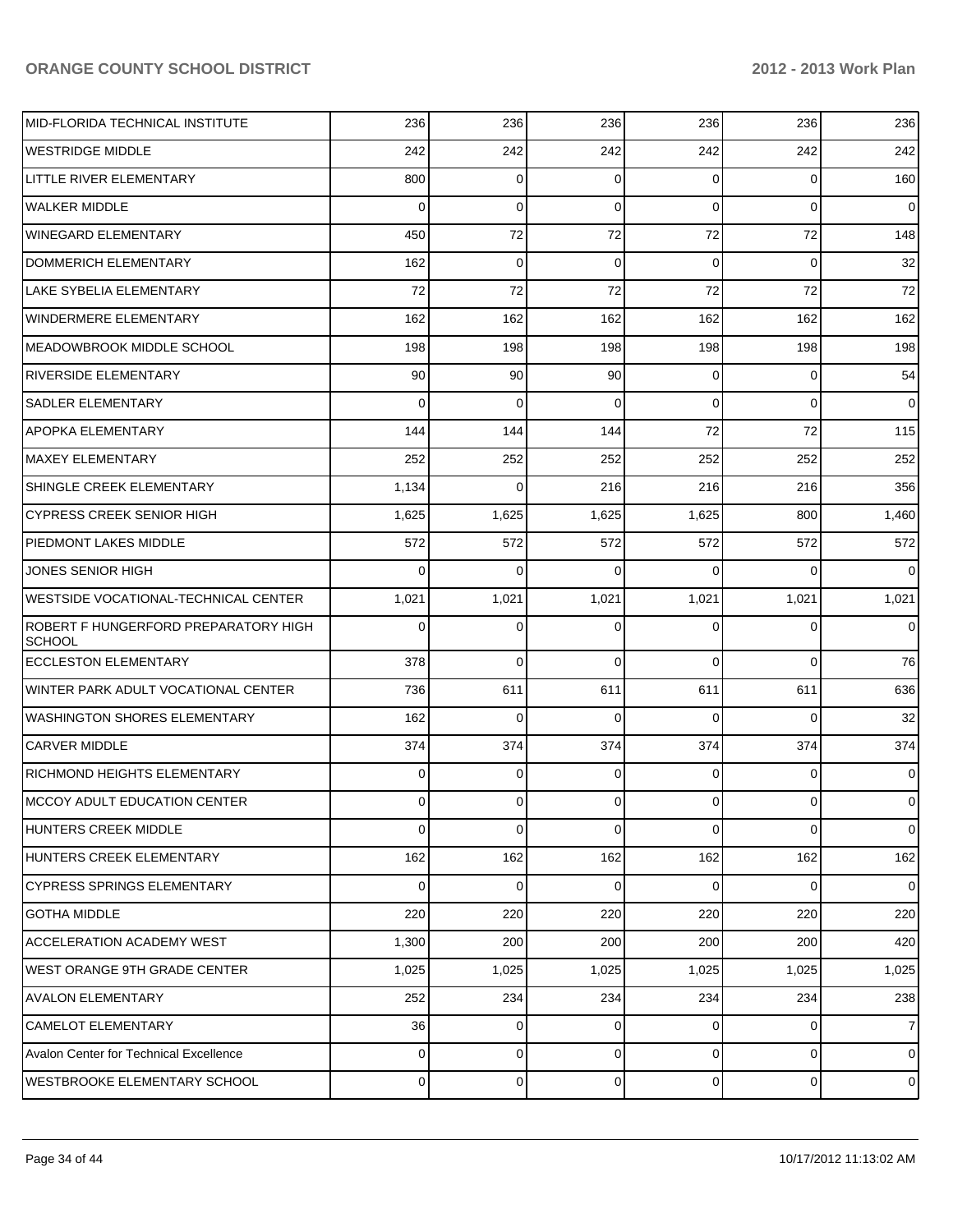| <b>TIMBER LAKES ELEMENTARY</b>           |     |     |     |     |     | 0              |
|------------------------------------------|-----|-----|-----|-----|-----|----------------|
| ILAKE NONA HIGH SCHOOL                   |     |     |     |     |     | 0              |
| IEAST RIVER HIGH SCHOOL                  |     |     |     |     |     | 0              |
| KEENE'S CROSSING ELEMENTARY SCHOOL       |     |     |     |     |     | $\Omega$       |
| IFORSYTH WOODS ELEMENTARY                |     |     |     |     |     | $\Omega$       |
| WETHERBEE ELEMENTARY SCHOOL              |     |     |     |     |     | $\Omega$       |
| ILAKE NONA MIDDLE SCHOOL                 | 176 | 176 | 176 | 176 | 176 | 176            |
| ISUNRIDGE ELEMENTARY                     |     |     |     |     |     | $\overline{0}$ |
| ISUNRIDGE MIDDLE                         |     |     |     |     |     | $\Omega$       |
| Totals for ORANGE COUNTY SCHOOL DISTRICT |     |     |     |     |     |                |

| TO THIS TOP OR ANGE COUNTY SCHOOL DISTRICT        |         |          |         |          |                 |         |
|---------------------------------------------------|---------|----------|---------|----------|-----------------|---------|
| Total students in relocatables by year.           | 47.190  | 38.921   | 36.439  | 32.493   | 29.288          | 36.866  |
| Total number of COFTE students projected by year. | 170.878 | 172.7431 | 173.885 | 174.0521 | 174.522         | 173.216 |
| Percent in relocatables by year.                  | 28 %l   | 23%      | 21%     | 19%      | 17 <sub>%</sub> | 21%     |

#### **Leased Facilities Tracking**

Exising leased facilities and plans for the acquisition of leased facilities, including the number of classrooms and student stations, as reported in the educational plant survey, that are planned in that location at the end of the five year workplan.

| Location                                    | # of Leased<br>Classrooms 2012 -<br>2013 | <b>FISH Student</b><br><b>Stations</b> | Owner             | # of Leased<br>Classrooms 2016 -<br>2017 | <b>FISH Student</b><br><b>Stations</b> |
|---------------------------------------------|------------------------------------------|----------------------------------------|-------------------|------------------------------------------|----------------------------------------|
| <b>IBOONE SENIOR HIGH</b>                   | 13                                       |                                        | 325 Private Owner | 13                                       | 325                                    |
| <b>GRAND AVENUE PRIMARY LEARNING CENTER</b> |                                          |                                        | 18 Private Owner  | $\mathbf 0$                              | $\overline{0}$                         |
| <b>IKALEY ELEMENTARY</b>                    | 5                                        |                                        | 90 Private Owner  | 5                                        | 90 <sup>1</sup>                        |
| ILAKE COMO ELEMENTARY                       |                                          |                                        | 18 Private Owner  |                                          | 18 <sup>l</sup>                        |
| <b>PINELOCH ELEMENTARY</b>                  | 19                                       |                                        | 346 Private       | 0                                        | $\overline{0}$                         |
| <b>ORLO VISTA ELEMENTARY</b>                | $\overline{2}$                           |                                        | 36 Private Owner  | 2                                        | 36                                     |
| <b>IKILLARNEY ELEMENTARY</b>                | 12                                       |                                        | 216 Private Owner | 12                                       | 216                                    |
| <b>lOCOEE MIDDLE</b>                        | 12                                       |                                        | 264 Private Owner | 12                                       | 264                                    |
| <b>SILVER STAR CENTER</b>                   | 8                                        |                                        | 95 Private Owner  | 8                                        | 95                                     |
| MOLLIE RAY ELEMENTARY                       |                                          |                                        | 126 Private Owner | 7                                        | 126                                    |
| <b>IDURRANCE ELEMENTARY</b>                 |                                          |                                        | 72 Private Owner  | 4                                        | 72                                     |
| <b>ILOVELL ELEMENTARY</b>                   | 28                                       |                                        | 504 Private Owner | 0                                        | $\overline{0}$                         |
| SPRING LAKE ELEMENTARY                      | 6                                        |                                        | 108 Private       | 0                                        | $\overline{0}$                         |
| HIAWASSEE ELEMENTARY                        | 2                                        |                                        | 36 Private Owner  | 2                                        | 36                                     |
| IMCCOY ELEMENTARY                           |                                          |                                        | 72 Private Owner  | 4                                        | 72                                     |
| <b>PERSHING ELEMENTARY</b>                  |                                          |                                        | 72 Private Owner  | 4                                        | 72                                     |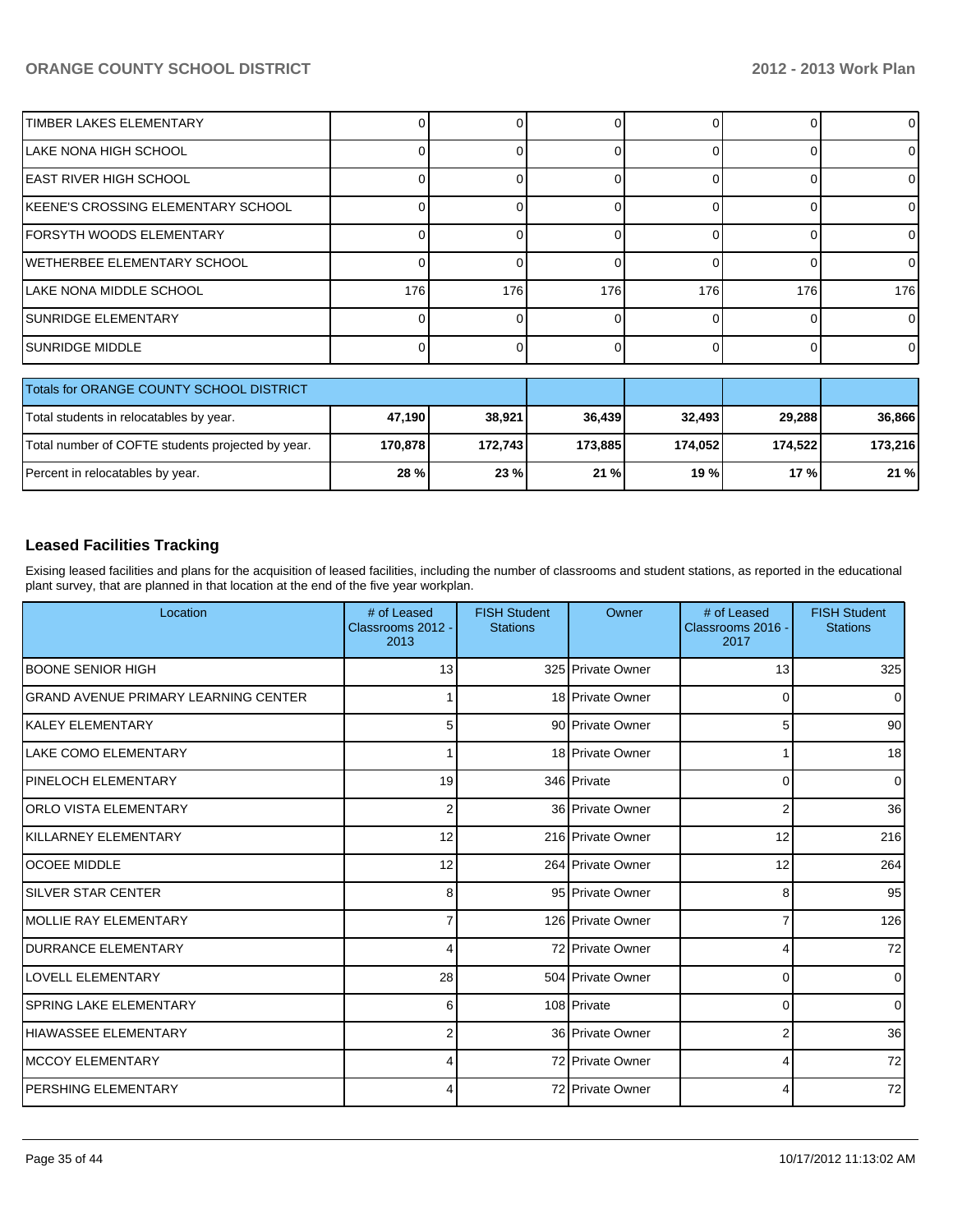| ROBINSWOOD MIDDLE                 | 20                      | 440 Private       | 20             | 440            |
|-----------------------------------|-------------------------|-------------------|----------------|----------------|
| <b>CLARCONA ELEMENTARY</b>        | 28                      | 516 Private Owner | 10             | 180            |
| <b>VENTURA ELEMENTARY</b>         | 7                       | 126 Private Owner | 7              | 126            |
| <b>CONWAY MIDDLE</b>              | 18                      | 396 Private Owner | 18             | 396            |
| <b>ALOMA ELEMENTARY</b>           | 3                       | 54 Private Owner  | 0              | $\overline{0}$ |
| <b>WINTER PARK SENIOR HIGH</b>    | 4                       | 100 Private owner | 4              | 100            |
| HIDDEN OAKS ELEMENTARY            | 18                      | 324 Private Owner | 18             | 324            |
| OAK HILL ELEMENTARY               | 0                       | 0 Private         | 7              | 138            |
| <b>OCOEE ELEMENTARY</b>           | $\overline{\mathbf{3}}$ | 54 Private        | 0              | $\overline{0}$ |
| <b>DR PHILLIPS ELEMENTARY</b>     | 13                      | 234 Private Owner | 0              | $\overline{0}$ |
| <b>DEERWOOD ELEMENTARY</b>        | 3                       | 54 Private Owner  | 3              | 54             |
| <b>WILLIAM FRANGUS ELEMENTARY</b> | 4                       | 72 Private owner  | 4              | 72             |
| <b>APOPKA 9TH GRADE CENTER</b>    | 11                      | 254 Private Owner | 0              | $\overline{0}$ |
| SOUTHWOOD ELEMENTARY              | 8                       | 144 Private       | 8              | 144            |
| <b>ROSEMONT ELEMENTARY</b>        | 4                       | 72 Private        | 4              | 72             |
| <b>CORNER LAKE MIDDLE</b>         | 3                       | 66 Private Owner  | 3              | 66             |
| <b>MEADOW WOODS MIDDLE</b>        | 16                      | 352 Private Owner | 16             | 352            |
| <b>LAKE GEM ELEMENTARY</b>        | 7                       | 126 Private Owner | 7              | 126            |
| PINEWOOD ELEMENTARY               | $\overline{7}$          | 126 Private       | 7              | 126            |
| LAKEVILLE ELEMENTARY              | 17                      | 306 Private Owner | 10             | 180            |
| CHAIN OF LAKES MIDDLE             | 17                      | 374 Private Owner | 17             | 374            |
| <b>LAWTON CHILES ELEMENTARY</b>   | 11                      | 221 Private Owner | 11             | 221            |
| <b>ENDEAVOR ELEMENTARY</b>        | $\boldsymbol{2}$        | 36 Private Owner  | $\overline{2}$ | 36             |
| <b>CITRUS ELEMENTARY</b>          | 8                       | 144 Private Owner | $\mathbf 0$    | $\overline{0}$ |
| <b>TIMBER CREEK SENIOR HIGH</b>   | 14                      | 350 Private       | 14             | 350            |
| THORNEBROOKE ELEMENTARY           | 7                       | 126 Private       | 7              | 126            |
| <b>BLANKNER K-8 SCHOOL</b>        | 6                       | 108 Private Owner | 6              | 108            |
| <b>FREEDOM SENIOR HIGH</b>        | 12                      | 300 Private Owner | 12             | 300            |
| <b>WEST OAKS ELEMENTARY</b>       | 8                       | 144 Private       | 8              | 144            |
| <b>WEST CREEK ELEMENTARY</b>      | 6                       | 108 Private Owner | 6              | 108            |
| <b>FREEDOM MIDDLE SCHOOL</b>      | 8                       | 176 Private Owner | 8              | 176            |
| EAST LAKE ELEMENTARY SCHOOL       | $\mathbf 2$             | 36 Private Owner  | $\overline{2}$ | 36             |
| WHISPERING OAK ELEMENTARY SCHOOL  | 48                      | 864 Private Owner | 8              | 144            |
| VISTA LAKES ELEMENTARY            | 15                      | 270 Private Owner | 4              | 72             |
| WYNDHAM LAKES ELEMENTARY          | 7                       | 126 Private       | 7              | 126            |
| <b>WOLF LAKE MIDDLE</b>           | $\overline{7}$          | 154 Private       | 7              | 154            |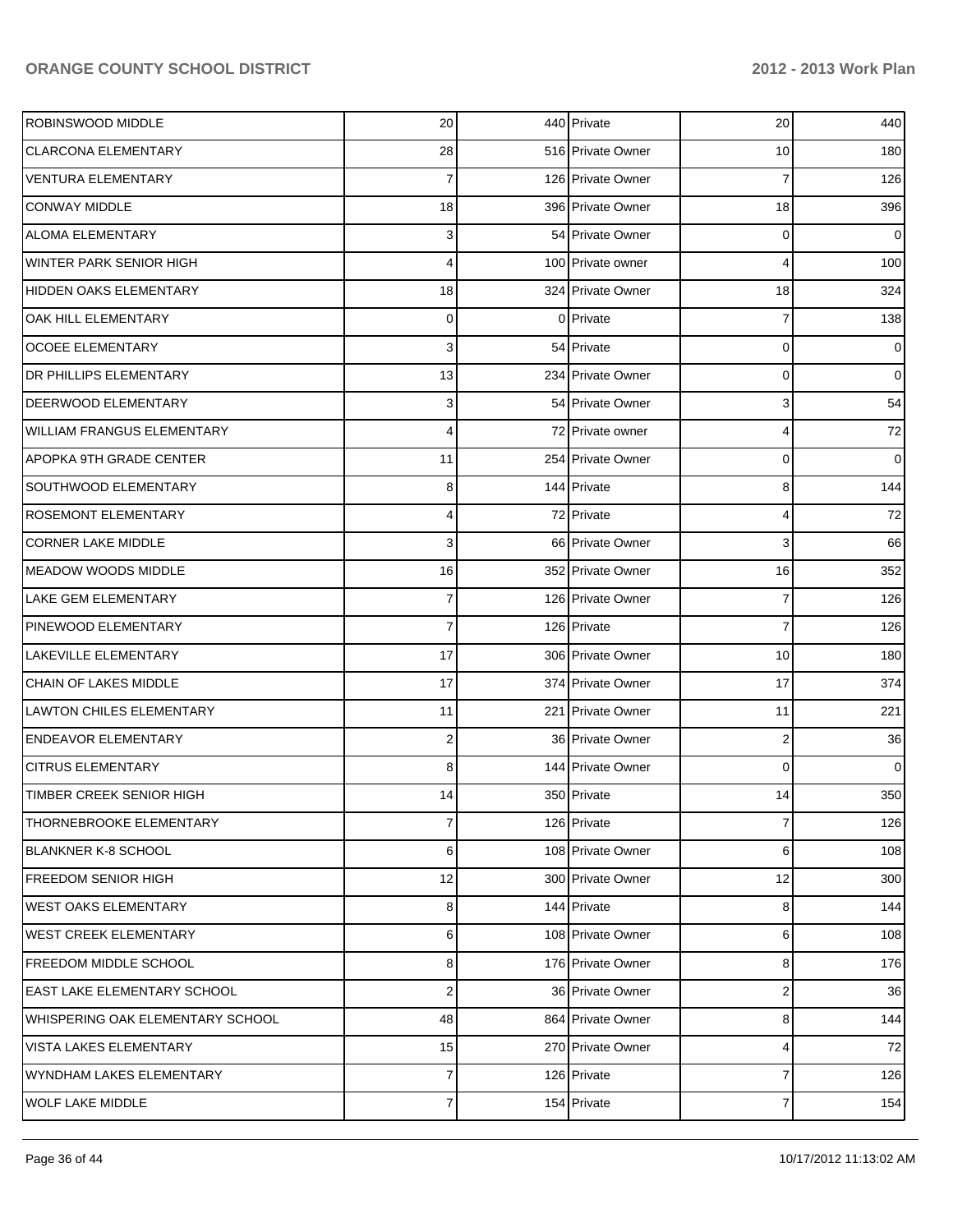| MILLENNIA ELEMENTARY                | 15             | 270 Private Owner   | 9                       | 162            |
|-------------------------------------|----------------|---------------------|-------------------------|----------------|
| <b>WOLF LAKE ELEMENTARY</b>         | 25             | 450 Private         | 25                      | 450            |
| <b>ZELLWOOD ELEMENTARY</b>          | 9              | 162 Private         | 0                       | $\overline{0}$ |
| <b>DILLARD STREET ELEMENTARY</b>    | 16             | 288 Private Owner   | 16                      | 288            |
| AUDUBON PARK ELEMENTARY (OLD)       | 14             | 252 Private Owner   | 0                       | $\overline{0}$ |
| DREAM LAKE ELEMENTARY               | 14             | 252 Private Owner   | 0                       | $\overline{0}$ |
| <b>CONWAY ELEMENTARY</b>            | 6              | 108 Private Owner   | 6                       | 108            |
| LAKEMONT ELEMENTARY                 | 5 <sup>1</sup> | 90 Private Owner    | 5                       | 90             |
| <b>GLENRIDGE MIDDLE</b>             | 13             | 286 Private Owner   | 13                      | 286            |
| LEE MIDDLE                          | 20             | 440 Private Owner   | 20                      | 440            |
| PINE HILLS ELEMENTARY               | 3              | 54 Private Owner    | 3                       | 54             |
| <b>ENGELWOOD ELEMENTARY</b>         | 21             | 398 Private Owner   | 21                      | 398            |
| OAK RIDGE SENIOR HIGH               | 8              | 200 Private         | 0                       | $\overline{0}$ |
| LOCKHART MIDDLE                     | 8              | 176 Private Owne    | 8                       | 176            |
| <b>MAITLAND MIDDLE</b>              | 6              | 132 Private         | 6                       | 132            |
| <b>CLAY SPRINGS ELEMENTARY</b>      | 20             | 360 Private Owner   | $\mathbf 0$             | $\overline{0}$ |
| UNIVERSITY SENIOR HIGH              | 31             | 775 Private Owner   | 31                      | 775            |
| <b>METRO WEST ELEMENTARY</b>        | 0              | 0 Private Owner     | 13                      | 234            |
| SOUTHWEST MIDDLE                    | 6              | 132 Private Owner   | 6                       | 132            |
| <b>WATERBRIDGE ELEMENTARY</b>       | 8              | 144 Private Owner   | 8                       | 144            |
| WINEGARD ELEMENTARY                 | 18             | 324 Private Owner   | 0                       | $\overline{0}$ |
| <b>DOMMERICH ELEMENTARY</b>         | 0              | 0 Private Owner     | 9                       | 162            |
| <b>LAKE SYBELIA ELEMENTARY</b>      | 4              | 72 Private Owner    | 4                       | 72             |
| <b>MAXEY ELEMENTARY</b>             | 0              | 0 Private Owner     | 14                      | 252            |
| SHINGLE CREEK ELEMENTARY            | 23             | 414 Private Owner   | 12                      | 216            |
| <b>CYPRESS CREEK SENIOR HIGH</b>    | 48             | 1,225 Private Owner | 16                      | 400            |
| <b>PIEDMONT LAKES MIDDLE</b>        | 26             | 572 Private         | 26                      | 572            |
| <b>ECCLESTON ELEMENTARY</b>         | 11             | 198 Private Owner   | 0                       | $\overline{0}$ |
| WINTER PARK ADULT VOCATIONAL CENTER | $\overline{3}$ | 75 Private owner    | 3                       | 75             |
| <b>WASHINGTON SHORES ELEMENTARY</b> | 6              | 108 Private Owner   | 0                       | $\overline{0}$ |
| <b>CARVER MIDDLE</b>                | 11             | 242 Private Owner   | 11                      | 242            |
| HUNTERS CREEK MIDDLE                | 0              | 0 Private Owner     | 7                       | 154            |
| HUNTERS CREEK ELEMENTARY            | 9              | 162 Private Owner   | 9                       | 162            |
| <b>AVALON ELEMENTARY</b>            | 1              | 18 Private Owner    | 1                       | 18             |
| <b>CAMELOT ELEMENTARY</b>           | $\mathbf 2$    | 36 Private Owner    | $\overline{\mathbf{c}}$ | 36             |
| AVALON MIDDLE SCHOOL                | 24             | 528 Private Owner   | 24                      | 528            |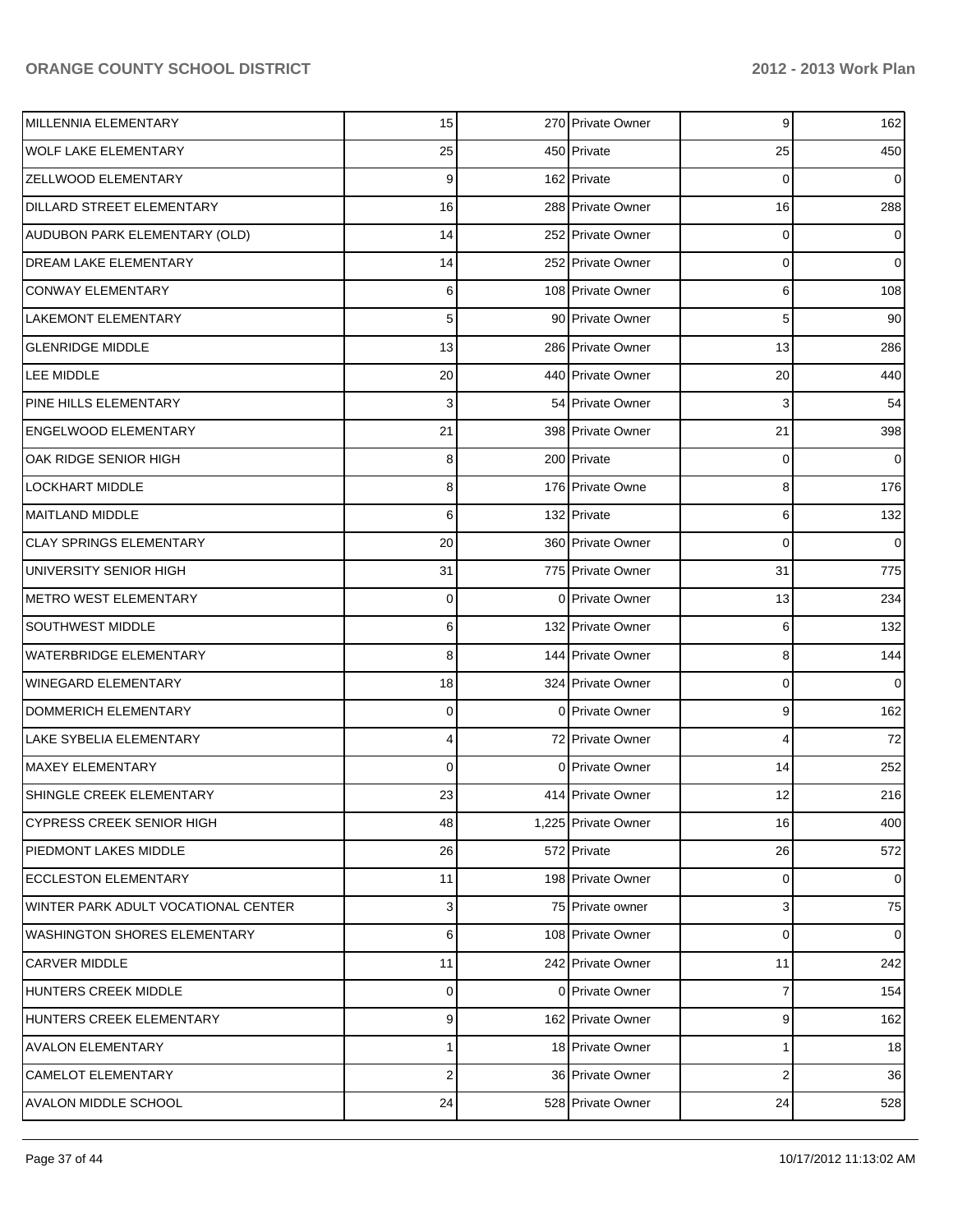| <b>BRIDGEWATER MIDDLE SCHOOL</b>      | 19             |        | 418 Private         | 15             | 330            |
|---------------------------------------|----------------|--------|---------------------|----------------|----------------|
| <b>SUNSET PARK ELEMENTARY SCHOOL</b>  | 16             |        | 288 Private         | $\Omega$       | $\overline{0}$ |
| WINDERMERE ELEMENTARY                 | 9              |        | 162 Private Owner   | 9              | 162            |
| COLUMBIA ELEMENTARY SCHOOL (NEW)      | 16             |        | 288 Private owner   | 16             | 288            |
| <b>HILLCREST ELEMENTARY</b>           | $\overline{2}$ |        | 36 Private Owner    | 2              | 36             |
| LOCKHART ELEMENTARY                   | $\mathbf 0$    |        | 0 Private Owner     | 1              | 18             |
| AUDUBON PARK ELEMENTARY SCHOOL RELIEF | 14             |        | 252 Private Owner   | 15             | 270            |
| <b>ANDOVER ELEMENTARY SCHOOL</b>      | 6              |        | 108 Private Owner   | 6              | 108            |
| MOSS PARK ELEMENTARY SCHOOL           | $\overline{0}$ |        | 0 Private Owner     | $\overline{2}$ | 36             |
| <b>STONE LAKES ELEMENTARY</b>         | 3              |        | 54 Private Owner    | 3              | 54             |
| <b>APOPKA MIDDLE</b>                  | $\Omega$       |        | 0 Private owner     | 6              | 132            |
| LAKEVIEW MIDDLE                       | 14             | 304    |                     | $\Omega$       | $\overline{0}$ |
| <b>LAKE SILVER ELEMENTARY</b>         | $\overline{2}$ | 36     |                     | $\mathbf 0$    | $\overline{0}$ |
| <b>LAKE WESTON ELEMENTARY</b>         | 11             | 206    |                     | $\Omega$       | $\overline{0}$ |
| <b>EVANS SENIOR HIGH</b>              | $\mathbf 0$    |        | 0 Privvate Owner    | 8              | 200            |
| <b>CYPRESS PARK ELEMENTARY</b>        | 14             |        | 244 Private Owner   | 10             | 180            |
| TANGELO PARK ELEMENTARY               | 5              | 90     |                     | 0              | 0              |
| <b>LANCASTER ELEMENTARY</b>           | 39             | 702    |                     | $\Omega$       | $\Omega$       |
| DR PHILLIPS SENIOR HIGH               | 40             |        | 1,000 Private Owner | 40             | 1,000          |
| JOHN YOUNG ELEMENTARY                 | 14             |        | 252 Private Owner   | $\mathbf 0$    | $\overline{0}$ |
| <b>WESTRIDGE MIDDLE</b>               | 10             |        | 220 Private owner   | 10             | 220            |
| LITTLE RIVER ELEMENTARY               | 1              | 18     |                     | $\mathbf 0$    | $\overline{0}$ |
| MEADOWBROOK MIDDLE SCHOOL             | 9              |        | 198 Private Owner   | 9              | 198            |
| <b>APOPKA ELEMENTARY</b>              | 4              |        | 72 Private Owner    | $\mathbf 0$    | $\Omega$       |
| LAKE NONA MIDDLE SCHOOL               | 8              |        | 176 Private Owner   | 8              | 176            |
|                                       | 1,190          | 23,818 |                     | 827            | 16,959         |

#### **Failed Standard Relocatable Tracking**

Relocatable units currently reported by school, from FISH, and the number of relocatable units identified as 'Failed Standards'.

Nothing reported for this section.

## **Planning**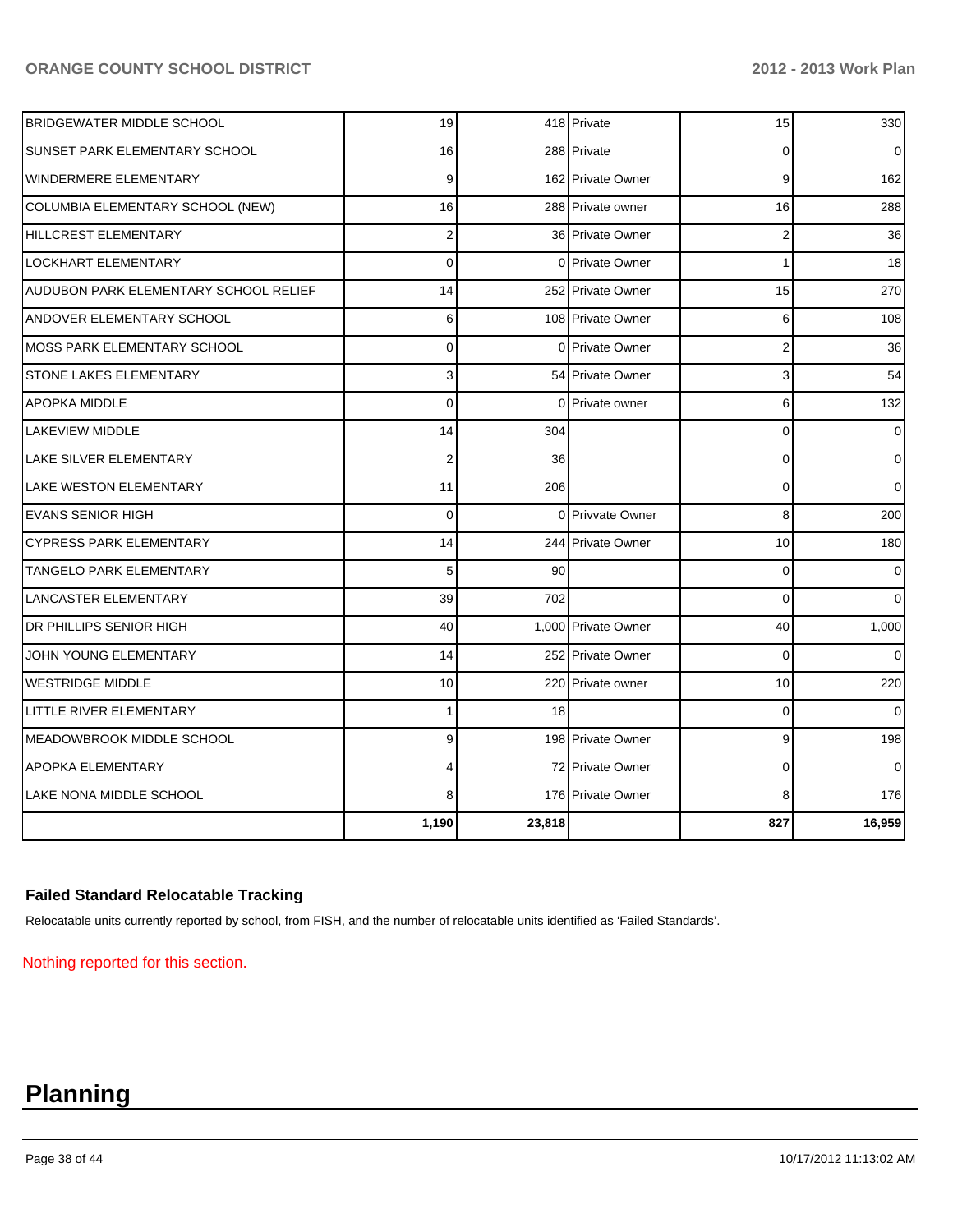#### **Class Size Reduction Planning**

**Plans approved by the school board that reduce the need for permanent student stations such as acceptable school capacity levels, redistricting, busing, year-round schools, charter schools, magnet schools, public-private partnerships, multitrack scheduling, grade level organization, block scheduling, or other alternatives.**

The Orange County School Board utilizes grade level organization at all new middle and high schools, at existing middle, combination and high schools where facilities support the concept and where existing middle, combination and high schools are being comprehensively updated. Multi-track scheduling is not being used in Orange County Public Schools. Block scheduling has been used but is being phased out.

#### **School Closure Planning**

**Plans for the closure of any school, including plans for disposition of the facility or usage of facility space, and anticipated revenues.**

Richmond Heights Elementary: As replacement schools are built, existing schools will be master planned to determine the highest and best use of the buildings.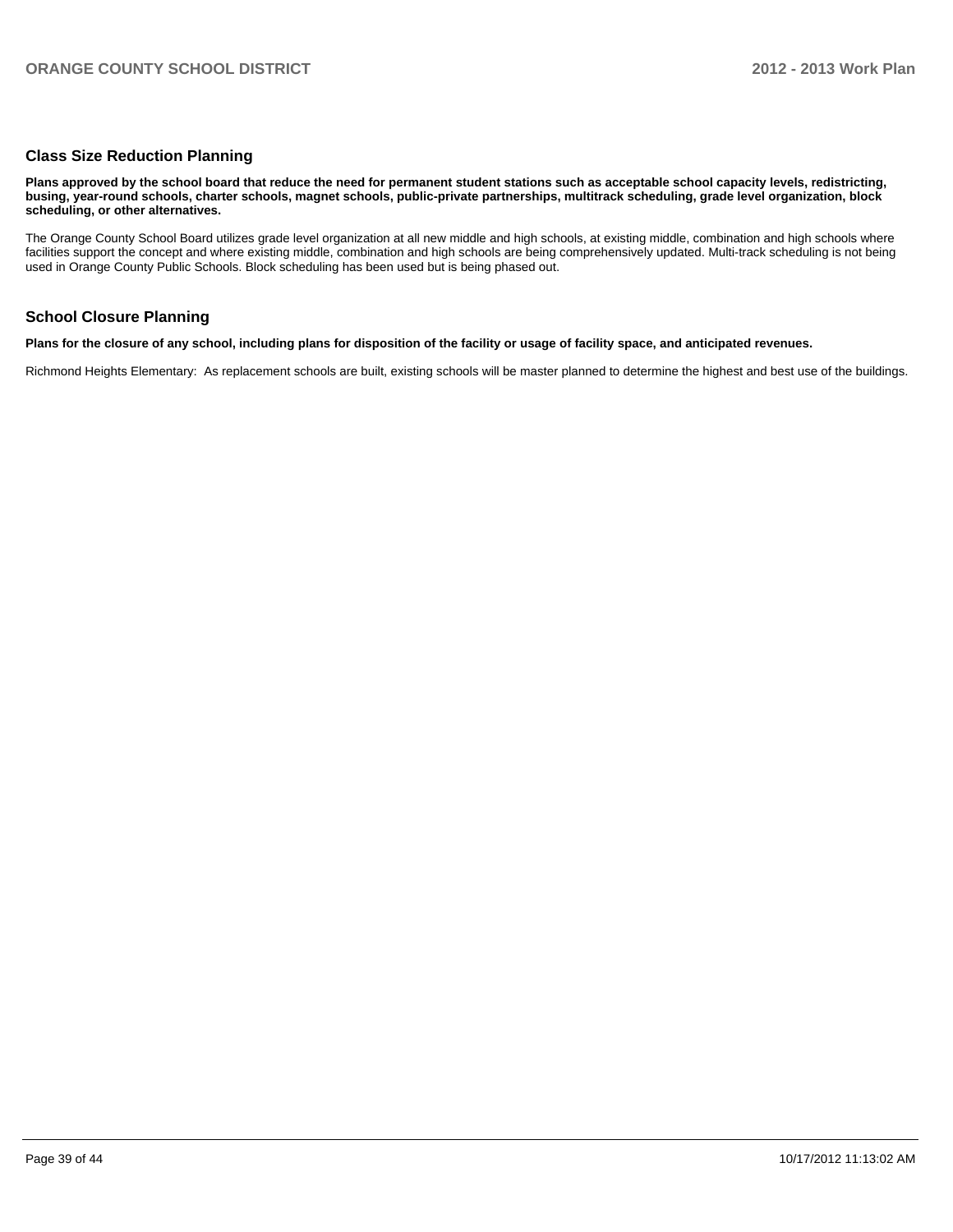### Five Year Survey - Ten Year Capacity **10/17/2012** ORANGE COUNTY SCHOOL DISTRICT

**Schedule of capital outlay projects projected to ensure the availability of satisfactory student stations for the projected student enrollment in K - 12 programs for the future 5 years beyond the 5-year district facilities work program.**

| Project        | Location, Community, Quadrant or other general<br>location | <b>Projected Cost</b> |
|----------------|------------------------------------------------------------|-----------------------|
| Site 21-M--E-2 | <b>Avalon Park Are MS</b>                                  | \$30,927,825          |
| Site 30-E-SE-3 | Wyndham Lakes Area                                         | \$17,289,730          |
| Site 24-E-N-7  | Stoneybrook Hills                                          | \$18,778,750          |
| Site 52-M-SE-2 | <b>Innovation Place MS</b>                                 | \$30,927,825          |
| Site 16-E-W-4  | Summerport Area                                            | \$17,289,730          |
| Site 84-E-W-4  | site in Metrowest Area                                     | \$17,289,730          |
|                |                                                            | \$132,503,590         |

## Five Year Survey - Ten Year Infrastructure

ORANGE COUNTY SCHOOL DISTRICT

#### **10/17/2012**

**Proposed Location of Planned New, Remodeled, or New Additions to Facilities in 6 thru 10 out years (Section 28).**

Site 21-M-E-2, middle in Avalon Park Area; Site 24-E-N-7, middle in Stoneybrook Area; Site 30-E-SE-3, elementary in Wyndham Lakes/Boggy Creek area; Site 16-E-W-4, elementary in Summerport area; Site 52-M-SE-2, middle in Innovation Place area; Remodeling and new additions to Carver middle and Tangelo Park elementary

#### **Plans for closure of any school, including plans for disposition of the facility or usage of facility space, and anticipated revenues in the 6 thru 10 out years (Section 29).**

No schools presently planned for closure. As replacement schools are built, existing schools will be master planned to determine the highest and best use of the buildings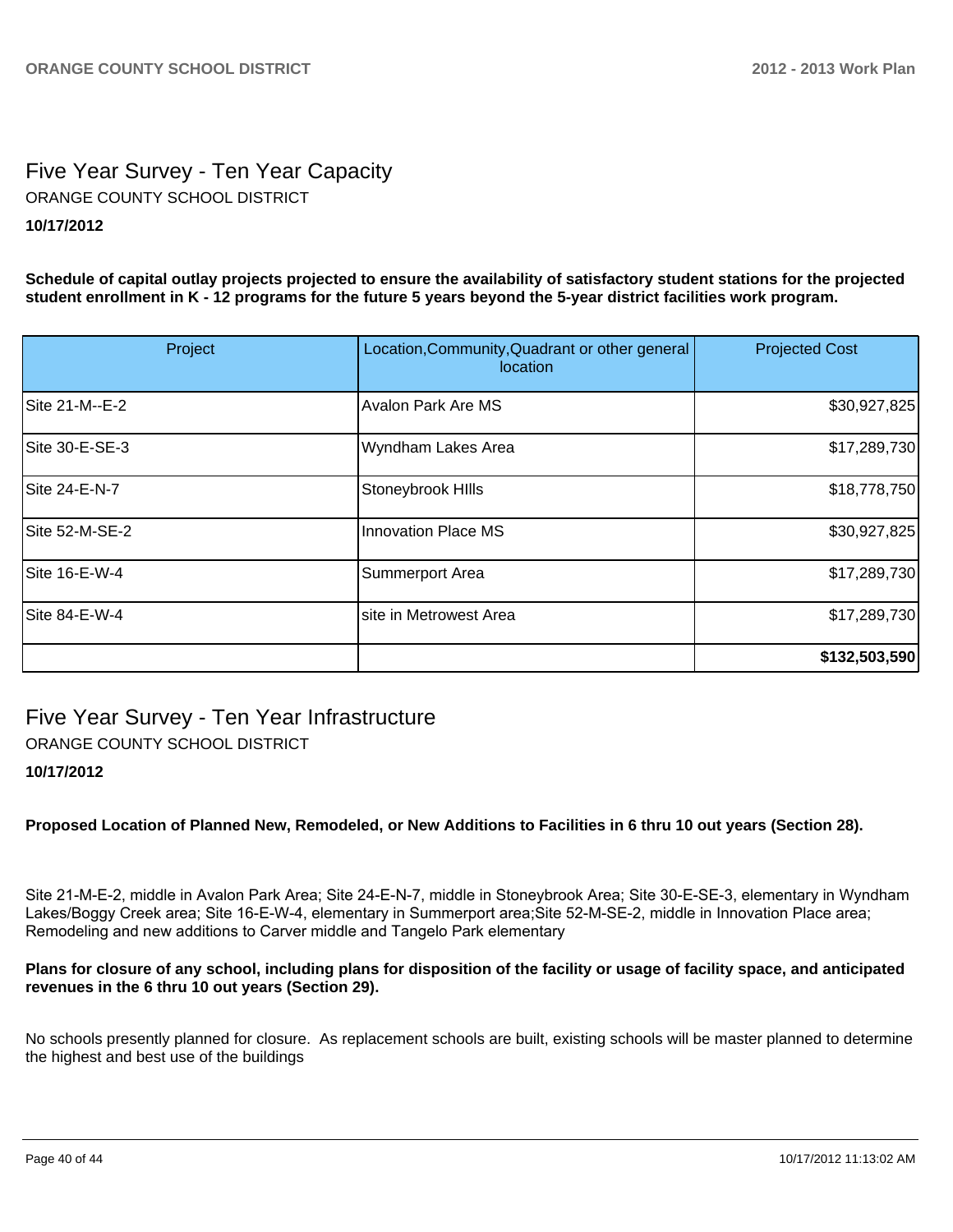### Five Year Survey - Ten Year Maintenance **10/17/2012** ORANGE COUNTY SCHOOL DISTRICT

**District projects and locations regarding the projected need for major renovation, repair, and maintenance projects within the district in years 6 - 10 beyond the projects plans detailed in the five years covered by the work plan.**

| Project                                  | <b>Projected Cost</b> |
|------------------------------------------|-----------------------|
| Educational Technology Retrofit          | \$12,500,000          |
| Network Technology                       | \$12,500,000          |
| Portable Moves and Installs              | \$35,000,000          |
| Life Safety Contingency                  | \$30,000,000          |
| Security Systems Project                 | \$5,000,000           |
| <b>Future Project Reserves</b>           | \$1,496,845,337       |
| Contingency Reserve                      | \$77,789,187          |
| <b>Buses and Equipment</b>               | \$81,301,421          |
| <b>Total Debt Service and Operations</b> | \$576,586,371         |
| Portable Leasing                         | \$50,000,000          |
| Land Acquisition                         | \$5,000,000           |
|                                          | \$2,382,522,316       |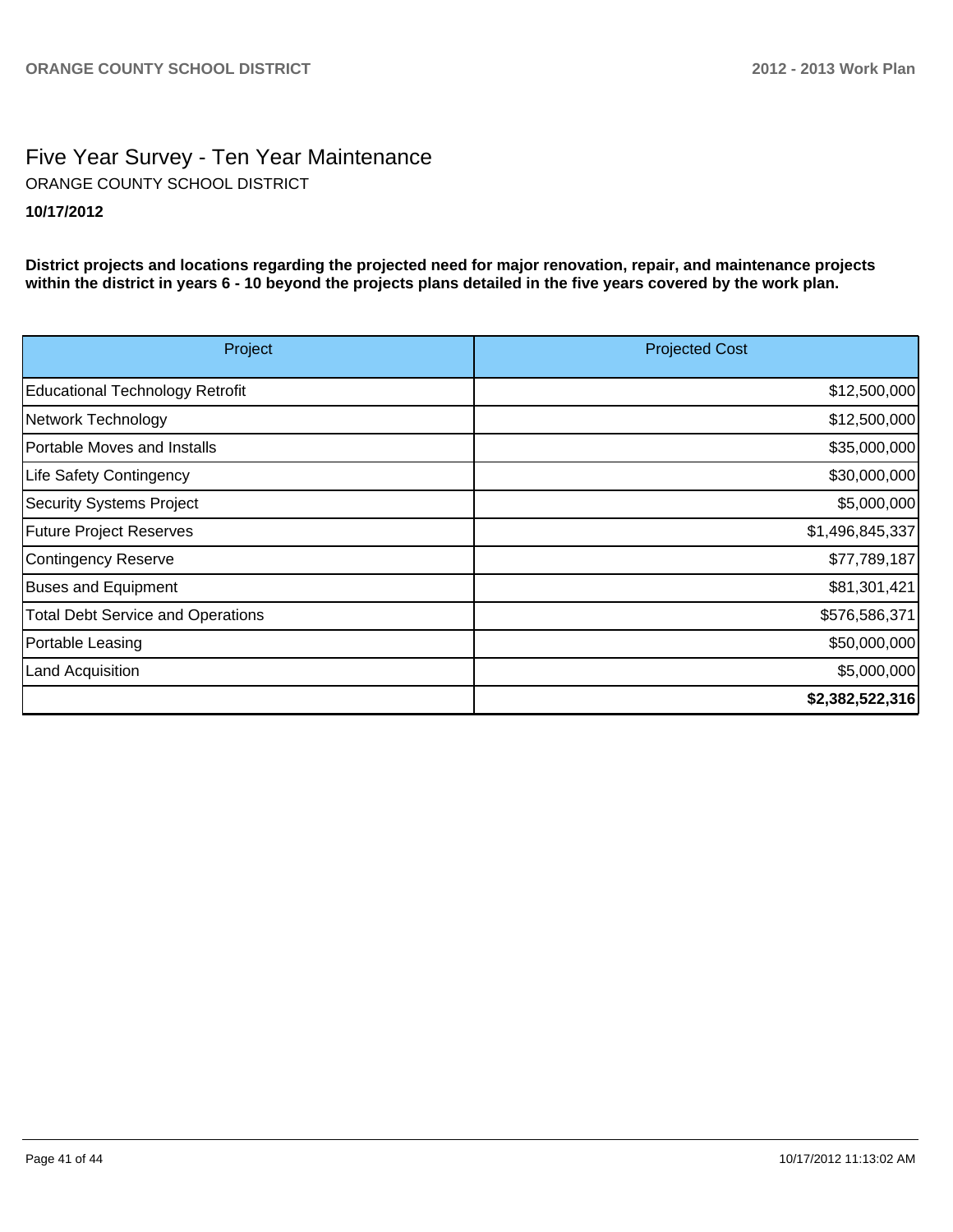### Five Year Survey - Ten Year Utilization **10/17/2012** ORANGE COUNTY SCHOOL DISTRICT

**Schedule of planned capital outlay projects identifying the standard grade groupings, capacities, and planned utilization rates of future educational facilities of the district for both permanent and relocatable facilities.**

| <b>Grade Level</b><br>Projections | <b>FISH Student</b><br><b>Stations</b> | <b>Actual FISH</b><br>Capacity | Actual<br><b>COFTE</b> | Actual<br><b>Utilization</b> | <b>Actual new</b><br>Student<br>Capacity to be<br>added/remove | Projected<br><b>COFTE</b> | Projected<br><b>Utilization</b> |
|-----------------------------------|----------------------------------------|--------------------------------|------------------------|------------------------------|----------------------------------------------------------------|---------------------------|---------------------------------|
| Elementary -<br>District Totals   | 114,943                                | 114,943                        | 77,086.72              | 67.07 %                      | 3,320                                                          | 78,404                    | 66.30 %                         |
| IMiddle - District<br>Totals      | 67,734                                 | 60,945                         | 42,847.54              | 70.31 %                      | 2,430                                                          | 41,635                    | 65.70 %                         |
| High - District<br>Totals         | 69,732                                 | 66,167                         | 44,025.50              | 66.54 %                      |                                                                | 46,037                    | 69.58 %                         |
| Other - ESE, etc                  | 23,347                                 | 9,750                          | 1,252.01               | 12.84 %                      |                                                                | 1,300                     | 13.33 %                         |
|                                   | 275,756                                | 251,805                        | 165,211.77             | 65.61 %                      | 5,750                                                          | 167,376                   | 64.99 %                         |

**Combination schools are included with the middle schools for student stations, capacity, COFTE and utilization purposes because these facilities all have a 90% utilization factor. Use this space to explain or define the grade groupings for combination schools.**

No comments to report.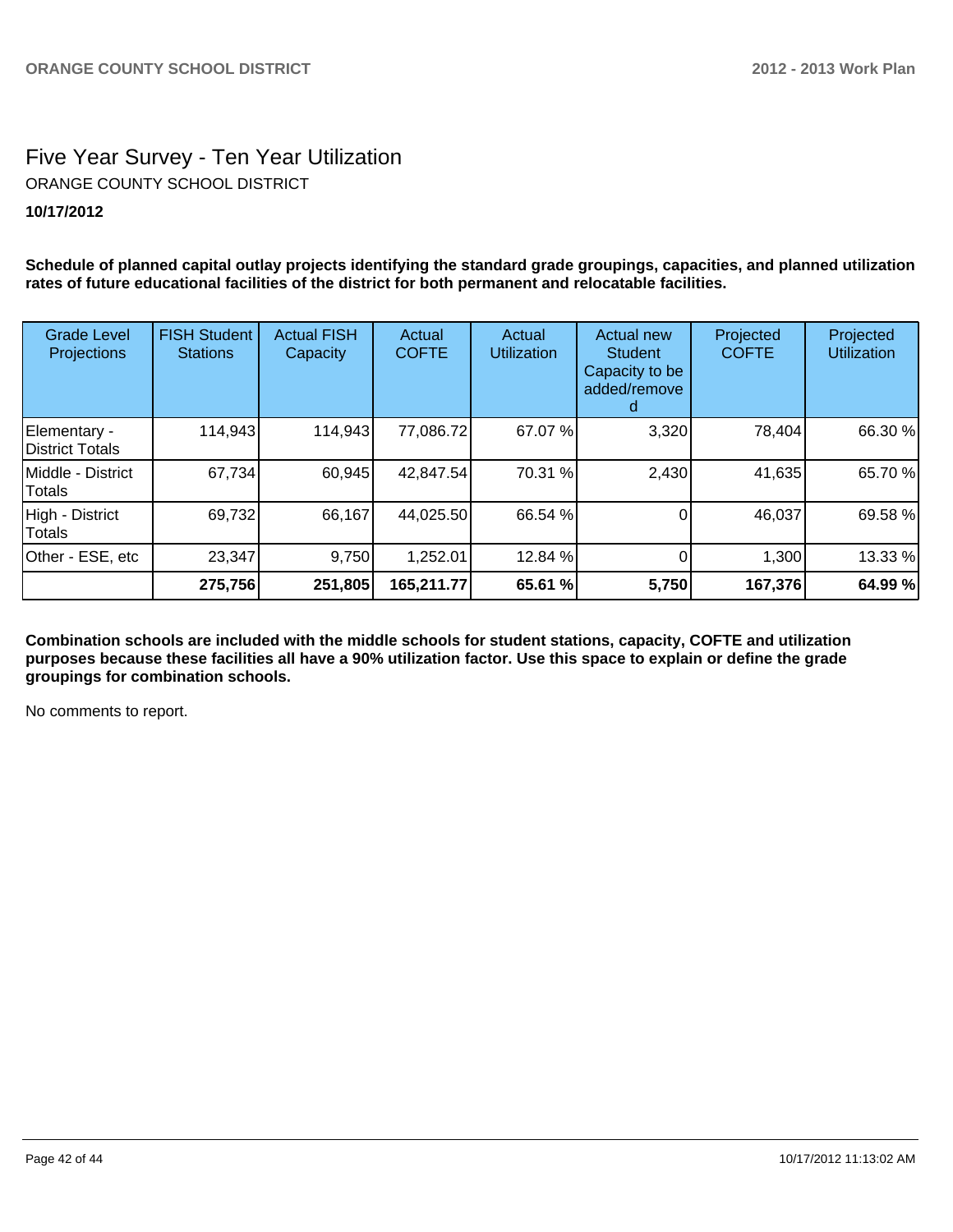### Five Year Survey - Twenty Year Capacity **10/17/2012** ORANGE COUNTY SCHOOL DISTRICT

**Schedule of capital outlay projects projected to ensure the availability of satisfactory student stations for the projected student enrollment in K - 12 programs for the future 11 - 20 years beyond the 5-year district facilities work program.**

| Project         | Location, Community, Quadrant or other<br>general location | <b>Projected Cost</b> |
|-----------------|------------------------------------------------------------|-----------------------|
| Site 80-H-SW-4  | Dr. Phillips Relief HS                                     | \$80,000,000          |
| Site 42-M-N-7   | Stoneybrook Hills Area                                     | \$48,201,264]         |
| Site 119-H-SE-3 | <b>Cypress Creek HS Relief</b>                             | \$80,000,000          |
| Site 72-E-W-7   | Ocoee Area Relief (Crown Point Site)                       | \$30,241,530          |
| Site 38-E-N-7   | Apopka Area CSA ES                                         | \$30,241,530          |
| Site 34-M-N-7   | Ingram Road Area ES                                        | \$30,241,530          |
|                 |                                                            | \$298,925,854         |

Five Year Survey - Twenty Year Infrastructure

ORANGE COUNTY SCHOOL DISTRICT

#### **10/17/2012**

**Proposed Location of Planned New, Remodeled, or New Additions to Facilities in the 11 through 20 out years (Section 28).**

Site 80-H-SW-4, Dr. Phillips High Relief Site 42-M-N-7. Stonevbrook Hills Area middle Site 72-E-W-7, Ocoee Area Relief (Crown Point Site) Site 119-H-SE-3, Cypress Creek High Relief Site 38-E-N-7, Apopka CSA elementary Site 34-M-N-7, Ingram Road Area elementary

**Plans for closure of any school, including plans for disposition of the facility or usage of facility space, and anticipated revenues in the 11 through 20 out years (Section 29).**

Not Specified